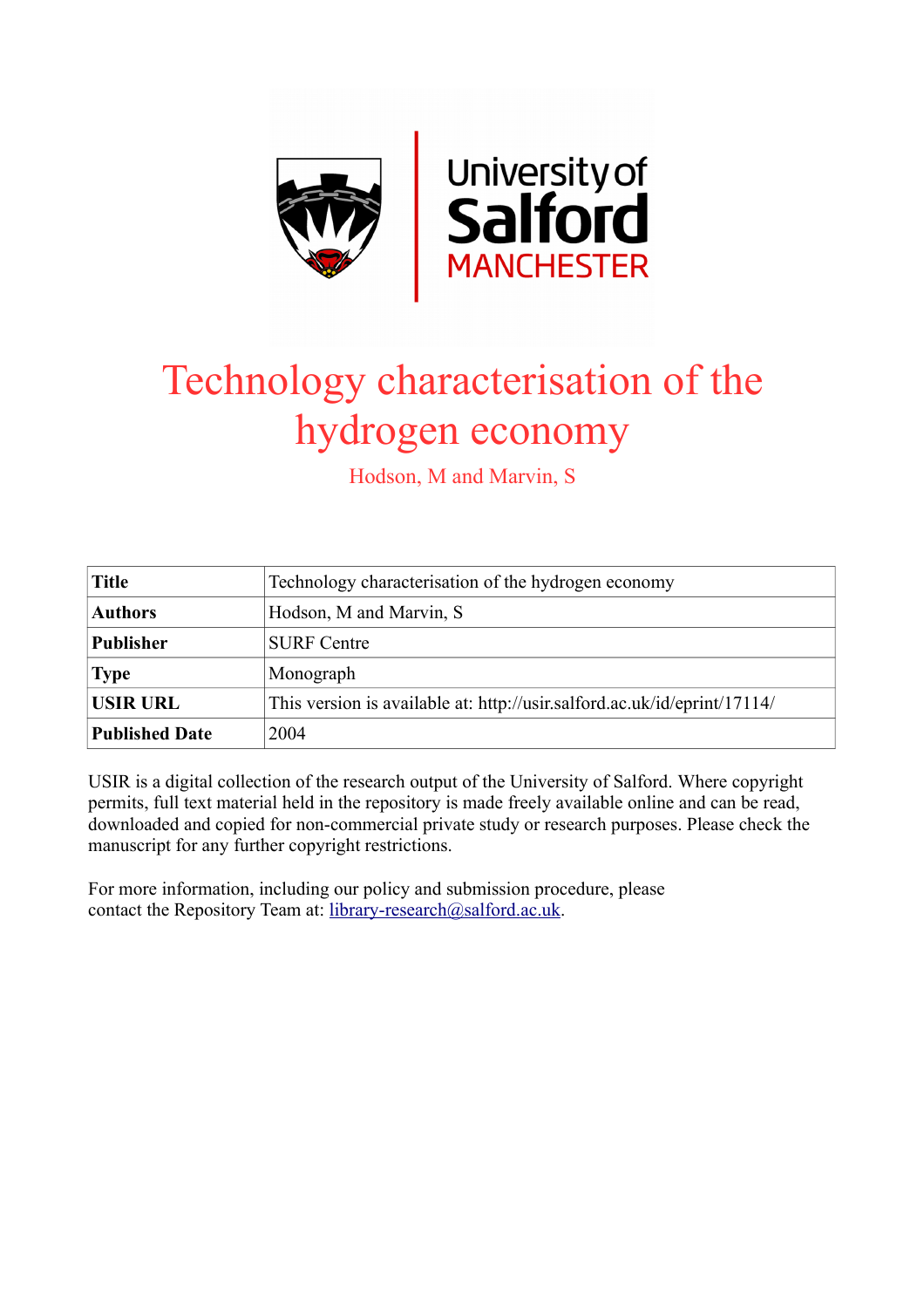

## WORKING PAPER 1<br>May 2004

# **Technology Characterisation of the Hydrogen Economy**

Mike Hodson and Simon Marvin, Centre for Sustainable Urban and Regional Futures (SURF), University of Salford, Cube Building, 113-115 Portland Street, Manchester M1 6DW. Tel: +44 (0)161 295 4018. Fax: +44 (0)161 295 5880. E-mail: M.Hodson@salford.ac.uk www.surf.salford.ac.uk

Malcolm Eames, Policy Studies Institute (PSI), 100 Park Village East, London, NW1 3SR. Tel: +44 (0)20 7468 0468. Fax: +44 (0)20 7388 0914.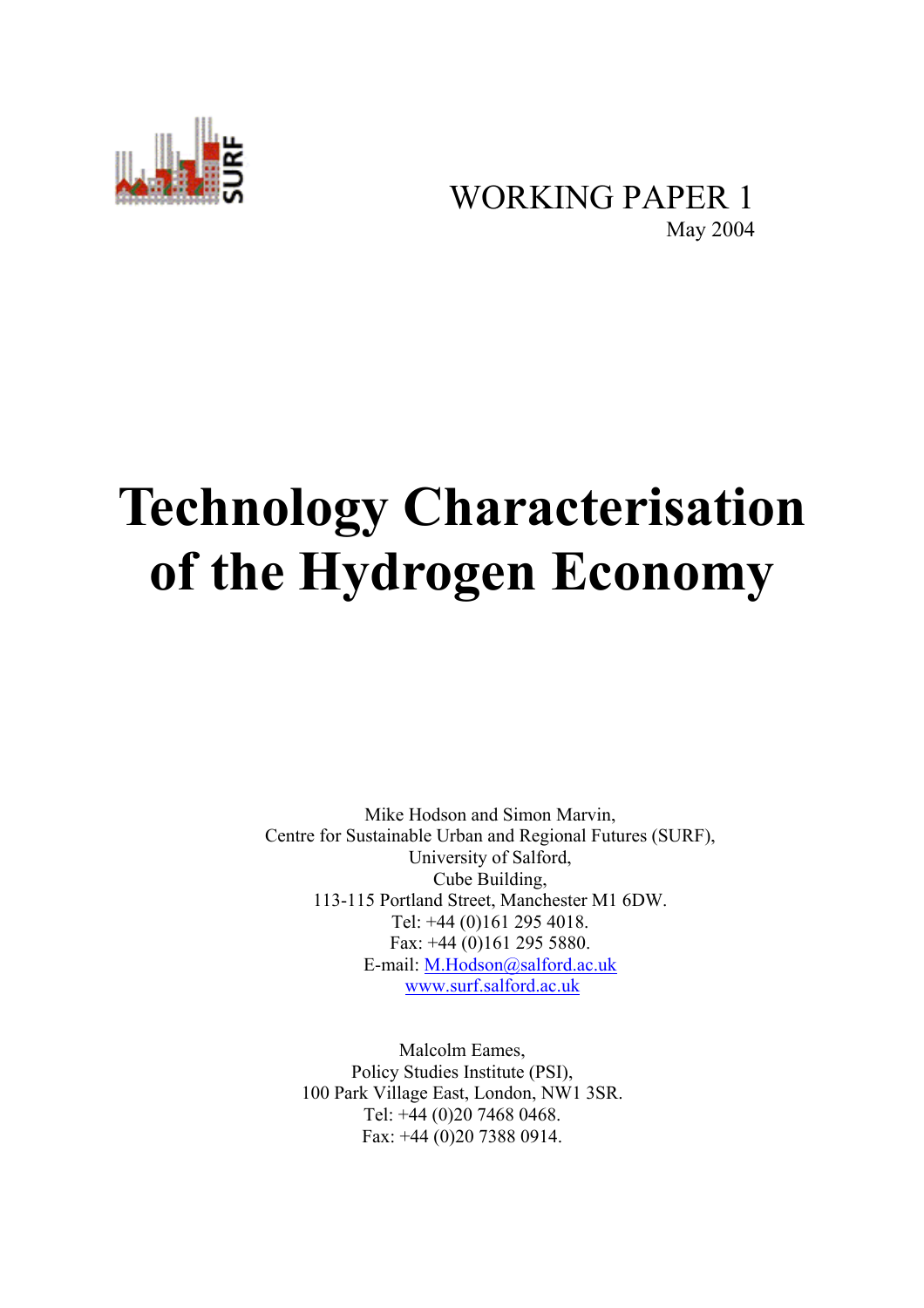#### **Introduction**

The purpose of this paper is in offering an overview and literature review of 10 'emblematic' technology characterisation (TC) documents of a variety of hydrogen technologies. These documents are seen as emblematic in that they are authored by recognised names in the field, address a broad span of hydrogen technologies (in that they deal with issues of production, storage, distribution, fuel cells, etc), and through preliminary analysis were found to exhibit many of the features of TCs which early trawls of TC literature identified. The TCs were reviewed on the basis of a pro-forma (see Annex A) which addressed bibliographic information, methodological issues, the technological, geographical and temporal scope of documents, a brief abstract, a listing of technological and economic data sources, and any references to environmental or health and safety issues.

This paper is drafted as a collected literature resource and source of pertinent information for those researchers addressing issues of hydrogen technologies and the development of a hydrogen economy(-ies). Where possible electronic links have been provided to documents. It may be read as a standalone paper, outlining many key characteristics of hydrogen technologies in line with technological characterisation approaches (OAO Corp, 1979; Taylor, 1978; Chandra, 1995), or in tandem with a more critical appreciation of the approach known as technology characterisation (Hodson and Marvin, 2004).

The report proceeds through an outline of contents offering an 'at a glance' overview of the bibliographic details of papers addressed. Following this it moves to the main body of the paper which proceeds through the 10 emblematic documents in line with the pro-forma outlined in Annex A.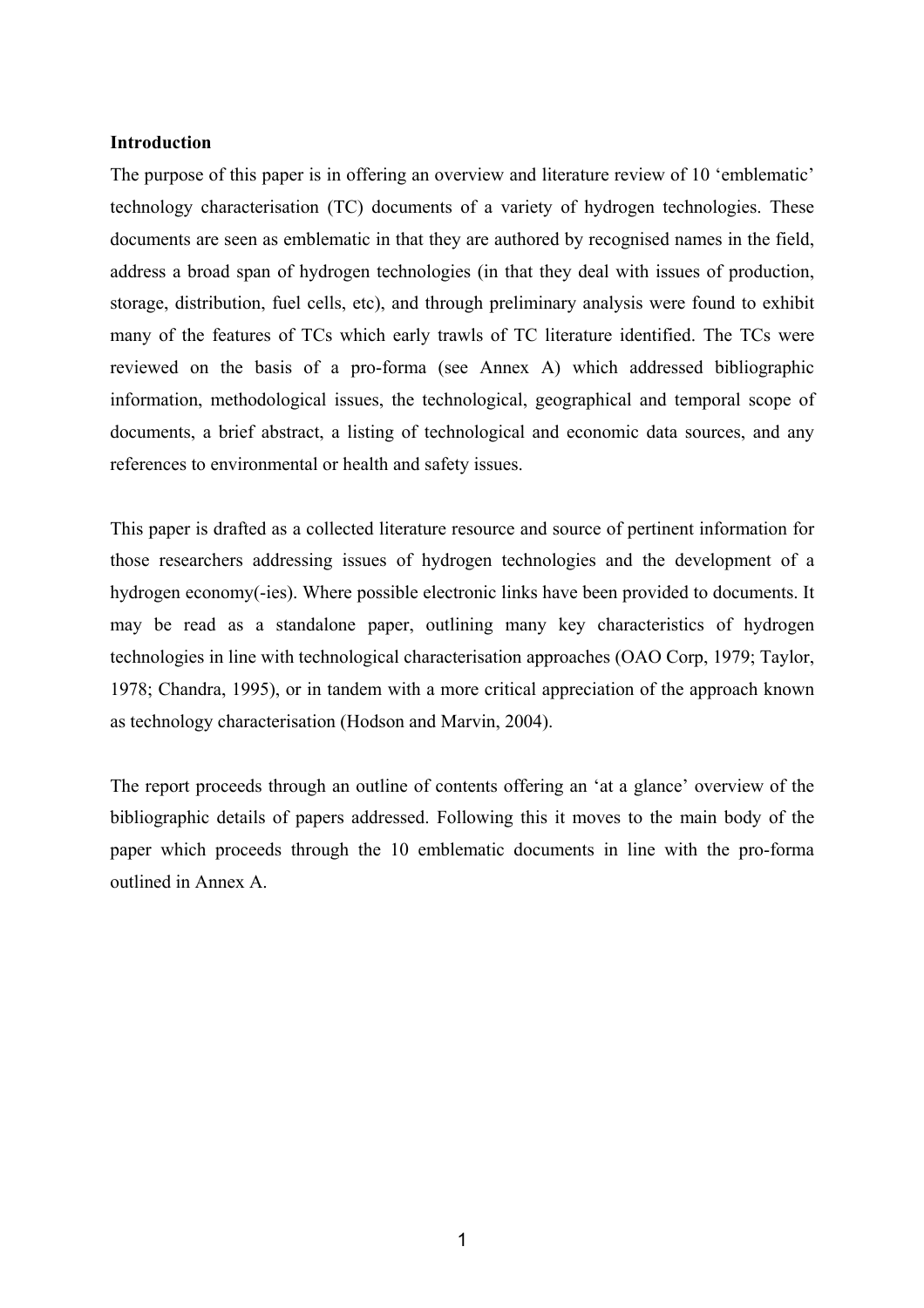### **Contents of Papers**

- 1. Geoff Dutton, 'Hydrogen Energy Technology', April 2002, Tyndall Centre for Climate Change Research.
- 2. Joan Ogden, 'Prospects for Building a Hydrogen Energy Infrastructure', 1999, Annual Review of Energy and the Environment, vol.24.
- 3. George Marsh, Peter Taylor, Heather Haydock, Dennis Anderson, Matthew Leach, 'Options for a Low Carbon Future', February 2002, AEA Technology PLC.
- 4. Duane B. Myers, Gregory D. Ariff, Brian D. James, John S. Lettow, C.E. (Sandy) Thomas, and Reed C. Kuhn, 'Cost and Performance Comparison of Stationary Hydrogen Fueling Appliances', April 2002, Directed Technologies Inc. paper prepared for the Hydrogen Program Office, Office of Power Technologies, US Department of Energy, Washington DC.
- 5. J.B. Lakeman and D.J. Browning, 'Global Status of Hydrogen Research', 2001, Contractor, Defence Evaluation and Research Agency as part of the DTI Sustainable Energy Programmes.
- 6. C.E. Grégoire Padró and V. Putsche, 'Survey of the Economics of Hydrogen Technologies', September 1999, National Renewable Energy Laboratory, a US Department of Energy Laboratory, operated by Midwest Research Institute.
- 7. Paul Watkiss and Nikolas Hill, 'The Feasibility, Costs and Markets for Hydrogen Production', September 2002, AEA Technology Environment for British Energy.
- 8. Nigel Brandon and David Hart, 'An introduction to fuel cell technology and economics', July 1999, Imperial College Centre for Energy Policy and Technology, Occasional Paper 1.
- 9. Timothy E. Lipman, Jennifer L. Edwards and Daniel M. Kammen, 'EconomicAnalysis of Hydrogen Energy Station Concepts: Are 'H2E-Stations' a Key Link to a Hydrogen Fuel Cell Vehicle Infrastructure'?, November, 2002, Renewable and Appropriate Energy Laboratory, Energy and Resources Group, University of California, Berkeley, CA 94720.
- 10. J. Maddy, S. Cherryman, F. Hawkes, D Hawkes, R. Dinsdale, A. Guwy, G. Premier, and S. Cole, 'Economics' (Chapter 11 of 'Hydrogen 2003'), 2003, Hydrogen 2003 Report Number 1 ERDF part-funded project entitled: 'A Sustainable Energy Supply for Wales: Towards the Hydrogen Economy', University of Glamorgan, Hydrogen Research Unit.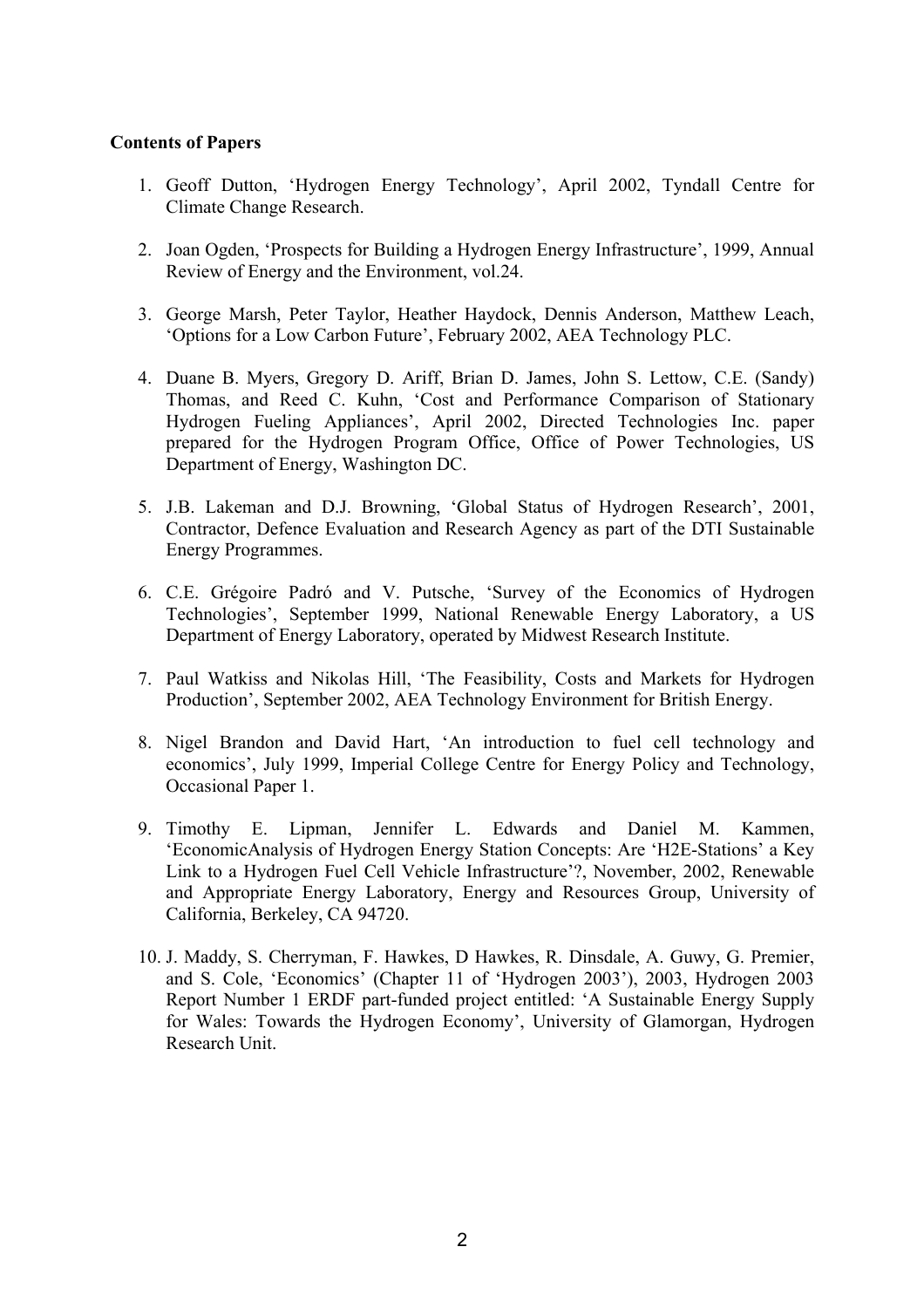### **Hydrogen Technologies Technology Characterisation by Template**

#### **One.**

### **1. Bibliographic information:**

Title: 'Hydrogen Energy Technology'.

Author(s): Geoff Dutton.

Date: April 2002.

Source/Publisher: Tyndall Centre for Climate Change Research.

### **2. Summary Information:**

Type of study: Tyndall Centre Working Paper. One of three documents from phase one of the Tyndall Centre project: 'The Hydrogen Energy Economy: Its Long Term Role in Greenhouse Gas Reduction'.

www.tyndall.ac.uk/publications/working\_papers/wp17.pdf

Methodology (if specified): Largely unspecified, but draws on secondary literature and on three sources in particular:

Lakeman and Browning (2001): *Global Status of Hydrogen Research* carried out by DERA for the DTI 'and which includes a state of the art overview of hydrogen energy technologies'.

www.dti.gov.uk/energy/renewables/publications/pdfs/F0300239.pdf

Padró and Putsche (1999): *Survey of the economics of hydrogen technologies* carried out by NREL for the US Department of Energy 'and which includes an attempt to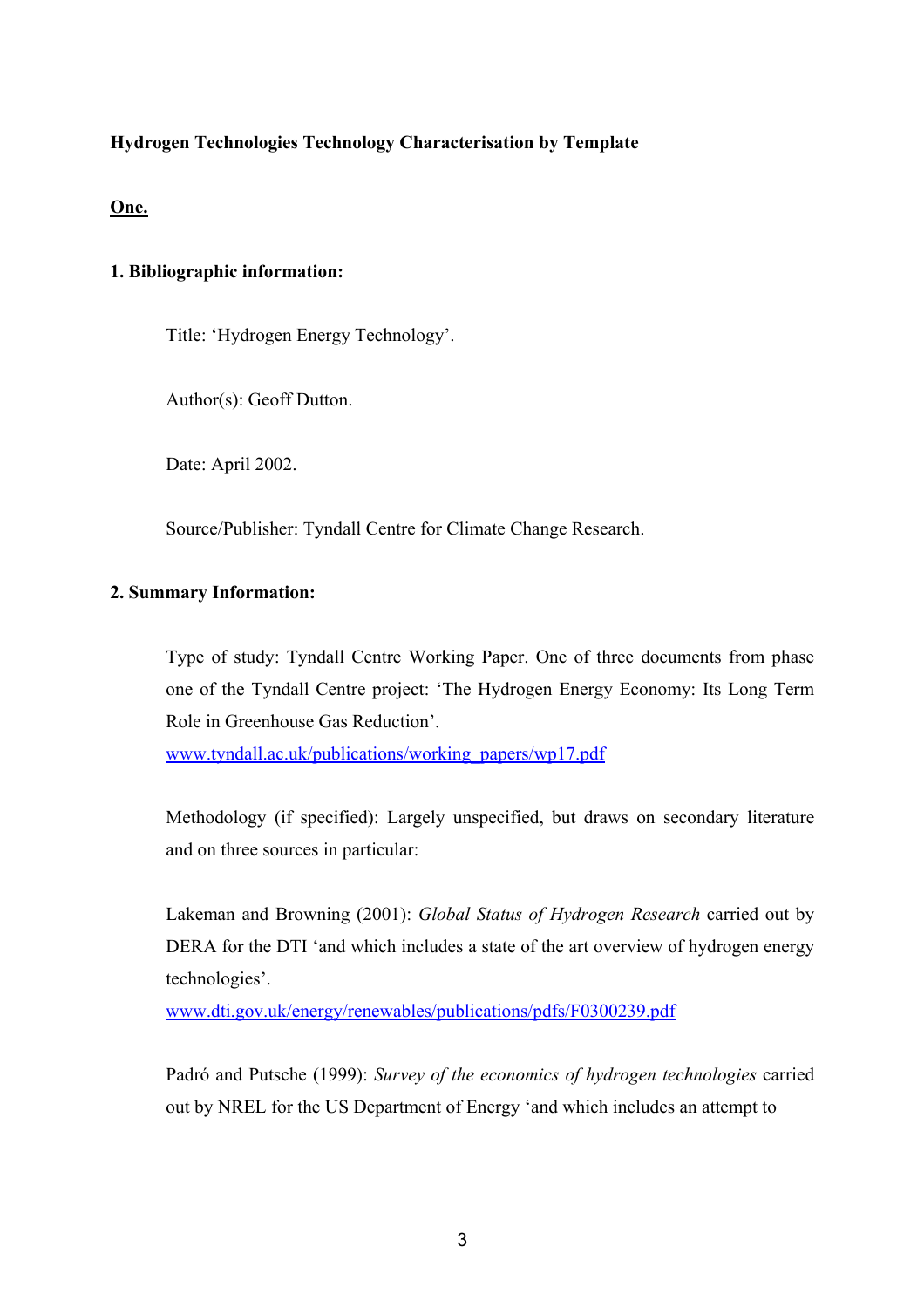produced levelised cost comparisons for the major production and distribution technologies'.

www.eere.energy.gov/hydrogenandfuelcells/pdfs/27079.pdf

Ogden (1999): *Prospects for building a hydrogen energy infrastructure* 'which considers a wide range of possible architectures for hydrogen energy systems'.

In particular there is a strong reliance on the work of Padró and Putsch in offering reference costs for various methods of production, storage systems, transmission and transportation, economics of fuel cells, and for overall hydrogen production. Many of these costs that Dutton draws on are themselves from secondary sources in Padró and Putsch (see Table 2). This table offers the example of hydrogen production. A similar picture can be illustrated for the other areas listed above.

| <b>Facility size</b>                                             | References                                                                                           | <b>Specific TCI</b> | Hydrogen      |  |  |  |
|------------------------------------------------------------------|------------------------------------------------------------------------------------------------------|---------------------|---------------|--|--|--|
| $(10.6 \text{ Nm } 3/\text{day})$                                |                                                                                                      | (S/GJ)              | price (\$/GJ) |  |  |  |
| Steam methane reforming -48% of world hydrogen production (1998) |                                                                                                      |                     |               |  |  |  |
| $0.27$ (small)                                                   | Leiby 1994 in Padro and Putsche<br>(1999)2                                                           | 27.46               | 11.22         |  |  |  |
| $1.34$ (large)                                                   | Leiby 1994 in Padro and Putsche<br>$(1999)_{2}$                                                      | 14.74               | 7.46          |  |  |  |
| 2.14                                                             | Leiby 1994 in Padro and Putsche<br>(1999)2                                                           | 12.61               | 6.90          |  |  |  |
| 2.80                                                             | Kirk-Othmer 1991 in Padro and<br>Putsche (1999) <sub>2</sub>                                         | 9.01                | 6.26          |  |  |  |
| 6.75                                                             | Foster-Wheeler 1996 in Padro and<br>Putsche (1999) <sub>2</sub>                                      | 10.00               | 5.44          |  |  |  |
| 25.4                                                             | Blok et al 1997 in Padro and Putsche<br>(1999)2                                                      | 10.82               | 5.97          |  |  |  |
|                                                                  |                                                                                                      |                     |               |  |  |  |
|                                                                  | Coal gasification – economic where oil and/or natural gas is expensive                               |                     |               |  |  |  |
| 2.80                                                             | Kirk-Othmer 1991 in Padro and<br>Putsche (1999) <sub>2</sub>                                         | 34.2                | 11.57         |  |  |  |
| 6.78                                                             | Foster-Wheeler 1996 in Padro and<br>Putsche (1999) <sub>2</sub>                                      | 33.1                | 9.87          |  |  |  |
|                                                                  |                                                                                                      |                     |               |  |  |  |
| Partial oxidation of hydrocarbons                                |                                                                                                      |                     |               |  |  |  |
| $0.27$ (small)                                                   | Feedstock - coker off-gas (Leiby 1994<br>in Padro and Putsche (1999)2)                               | 21.96               | 10.73         |  |  |  |
| $1.34$ (large)                                                   | 11.24<br>7.39<br>Feedstock - coker off-gas (Leiby 1994<br>in Padro and Putsche (1999) <sub>2</sub> ) |                     |               |  |  |  |
| 2.14                                                             | 9.63<br>Feedstock - coker off-gas (Leiby 1994<br>6.94<br>in Padro and Putsche (1999)2)               |                     |               |  |  |  |
| 2.80                                                             | Feedstock - residual oil (Kirk-Othmer<br>1991 in Padro and Putsche (1999)2)                          | 22.28               | 9.83          |  |  |  |
|                                                                  |                                                                                                      |                     |               |  |  |  |

**Table 2 : (Taken from Dutton (2002)).Reference costs for hydrogen production from more conventional technologies (derived from Padró and Putsche, 1999 2 )**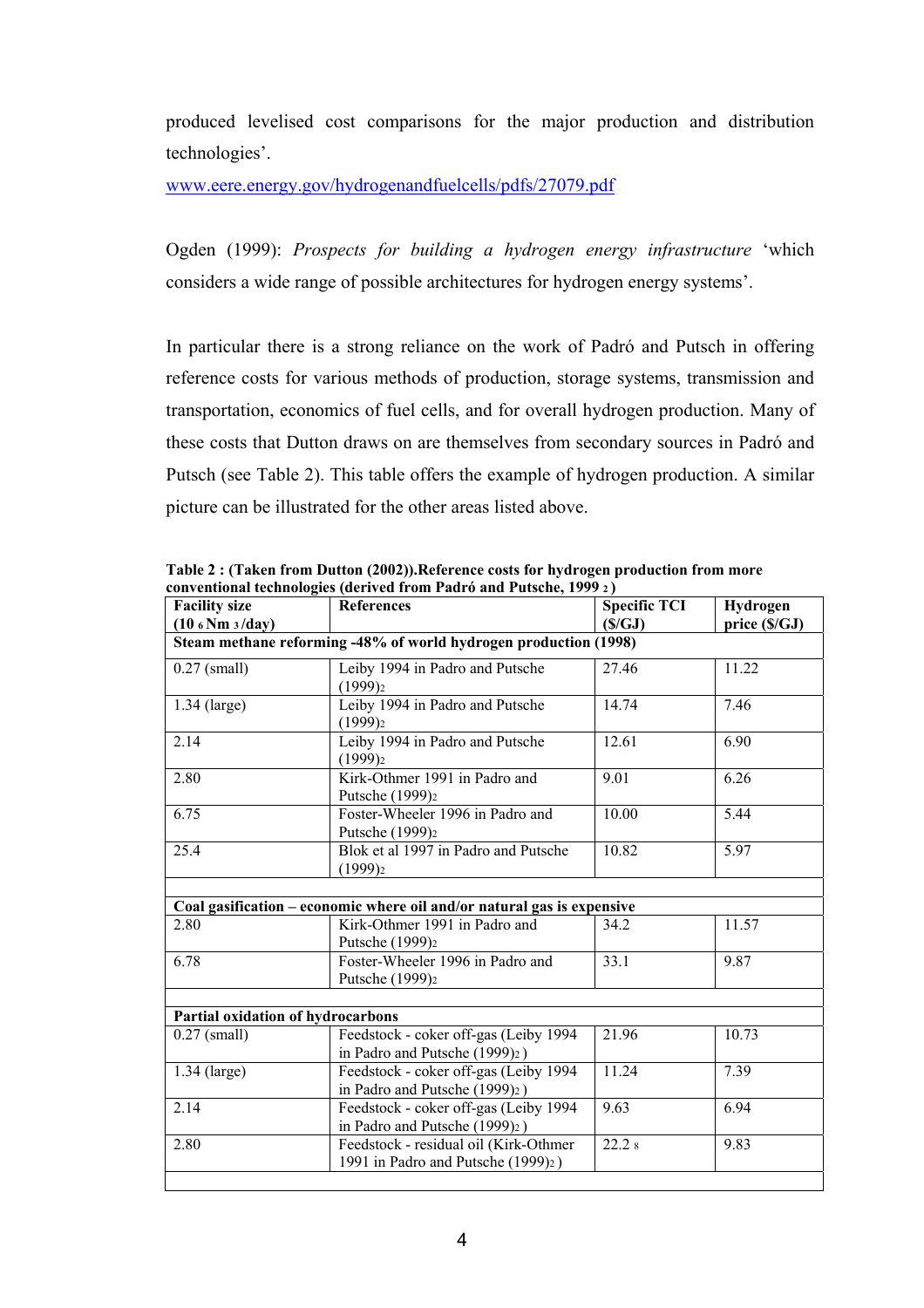| Biomass gasification - costs vary depending on gasifier technology |                                                  |       |         |  |  |
|--------------------------------------------------------------------|--------------------------------------------------|-------|---------|--|--|
| 0.720                                                              | Mann 1995 in Padro and Putsche                   | 38.19 | 13.09 9 |  |  |
|                                                                    | $(1999)_{2}$                                     |       |         |  |  |
|                                                                    |                                                  |       |         |  |  |
| 2.16                                                               | Larson 1992 in Padro and Putsche                 | 20.60 | 8.69    |  |  |
|                                                                    | $(1999)_{2}$                                     |       |         |  |  |
| 2.26                                                               | Larson 1992 in Padro and Putsche                 | 26.91 | 10.03   |  |  |
|                                                                    | $(1999)_{2}$                                     |       |         |  |  |
|                                                                    |                                                  |       |         |  |  |
| <b>Biomass pyrolysis</b>                                           |                                                  |       |         |  |  |
| 0.024                                                              | Mann 1995a in Padro and Putsche                  | 30.66 | 12.73   |  |  |
|                                                                    | $(1999)_{2}$                                     |       |         |  |  |
| 0.243                                                              | Mann 1995a in Padro and Putsche                  | 19.31 | 10.11   |  |  |
|                                                                    | $(1999)_{2}$                                     |       |         |  |  |
| 0.811                                                              | Mann 1995a in Padro and Putsche                  | 16.74 | 8.86    |  |  |
|                                                                    | $(1999)_{2}$                                     |       |         |  |  |
|                                                                    |                                                  |       |         |  |  |
|                                                                    | Methane pyrolysis – Gaudernack and Lynum (1998)4 |       |         |  |  |
| <b>SMR</b>                                                         | Without Co <sub>2</sub> sequestration            |       | 6.0     |  |  |
| <b>SMR</b>                                                         | With Co <sub>2</sub> sequestration               |       | 7.5     |  |  |
| CB&H process                                                       | Without carbon black revenue                     |       | 10.6    |  |  |
| CB&H process                                                       | With carbon black revenue                        |       | 5.8     |  |  |

8 More expensive than coker off-gas due to increased equipment for feed handling and impurity removal

<sup>9</sup> Delivered hydrogen price depends on biomass feedstock costs which can vary widely from expected price for dedicated biomass production ( $\sqrt{346.30}$ /dry tonne) to the price for waste product ( $\$16.50$ /dry tonne).

Technological scope and focus of the document/study: Offers an overview of hydrogen energy technologies with focus on production, storage, distribution, transport and end use systems.

Geographical scope and focus of the document/study: Not explicitly specified but draws predominantly on UK and US literature, and funded by UK-based Tyndall Centre.

Temporal scope and focus of document: Time-scales of 10, 20 and 50 years.

Institutional affiliations: Energy Research Unit (ERU), Rutherford Appleton Laboratory, Chilton, Didcot, Oxon. OX11 0QX.

#### **3. Abstract or brief summary:**

A 'report on hydrogen energy conversion technologies [which] aims to identify the current state of the art in terms of typical plant sizes, readiness for large scale application, estimated capital and running costs, and the need and potential for significant innovation against time scales of 10, 20 and 50 years'. Suggests that whilst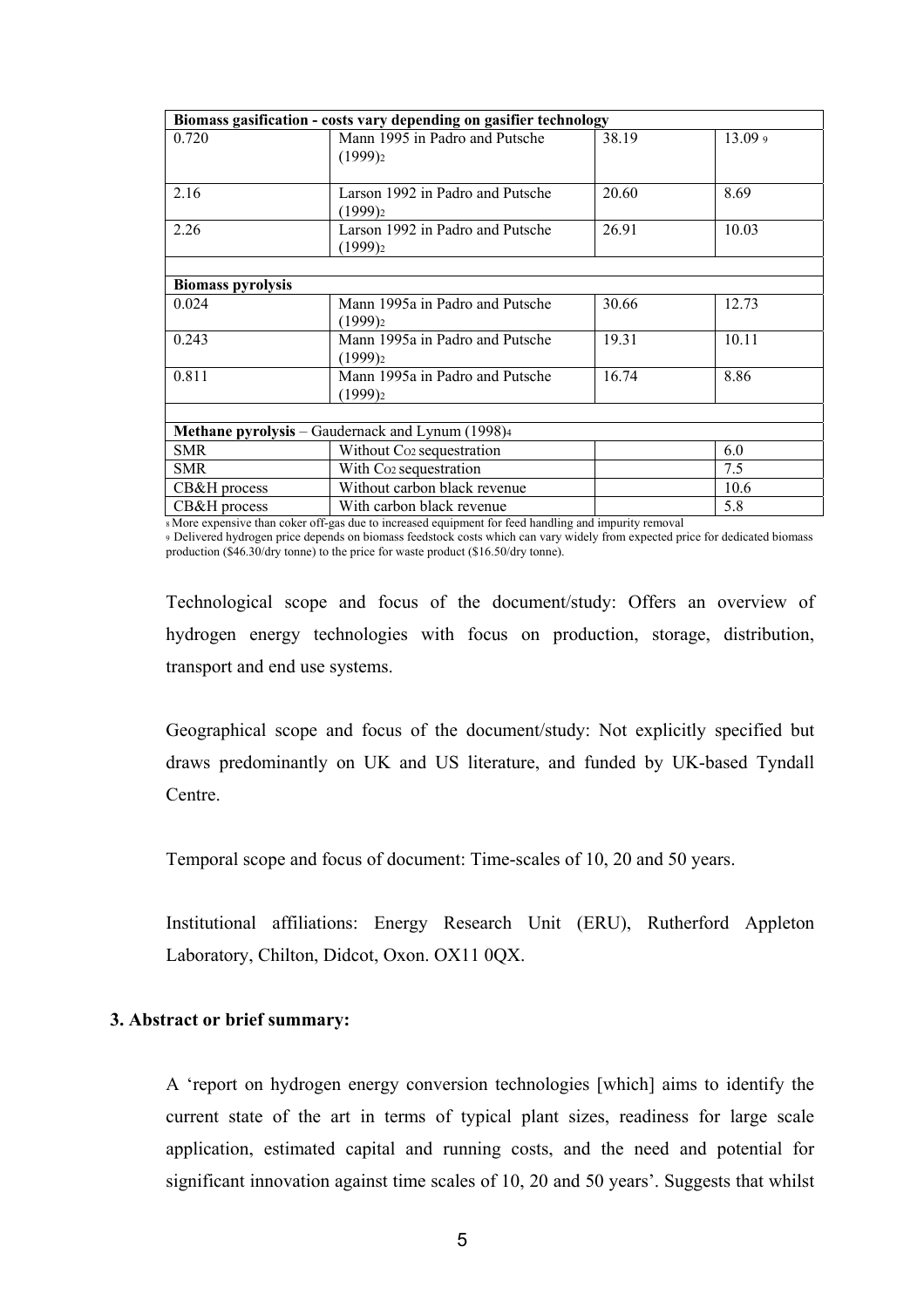much current emphasis is on the production of hydrogen from renewables 'current cost projections clearly favour the production of hydrogen from fossil fuel sources, most notably from methane by the SMR process'. Furthermore, if SMR is the chosen technology, and significant costs are added to production through the mandating or desirability of sequestration, 'then this can be achieved more cheaply in larger, centralised plants'. For carbon sequestration pyrolysis holds out the possibility of a 'still more promising route'. 'Hydrogen production by electrolysis depends on the price of electricity and the capital cost of the electrolysis plant'. Suggests that further technological developments are needed in areas of hydrogen storage and distribution.

### **4. Does the document include technological performance data? (If yes give a brief description and list any primary sources)**

Draws on predominantly secondary sources to outline technological performance data for: production - steam methane reforming, partial oxidation, integrated gasification combined cycle, pyrolysis, water electrolysis, reversible fuel cell, hydrogen bromide electrolysis, hydrogen production during manufacture of chlorine, photoelectrolysis, biological hydrogen production; storage and distribution – compressed gas, liquefaction, solid state hydrogen storage, metal hydride storage systems, hydride hydrolysis, glass microspheres; distribution and transport; end-use systems – hydrogen-fuelled internal combustion engines; hydrogen-fuelled turbines, fuel cells.

### **5. Does the document include cost estimates/economic performance data? (If yes give a brief description and list any primary sources)**

The document includes: 'reference costs for hydrogen production from more conventional technologies'; from electrolysis and 'less conventional technologies'; the 'relative merits of hydrogen storage systems and comparison of costs'; 'hydrogen transmission and transportation costs'; the 'economics of fuel cells'; and the overall economics of hydrogen systems'. These draw upon secondary sources and largely on one source in particular – Padró and Putsche (1999). This study itself draws on a number of secondary sources (outlined above).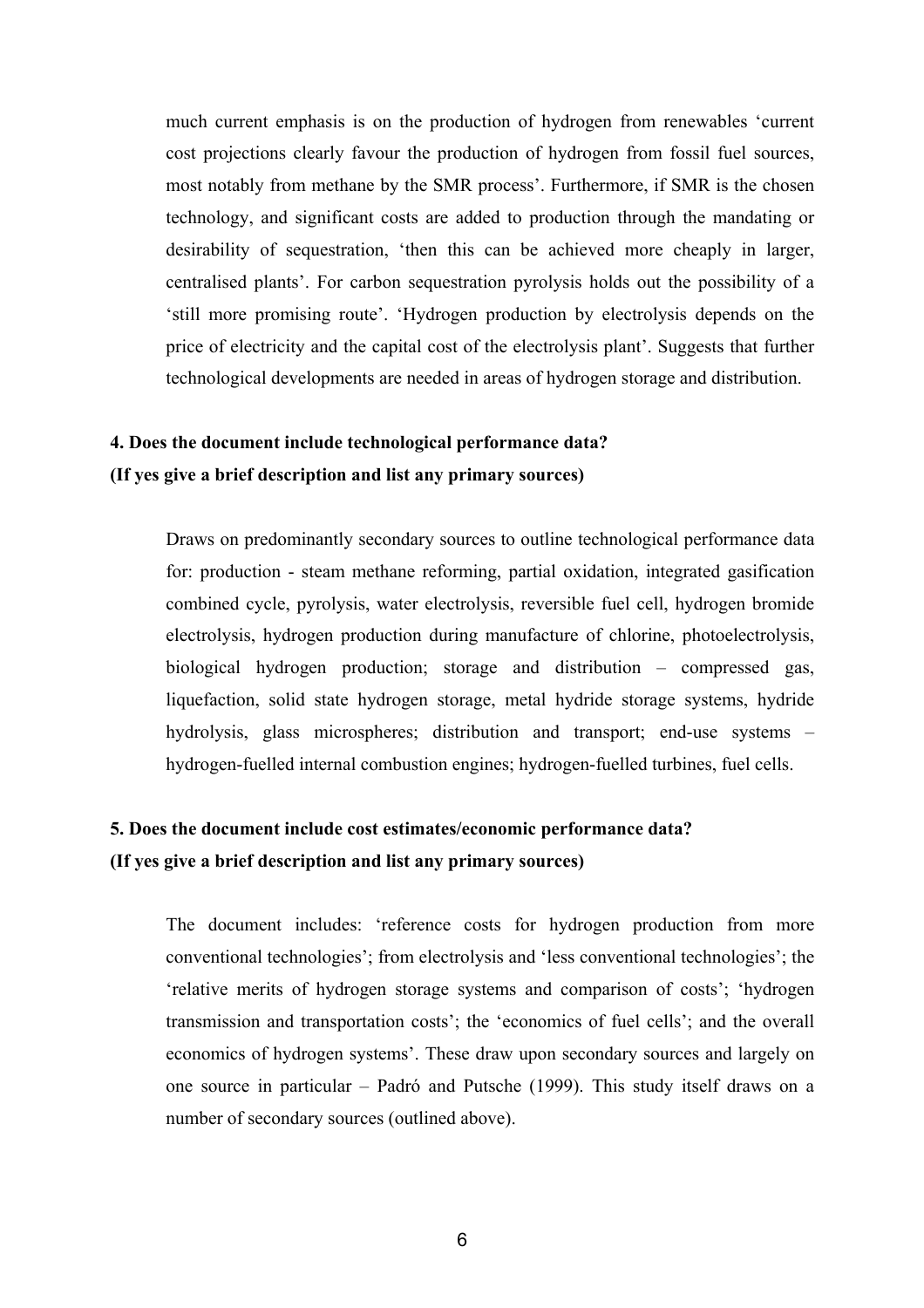### **6. Does the document include information on environmental, health or safety risks of H2 technologies?**

**(If yes give a brief description and list any primary sources)** 

The explicit claim of the project of which the document was a constituent was in informing ways in which hydrogen energy technologies relate to a 'long-term role in greenhouse gas reduction'. This said a focus on environmental, health or safety risks of H2 technologies is largely limited to a table of 'hydrogen characteristics and safety', presented as an appendix.

### **Two.**

### **1. Bibliographic information:**

Title: 'Prospects for Building a Hydrogen Energy Infrastructure'.

Author(s): Joan M. Ogden.

Date: 1999.

Source/Publisher: Annual Review of Energy and the Environment, Vol.24.

### **2. Summary Information:**

Type of study: Academic study. http://www.princeton.edu/~cmi/research/papers/prospects.pdf [draft]

Methodology (if specified): Draws on a range of secondary literature and also the following assumptions in addressing the technological issues outlined below:

### **Table 1. Conversion Factors And Economic Assumptions**

1 GJ (Gigajoule) =  $109$  Joules = 0.95 Million BTU

1 EJ (Exajoule) = 10 18 Joules = 0.95 Quadrillion (10 15 ) BTUs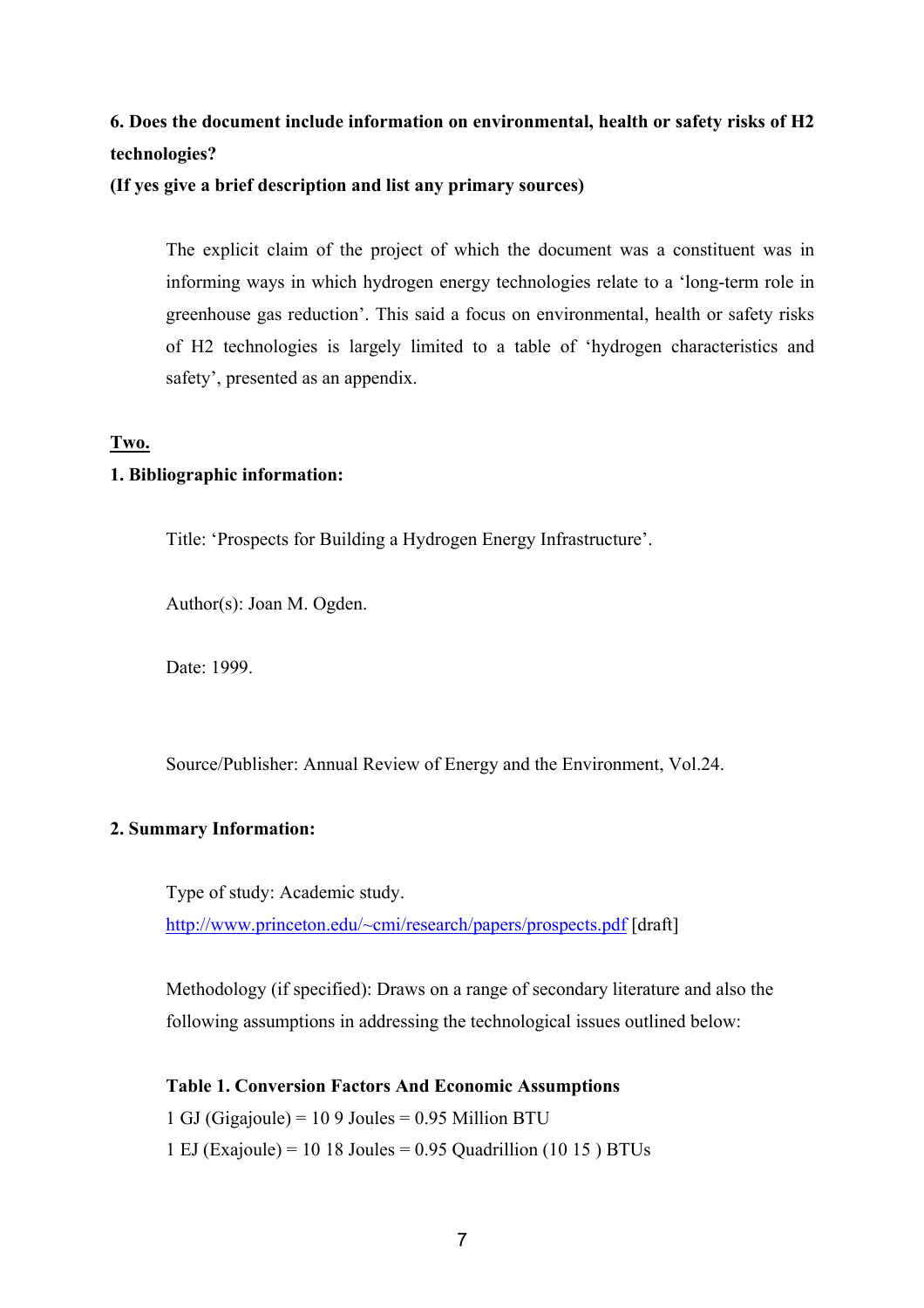1 million standard cubic feet (scf)

 $= 26,850$  Normal cubic meters (m N 3)

 $= 343$  GJ (HHV)

1 million scf/day =  $2.66$  tons/day  $= 3.97$  MW H 2 (based on the HHV of hydrogen)

1 scf H 2 = 343 kJ (HHV) = 325 BTU (HHV); 1 lb H 2 = 64.4 MJ (HHV) = 61.4 kBTU (HHV) =  $187.8 \text{ scf}$ 1 m N 3 = 12.8 MJ (HHV); 1 kg H 2 =141.9 MJ (HHV) = 414 scf

1 gallon gasoline = 130.8 MJ (HHV) = 115,400 BTU/gallon (LHV) Gasoline Heating value =  $45.9$  MJ/kg (HHV) =  $43.0$  MJ/kg (LHV)  $$1/gallon$  gasoline =  $$7.67/GJ$  (HHV)

1 gallon methanol =  $64,600$  BTU/gallon (HHV)  $= 56,560$  BTU/gallon (LHV)

Methanol Heating value =  $22.7$  MJ/kg (HHV) = 19.9 MJ/kg (LHV)  $$1/gallon$  methanol =  $$15.4/GJ$  (HHV)

All costs are given in constant \$1995.

Capital recovery factor for hydrogen production systems, distribution systems and refueling stations  $= 15\%$ 

Technological scope and focus of the document/study: Examines: hydrogen production (thermochemical methods – SMR, partial oxidation of hydrocarbons, gasification of biomass, coal or wastes; technologies for sequestering carbon during thermochemical hydrogen production; electrolysis of water; experimental production methods); hydrogen storage (large scale stationary storage of hydrogen – underground gas storage in aquifers, caverns; intermediate scale storage of hydrogen - liquid hydrogen storage, above ground compressed gas storage); storing hydrogen on board vehicles – compressed gas storage in pressure cylinders, liquid hydrogen storage,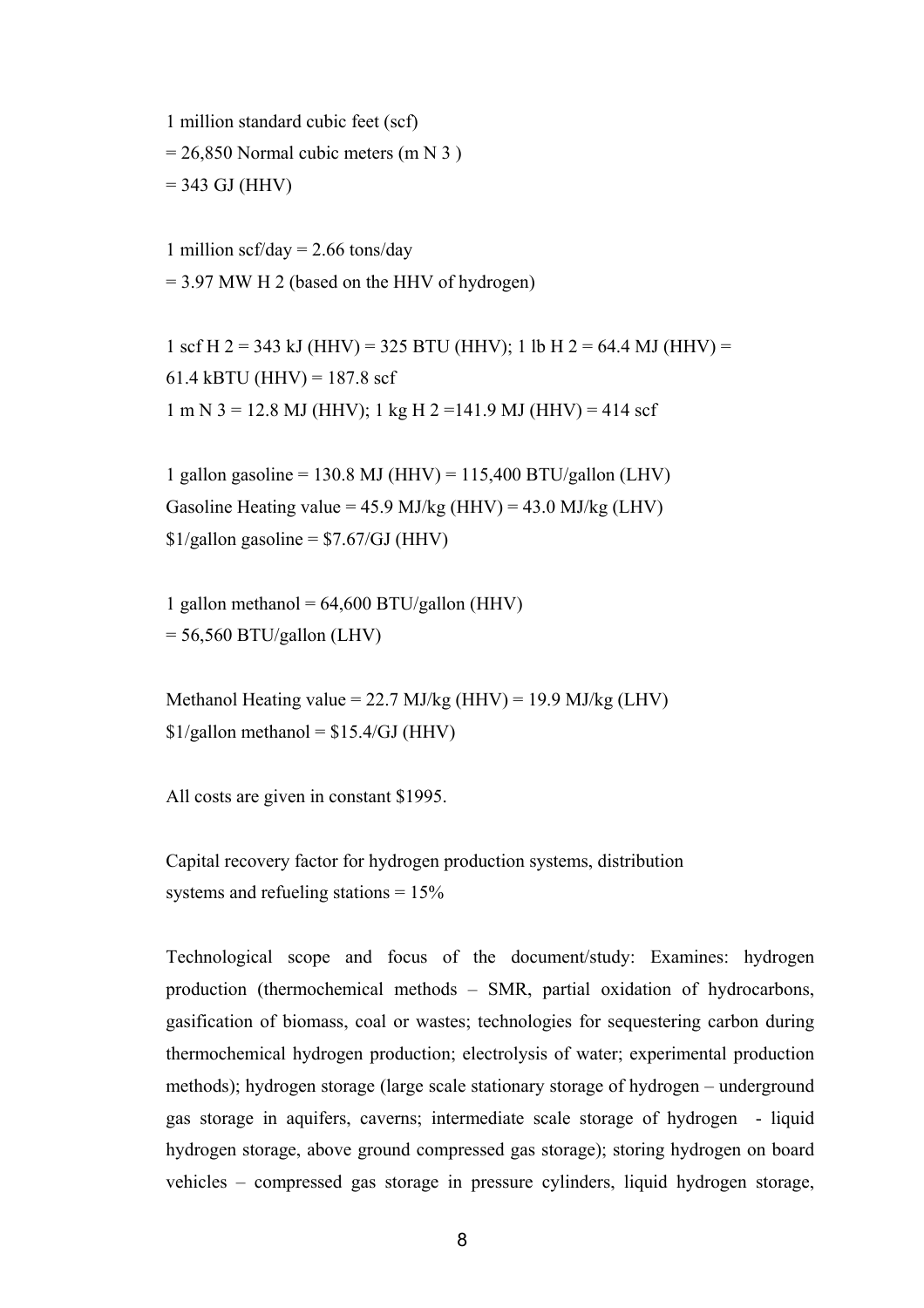metal hydrides; novel approaches to hydrogen storage); hydrogen transmission, distribution and delivery (the current industrial hydrogen transmission and distribution system, long distance pipeline transmission of hydrogen, local distribution of hydrogen, gaseous hydrogen refuelling stations); possible scenarios for development of hydrogen infrastructure.

Geographical scope and focus of the document/study: Not entirely clear although there are numerous reference to the US and to the Los Angeles Basin. The author was based at Princeton University when she wrote this paper.

Temporal scope and focus of document: 'Near term' and 'long term'.

Institutional affiliations: Center for Energy and Environmental Studies, Princeton University, Princeton, NJ 08544 USA

#### **3. Abstract or brief summary:**

In this paper Ogden reviews 'the current status of technologies for hydrogen production, storage, transmission and distribution; describe likely areas for technological progress; and discuss the implications for developing hydrogen as an energy carrier'. The paper offers a range of technical and economic possibilities for the development of hydrogen energy infrastructures. For example, 'near term gaseous H2 supply options'.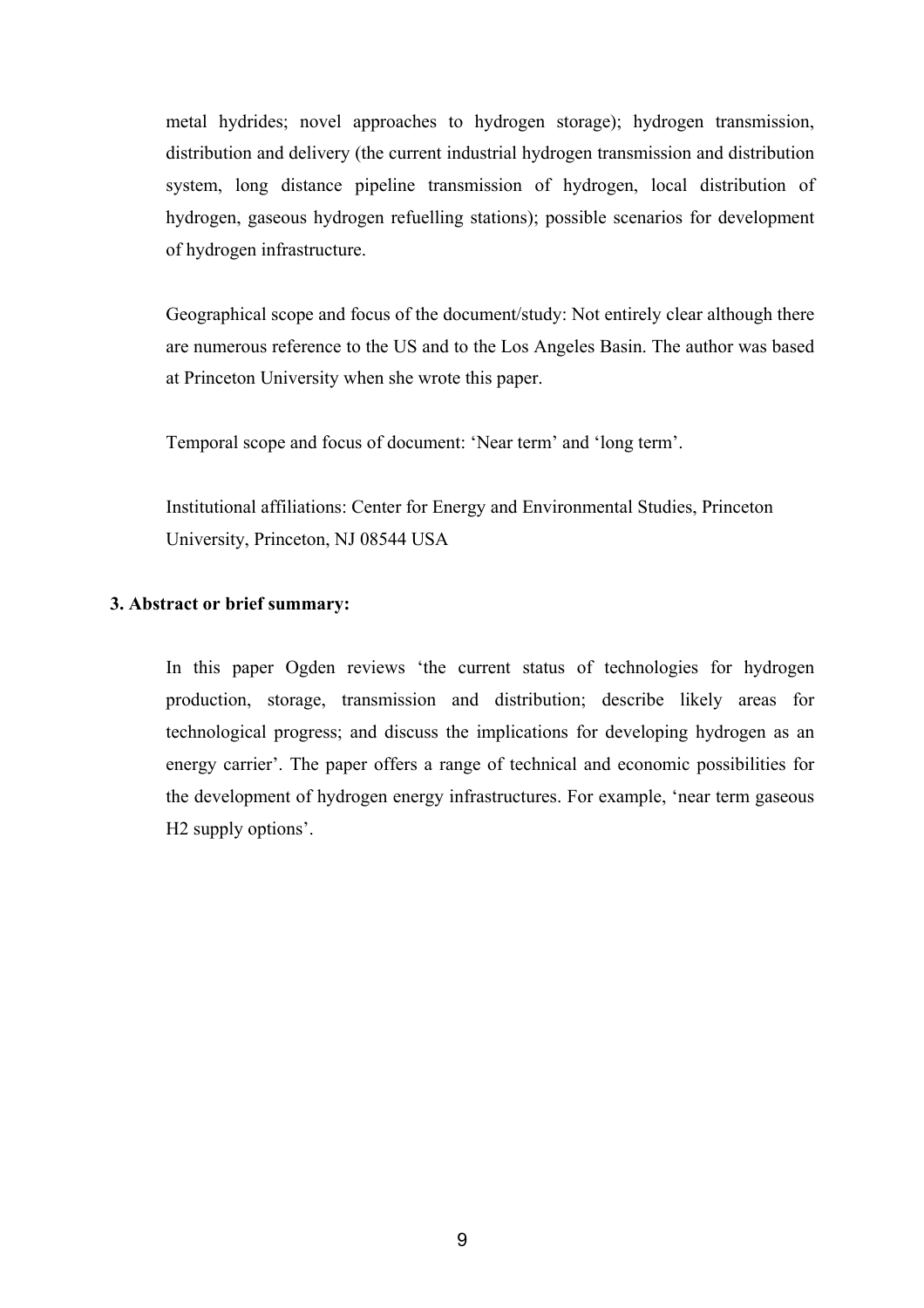

**4. Does the document include technological performance data? (If yes give a brief description and list any primary sources)** 

> Yes with reference to the issues outlined above. Draws on a range of assumptions and secondary sources.

### **5. Does the document include cost estimates/economic performance data? (If yes give a brief description and list any primary sources)**

There is a focus on the design and economics of hydrogen energy systems (estimating the hydrogen demand, choosing the best supply alternative: general considerations, delivered cost of hydrogen transportation fuel, capital cost of hydrogen infrastructure, hydrogen infrastructure capital costs compared to those for methanol, gasoline and synthetic middle distillates, lifecycle cost of automotive transport). This is addressed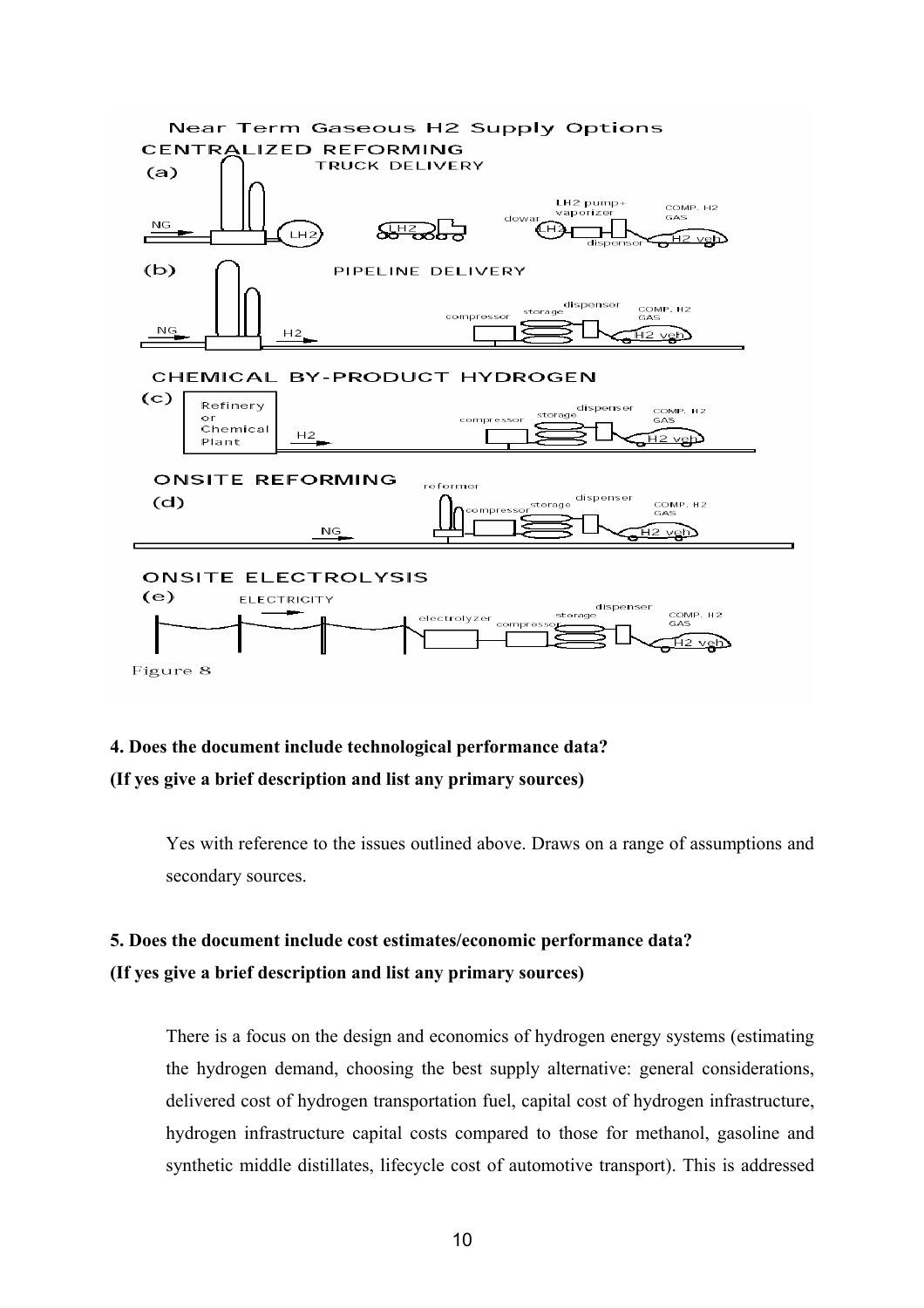using the assumptions outlined above in relation to a series of secondary sources, some of which have been 'adapted', and which are detailed in the bibliography. A series of graphical representations of comparative costs are displayed.

### **6. Does the document include information on environmental, health or safety risks of H2 technologies?**

### **(If yes give a brief description and list any primary sources)**

The report includes environmental and safety considerations for hydrogen energy systems (emissions of greenhouse gases and other pollutants, resource issues for hydrogen production, safety issues). This draws largely on secondary sources, and includes the table below.

|                 | Hydrogen  | Methane     | Gasoline        |
|-----------------|-----------|-------------|-----------------|
| Flammability    | 4.0-75.0  | 5.3-15.0    | $1.0 - 7.6$     |
| Limits (%       |           |             |                 |
| volume)         |           |             |                 |
| Detonability    | 18.3-59.0 | 6.3-13.5    | $1.1 - 3.3$     |
| Limits (%       |           |             |                 |
| volume)         |           |             |                 |
| Diffusion       | 2.0       | 0.51        | 0.17            |
| velocity in air |           |             |                 |
| (meter/sec)     |           |             |                 |
| Buoyant         | 1.2-9.0   | $0.8 - 6.0$ | non-buoyant     |
| velocity in air |           |             |                 |
| (meter/sec)     |           |             |                 |
| Ignition energy | 0.02      | 0.29        | 0.24            |
| at              |           |             |                 |
| stoichiometric  |           |             |                 |
| mixture         |           |             |                 |
| (milliJoules)   |           |             |                 |
| Ignition energy | 10        | 20          | n.a.            |
| at lower        |           |             |                 |
| flammability    |           |             |                 |
| limit           |           |             |                 |
| (milliJoules)   |           |             |                 |
| Toxicity        | non-toxic | non-toxic   | toxic in        |
|                 |           |             | concentrations> |
|                 |           |             | 500 ppm         |

Table 5. Safety Related Properties of Hydrogen, Methane and Gasoline

adapted from J. Hord, 1978.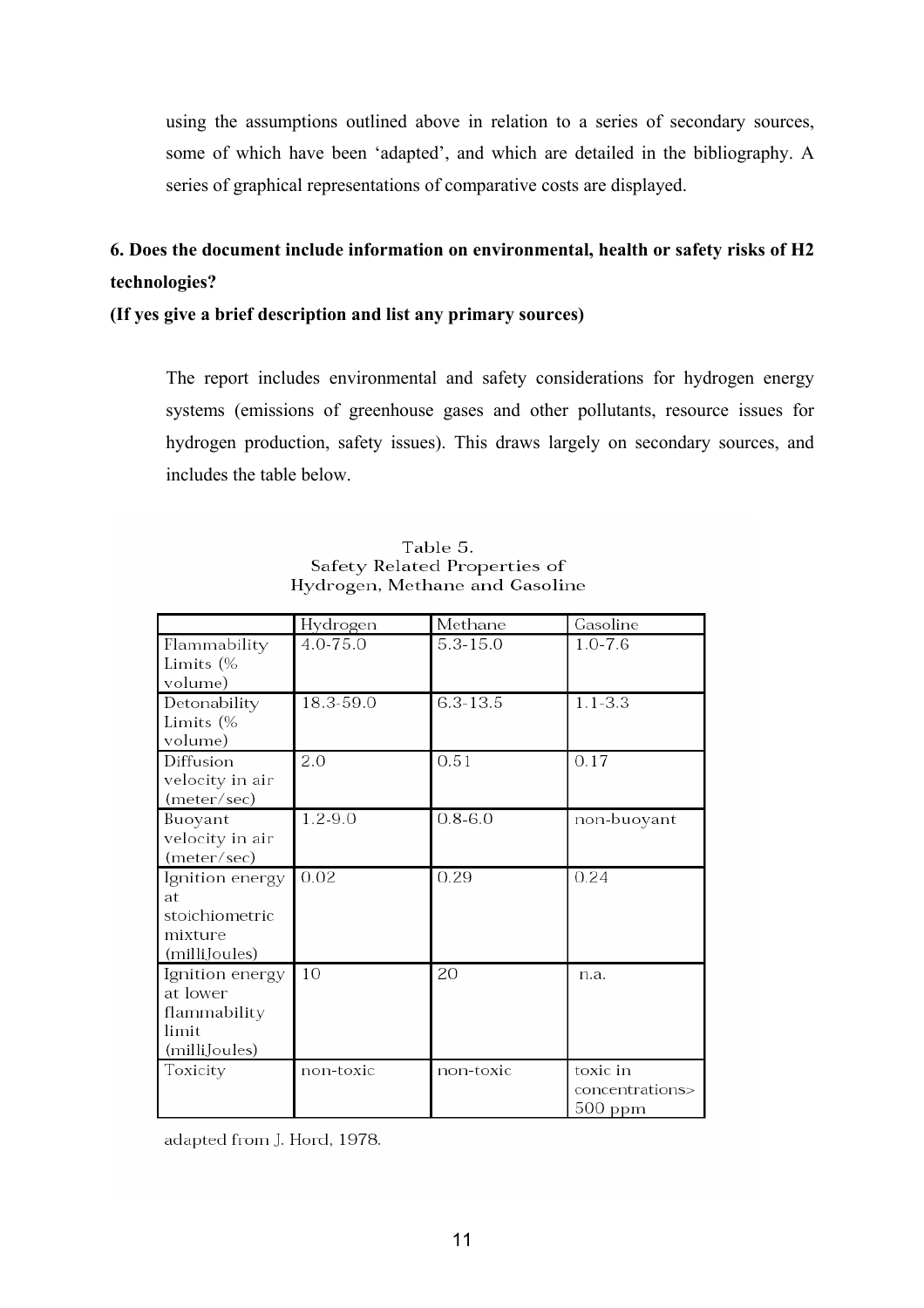### **Three.**

### **1. Bibliographic information:**

Title: 'Options for a Low Carbon Future'.

Author(s): George Marsh, Peter Taylor, Heather Haydock, Dennis Anderson, Matthew Leach.

Date: February 2002.

Source/Publisher: AEA Technology PLC.

#### **2. Summary Information:**

Type of study: Report produced for DTI, DEFRA and PIU by Future Energy Solutions from AEA Technology in collaboration with ICCEPT. www.etsu.com/en\_env/rep\_ED\_50099\_1.pdf

Methodology (if specified): MARKAL energy systems model. This 'was used as a framework…to calculate the cost optimum mix of energy technologies needed under different scenario assumptions regarding the demand for energy service and primary energy prices', underpinned by a technology characterisation 'to cover a broad range of current and prospective technologies relevant to the 2050 time horizon and the potential for major constraints on CO2 emissions'. A 'schematic representation of the key features' of the MARKAL model can be seen below.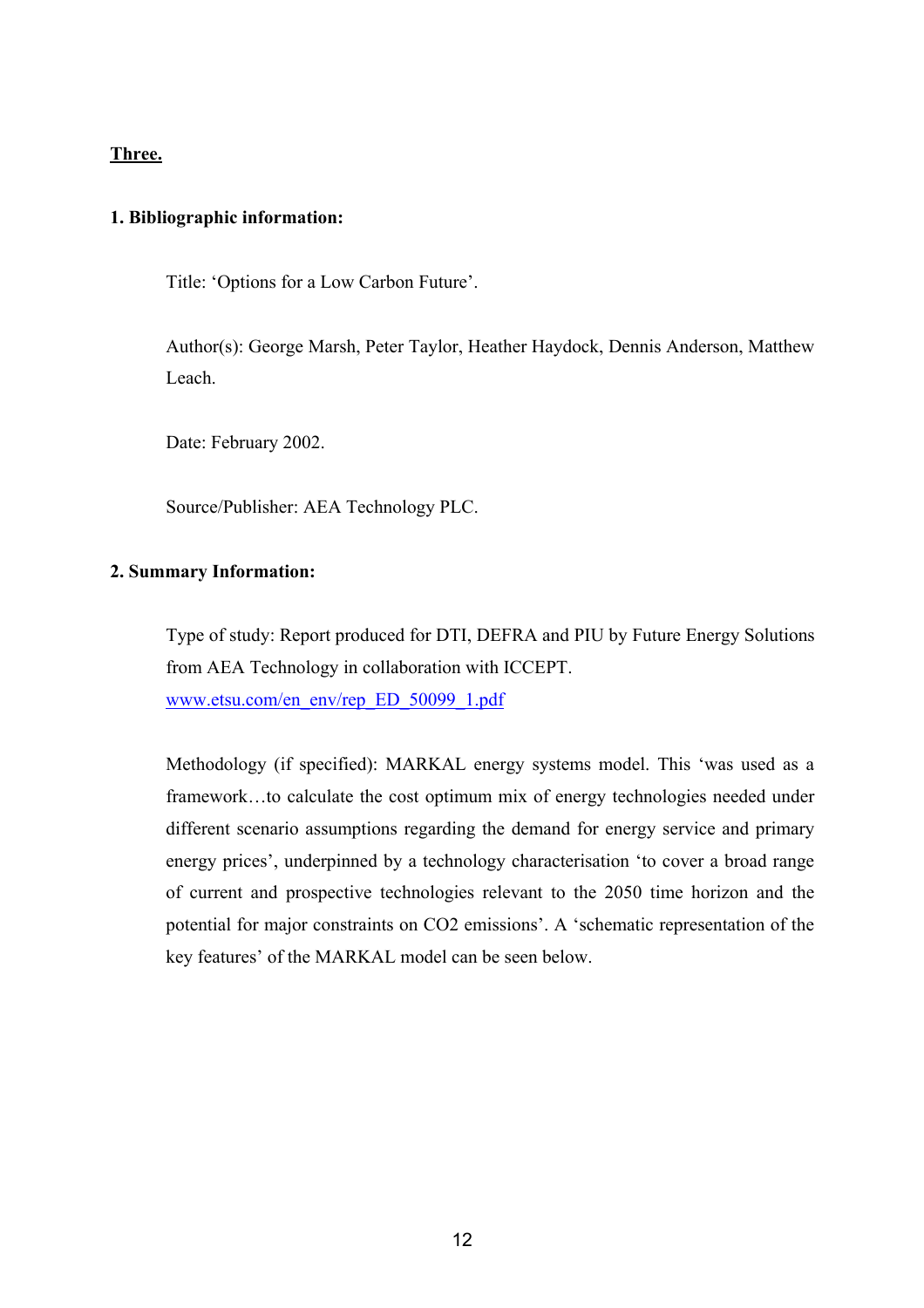

Figure 1 Schematic representation of the key features of the Markal Model

The authors' own justification for the use of this methodology is as follows:

- Permits coverage of all technologies in the energy system within a single framework, and thereby takes account of feedback between energy supply and demand sides.
- Provides a framework to evaluate technologies on a level playing field, check the consistency of results and explore sensitivities to key data and assumptions.
- Enables the assessment to examine a timeframe, thus providing information on the phasing of technology deployment and carbon emissions abatement.
- Enables emissions constraints to be applied, with the energy system adjusting to meet these at least cost.
- Supports a comprehensive analysis of the costs associated with changes to the energy system including discounted net present value, annualised and marginal costs. (pp.1-2).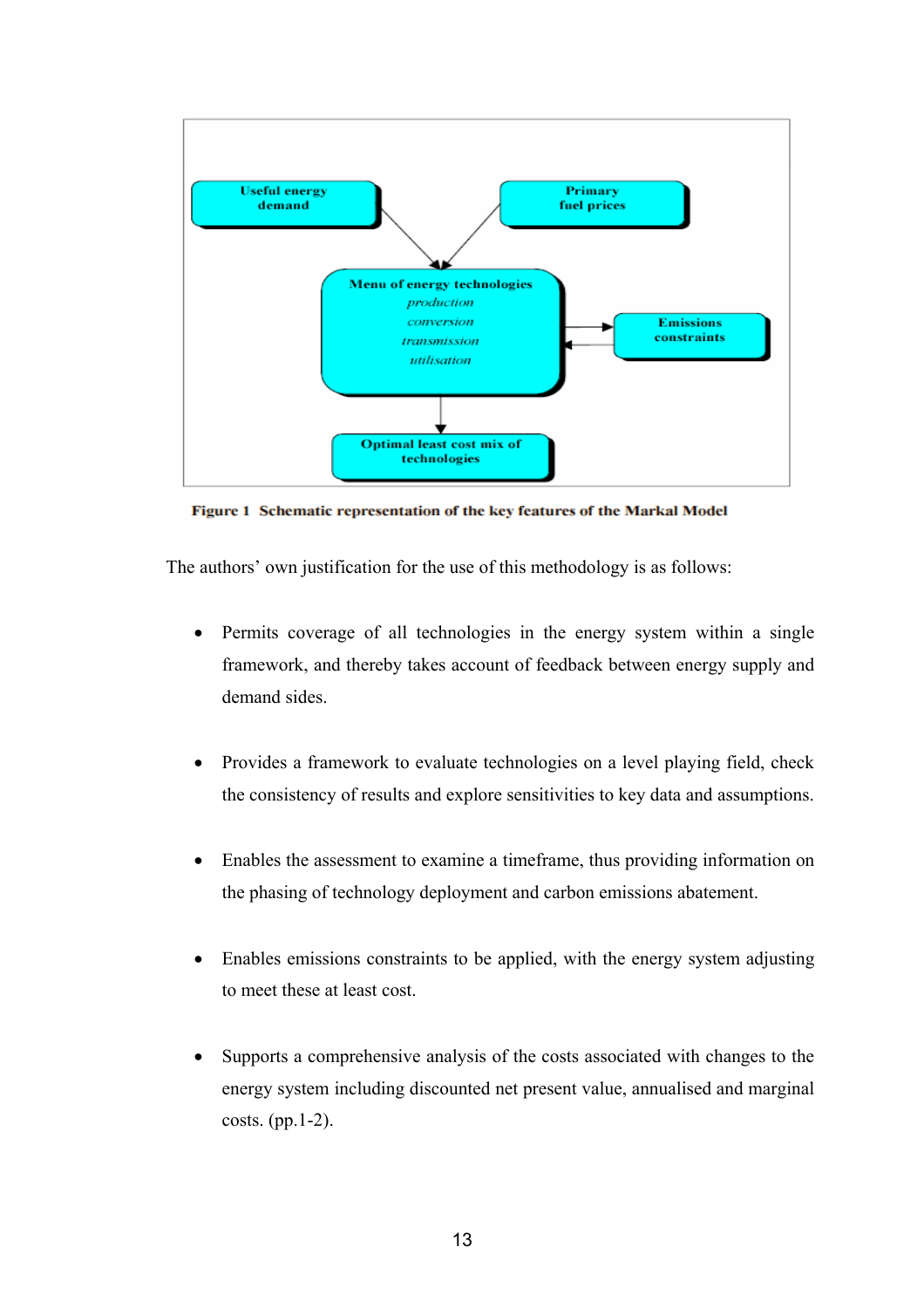The results, according to the authors, 'are not forecasts [but] an analysis of what technology can in principle deliver, and of what the costs and effects on emissions might be'. Future developments and costs, it is acknowledged, 'will turn on many factors including the policies implemented, the social acceptability of the technologies, the readiness of householders and business to invest in energy efficiency and the rate of innovation'.

'In addition to the scenario assumptions on energy demand and primary fuel prices, the results depend crucially on the range of technology options included in the system model, and the assumptions made in characterising their long term performance and costs. These factors are just as uncertain as the scenario parameters discussed above, therefore the study has sought to investigate these uncertainties by covering a comprehensive range of present and prospective technologies for both the supply and demand sides'.

Technological scope and focus of the document/study: Current and prospective technologies 'relevant to the 2050 time horizon and the potential for major constraints on CO2 emissions'. Includes: electricity generation (centralised and decentralised); production of alternative fuels for transport; hydrogen production and distribution; passenger car transport; freight transport (road and rail); public transport (road, rail and air); domestic sector; commercial and services sector; and industry sector. 'The choice of technologies to be included in a system analysis study is crucial because this effectively sets limits on the range of options available'.

Geographical scope and focus of the document/study: UK.

Temporal scope and focus of document: Up to 2050.

Institutional affiliations: AEA Technology PLC, Harwell, Didcot, Oxfordshire, OX11 0QJ, UK.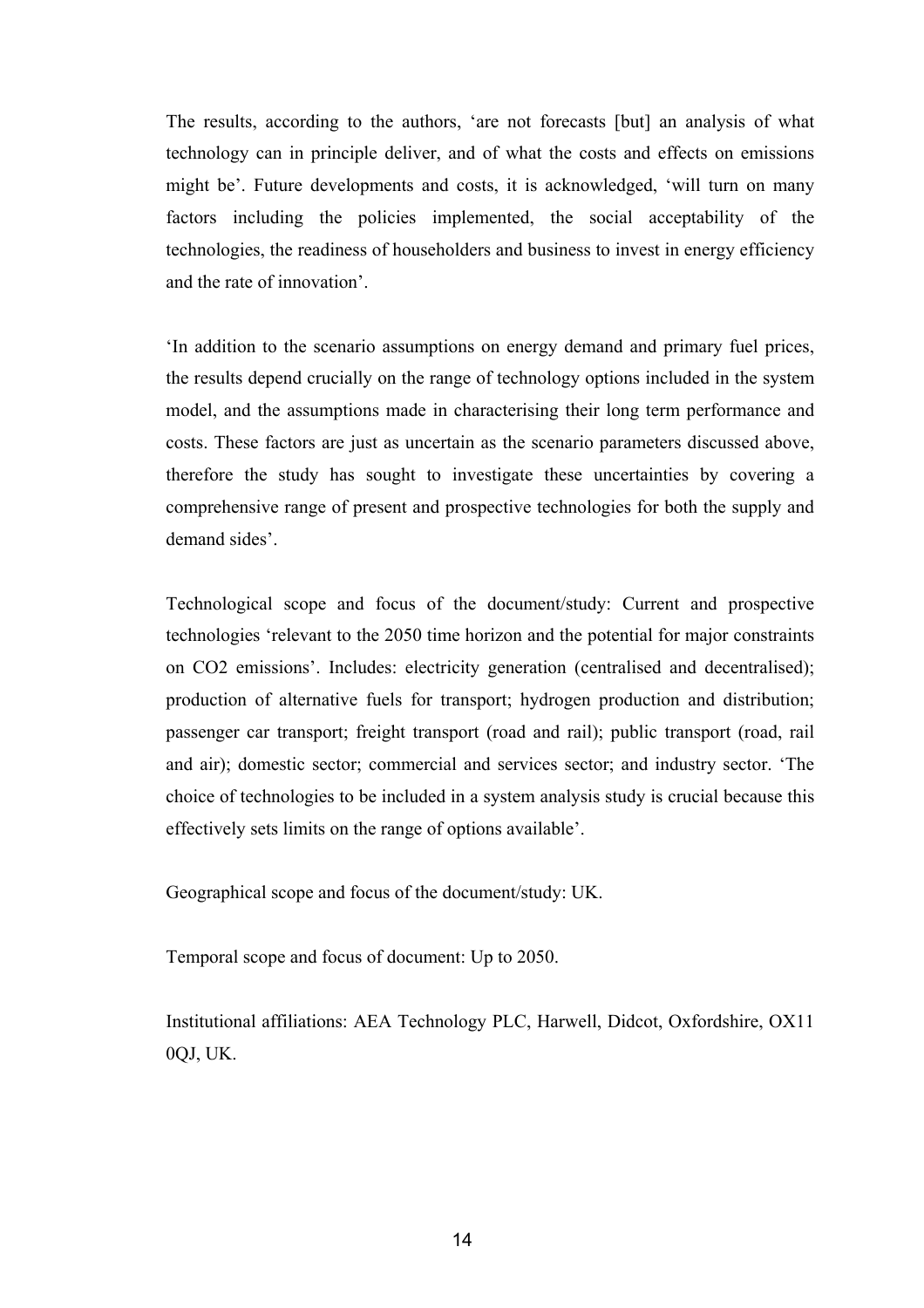#### **3. Abstract or brief summary:**

'The study examined three scenarios for the possible future development of the UK economy and the associated demands for energy related services'. To develop a range of bottom-up estimates of carbon dioxide emissions from the UK energy sector up to 2050, 'and to identify the technical possibilities for the abatement of these emissions'. To identify 'technical possibilities and costs' for the abatement of CO2 emissions. Includes estimates of future energy consumption and CO2 emissions for three scenarios using the IEA's MARKAL model to provide 'cost optimised solutions for the UK energy system to 2050, taking account of the costs, performance and emissions of alternative supply and demand technologies'.

These technologies included: electricity generation (centralised and decentralised); production of alternative fuels for transport; hydrogen production and distribution; passenger car transport; freight transport (road and rail); public transport (road, rail and air); domestic sector; commercial and services sector; and industry sector. The choosing of these technologies 'sets limits on the range of options available'.

This paper is included here not only as offering TC and 'costs and performance' data for a range technologies but also as showing the ways in which this characterisation informs a 'systems analysis study'. Or in other words it moves from TC to the use and options of TC in informing scenarios. Three scenarios were examined: Baseline ('in which the current values of society remain unchanged and policy intervention in support of environmental objectives is pursued in a similar way to now'  $-$  GDP growth 2.25% per year); World Markets ('based on individual consumerist values, a high degree of globalisation and scant regard for the global environment' – GDP growth 3% per year); and Global Sustainability ('based on the predominance of social and ecological values, strong collective environmental action and globalisation of governance systems' – GDP growth 2.25% per year). Assessment of each scenario involved four runs of the model. First run there was no constraint on carbon emissions in the period of study (2000-2050), then subsequently emissions targets of 45%, 60% and 70% respectively were set for 2050.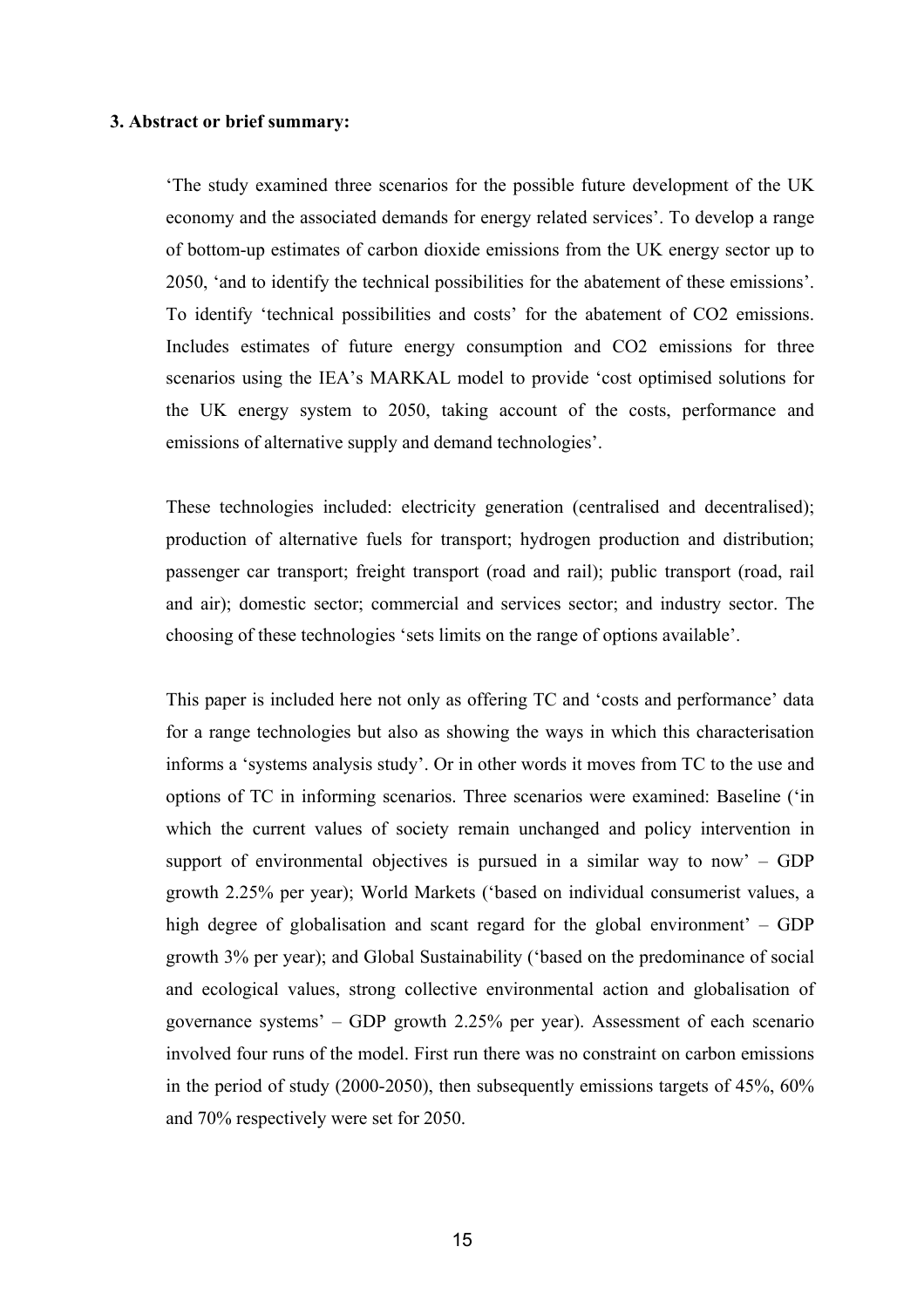### **4. Does the document include technological performance data? (If yes give a brief description and list any primary sources)**

Technology data and comparisons are found in Annex D of the report. 'A broad range of data sources was used [see Bibliography of the report] to establish a reference database on all technologies'. 'These data were assessed and adjusted to produce an internally consistent database by comparison of both the individual performance parameters and their overall production/end-use costs. Gaps in data time series were filled by interpolation and extrapolation'. Annex E contains Revised Technology and Data Comparisons.

### **5. Does the document include cost estimates/economic performance data? (If yes give a brief description and list any primary sources)**

As Point 4. 'The costs and performance data were set to be representative of commercially deployed technologies enjoying the benefits of volume production (i.e. not first of a kind costs)'. 'Technologies with low deployment prospects in the UK were still assumed to gain the benefits of volume of production if they had significant global potential (e.g. PV)'. The 'electricity generation costs' and 'total transport costs' listed in the data tables 'are provided only to facilitate comparisons between technologies'. 'The costs have been calculated using a 15% discount rate and the Baseline Scenario fuel costs'. 'Calculations of total transport costs assumed the following annual vehicle usage:

Cars: 16,682 km/yr. LGV: 20,782 km/yr. HGV: 103,000 km/yr. Bus: 76,643 km/yr. Train: 186,000 km/yr. Plane: 800,000 km/yr.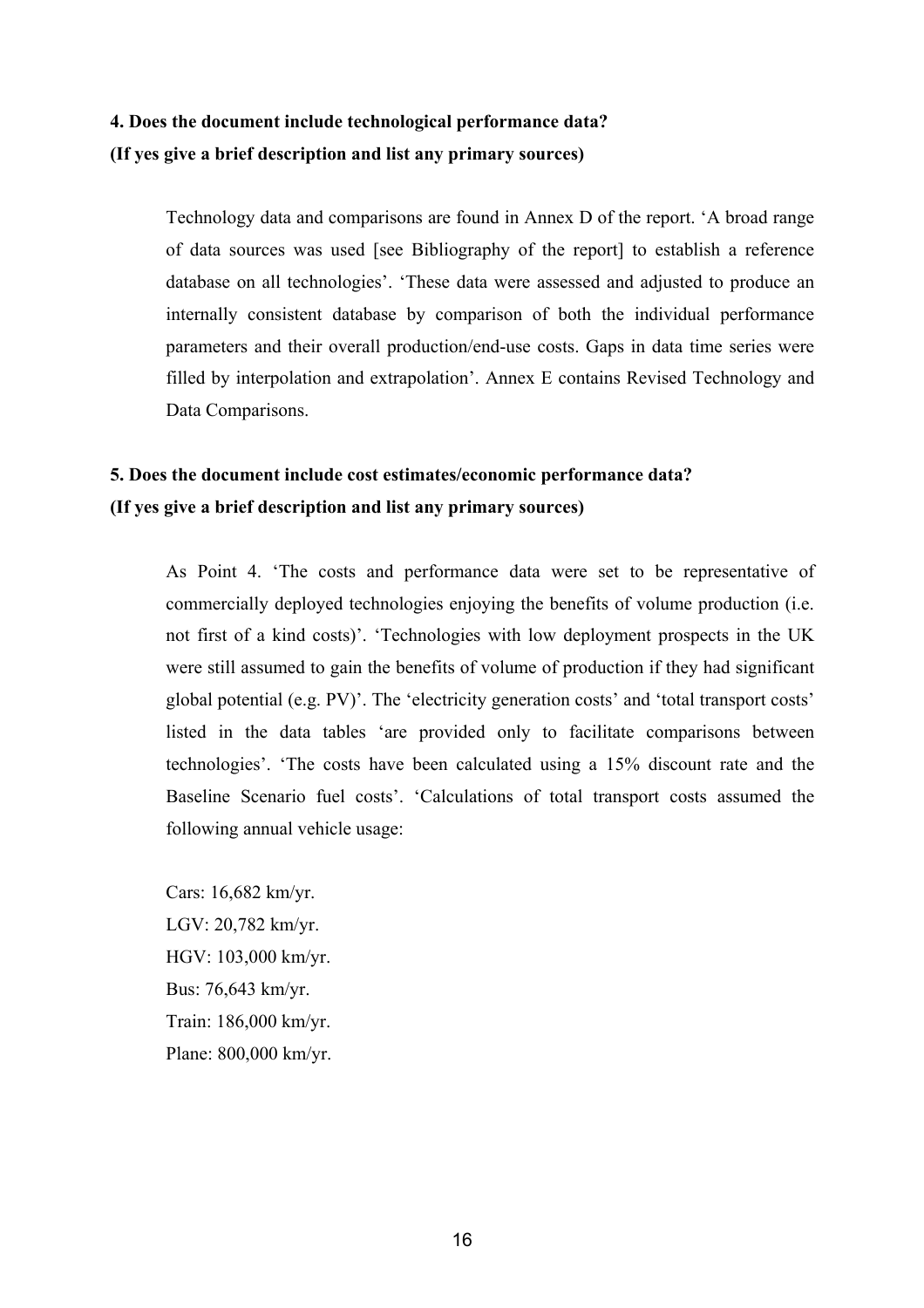### **6. Does the document include information on environmental, health or safety risks of H2 technologies?**

### **(If yes give a brief description and list any primary sources)**

The report takes as its focus developing 'a range of 'bottom-up' estimates of carbon dioxide emissions from the UK energy sector up to 2050, and to identify the technical possibilities and costs for the abatement of these emissions'.

### **Four.**

### **1. Bibliographic information:**

Title: 'Cost and Performance Comparison of Stationary Hydrogen Fueling Appliances'.

Author(s): Duane B. Myers, Gregory D. Ariff, Brian D. James, John S. Lettow, C.E. (Sandy) Thomas, and Reed C. Kuhn.

Date: April 2002.

Source/Publisher: Directed Technologies Inc. paper prepared for the Hydrogen Program Office, Office of Power Technologies, US Department of Energy, Washington DC.

### **2. Summary Information:**

Type of study: Report as part of contract for The Hydrogen Program Office at the US Department of Energy.

www.eere.energy.gov/hydrogenandfuelcells/pdfs/32405b2.pdf

Methodology (if specified): DFMA Methodology (DFMA Methodology developed by Boothroyd and Dewhurst, 2002, in *Product Design for Manufacture and Assembly*) - Design for Manufacturing and Assembly was used for cost estimates. 'The methodology is used extensively by industry for product cost estimation and to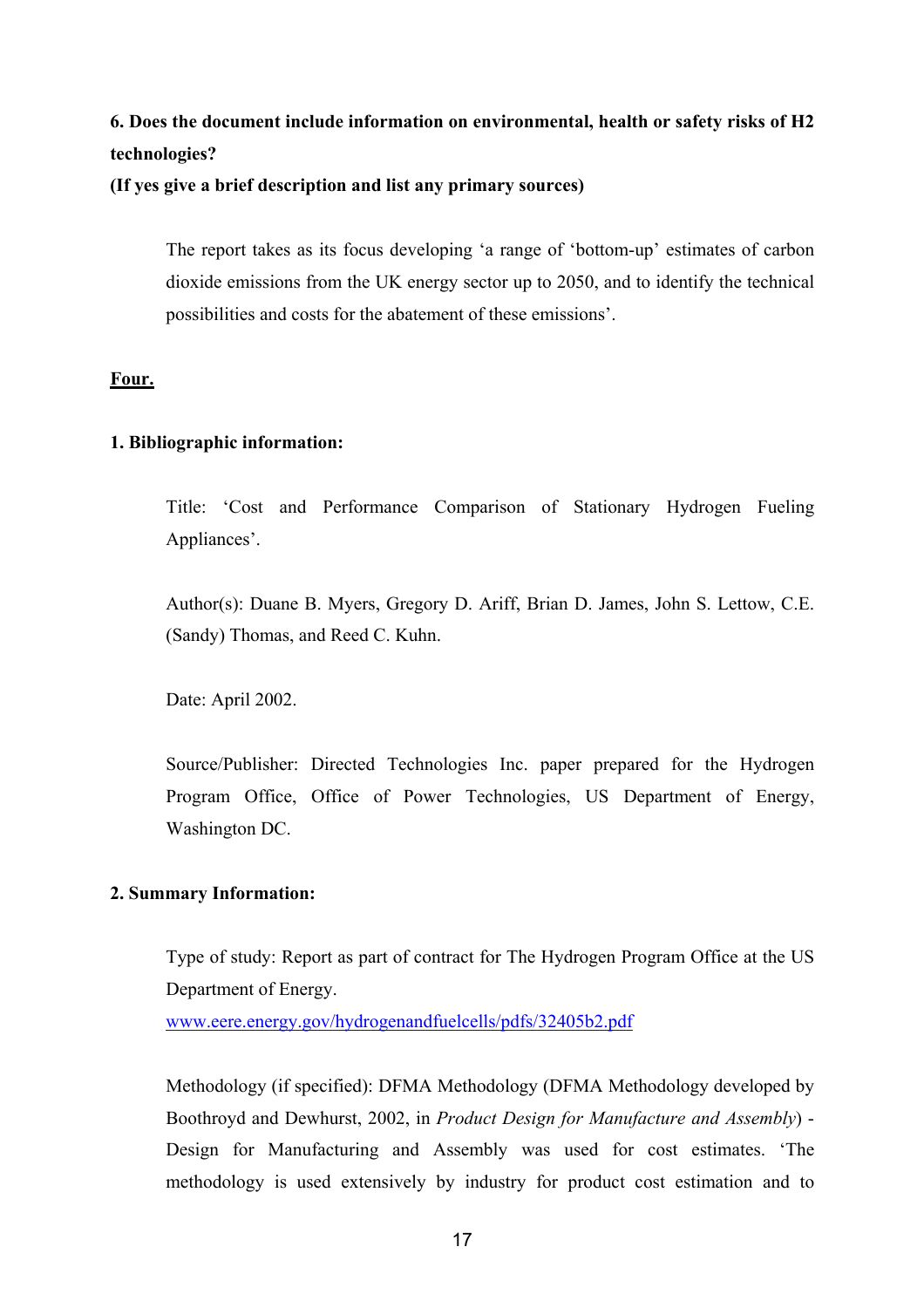compare the relative cost of competing manufacturing and assembly approaches. The DFMA methodology is both a rigorous cost estimation technique and a method of product redesign to achieve lowest cost. The DFMA approach used for this analysis provides a solid framework for the cost study and is the only fair way to compare the cost of potential HFA [hydrogen fuelling appliances] configurations'.

DFMA was used to 'estimate costs for equipment for which high-volume manufacturing methods may not currently exist. Detailed manufacturing and assembly methods were designed to 'construct' the equipment from ground up as much as possible rather than using factored estimates that are common at this level of capital cost estimation'. 'The cost of any component includes direct material cost, manufacturing cost, and assembly cost. Direct material costs are determined from the exact type and mass of material employed in the component. This cost is usually based on either historical volume prices for the material or vendor price quotations. In the case of materials not widely used at present, the manufacturing process must be analyzed to determine the probable high-volume price for the material. Also addresses manufacturing costs and assembly costs. Assumptions for 'production volume considerations' included that for 'each reforming system detailed…a production volume of 25 identical units per year was assumed'. Additional to this a 'production life' of two years was 'generally assumed, where applicable' for equipment and tooling after which it was deemed to need replacing. 'Markup rate assumptions' were also made for general and administrative expenses, material scrap, R&D spending, and profit. Two levels of markup are used: a lower one from the vendor to the 'final assembler' and a higher one from the final assembler to the fuel station owner. A series of assumptions inform calculations of markup. 'Design considerations' were also considered in cost projections.

Technological scope and focus of the document/study: From two previous studies undertaken by Directed Technologies the 'most promising hydrogen supply pathway…consists of small scale natural gas reformation units producing pure hydrogen gas which is then compressed to  $>5,000$  psi for dispensing to FCV's [fuel] cell vehicles]. These Hydrogen Fuelling Appliances (HFA's) consist of: a natural gas reformer unit; a gas cleanup unit to purify the reformer outlet to a pure 99.99+% hydrogen stream; hydrogen compressor (to allow onsite storage); onsite storage of the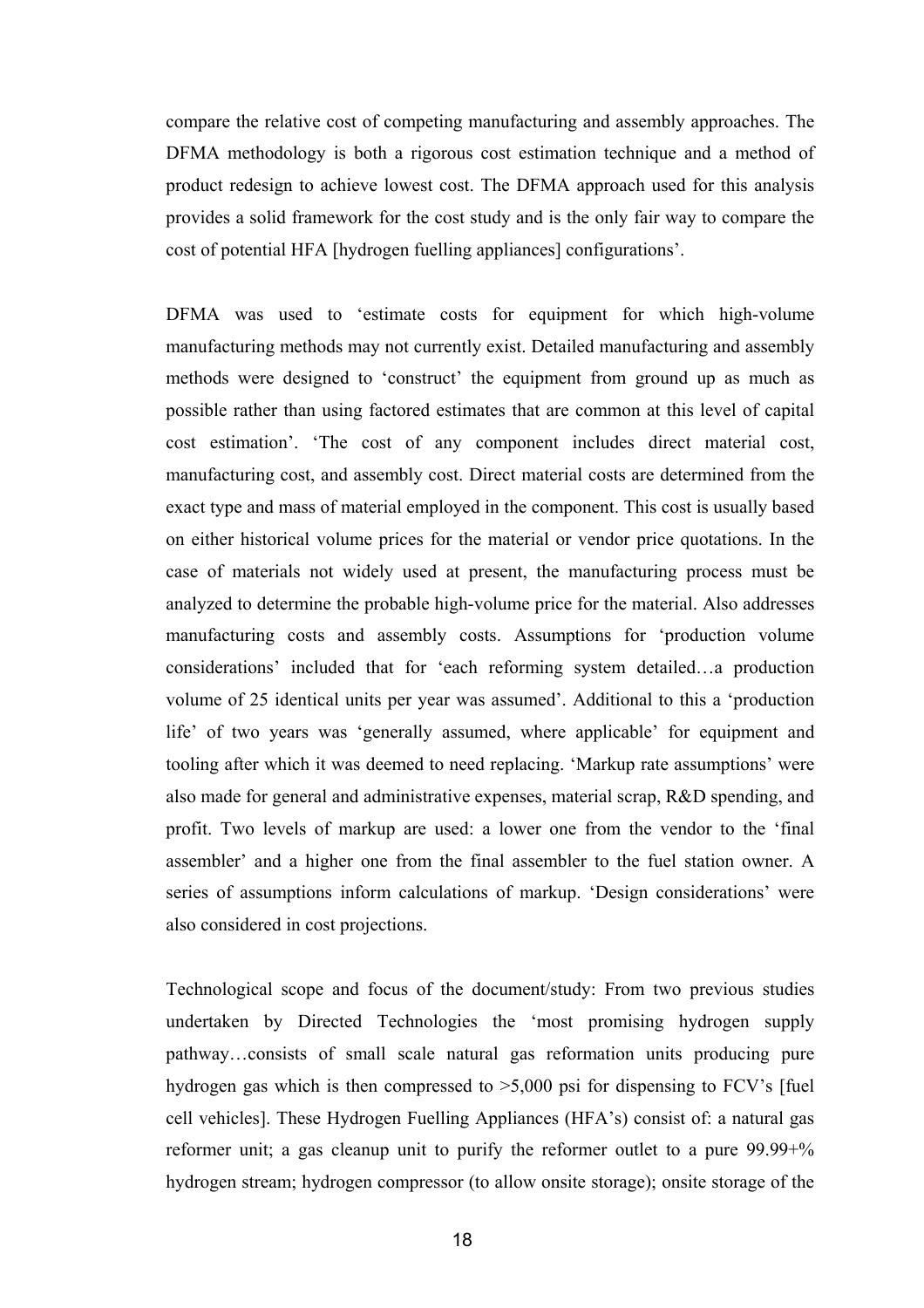hydrogen (for reformer unit load levelling); and hydrogen dispenser to allow dispensing of the hydrogen into vehicular high pressure storage tanks at 5,000psi. These units are designed for low hydrogen production rate (approx. 2,000 scfh (115 kg/day of hydrogen). Therefore, the focus of this report is in examining the projected cost of HFA's if produced in 'moderate' quantities (250 units) 'quantities consistent with annual FCV production rates of 50,000/year'. The report, thus, 'examines multiple natural gas reformation chemical pathways' (SMR, ATR) 'and multiple gas cleanup methods' (PSA, membrane separation, PrOx).

Geographical scope and focus of the document/study: Report is sponsored and undertaken by US interests, although geographical focus is not particularly explicitly stated. This said the report implicitly refers to US context, for example in discussing 'federal and state highway taxes'.

Temporal scope and focus of document: Not particularly clear.

Institutional affiliations: Directed Technologies Inc., 1 Virginia Square, 3601 Wilson Boulevard, Suite 650, Arlington, Virginia 222o1, USA.

#### **3. Abstract or brief summary:**

'This work was funded by the Hydrogen Program Office of the U.S. Department of Energy. The objective of the report was to provide detailed analysis of the cost of providing small-scale stationary hydrogen fuelling appliances (HFAs) for the on-site production and storage of hydrogen from natural gas to fuel hydrogen Fuel Cell Vehicles. Four potential reforming systems were studied: 10-atm steam methane reforming (SMR) with pressure-swing adsorption (PSA) as gas clean up, 20-atm SMR with metal membrane gas cleanup, 10-atm autothermal reforming (ATR) with PSA gas cleanup, and 20-atm ATR with metal membrane gas cleanup' (Myers *et al*, their abstract). They suggest from their study that 'the most cost effective option as determined by the cost of hydrogen is steam methane reforming (SMR) with pressure swing adsorption (PSA) hydrogen purification'.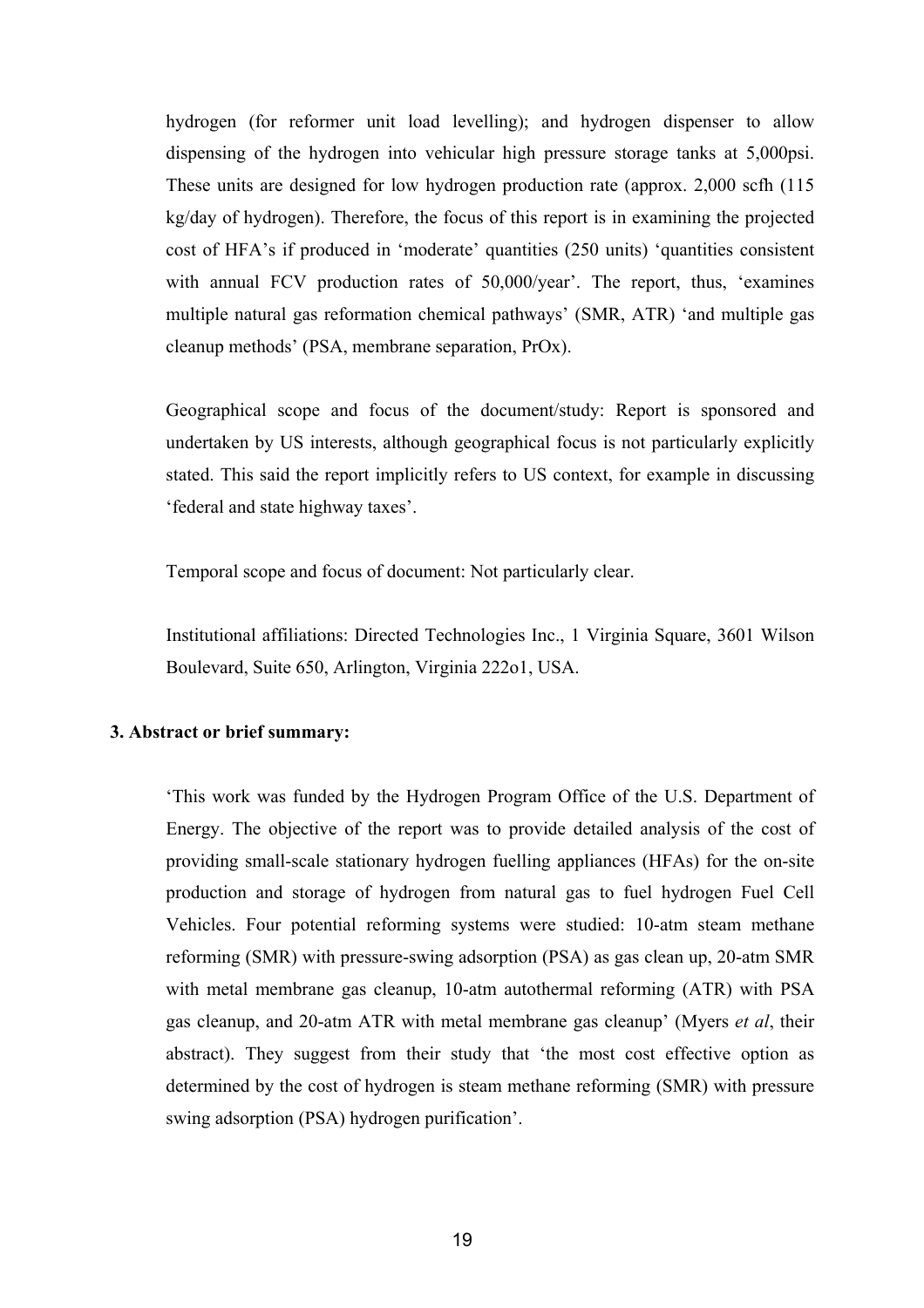### **4. Does the document include technological performance data? (If yes give a brief description and list any primary sources)**

Includes technological performance data for a number of technologies in line with those detailed above. The data and characterisation of various technologies appears to be on the basis of a series of formulae and assumptions presumably underpinned by the technical and tacit knowledge of the authors and also from a variety of secondary sources which are outlined at the bottom of relevant pages as footnotes.

### **5. Does the document include cost estimates/economic performance data? (If yes give a brief description and list any primary sources)**

The aim of the document is to offer cost comparisons of stationary HFAs. This it does on the basis of the technologies mentioned previously and also in terms of the methodology and the assumptions associated with it outlined above. For example, in the 'cost of hydrogen produced from the 2,000 scfh HFA options' an HFA 'assumed to run an average of 69% of capacity with 98% availability'. Similarly, in the table: 'cost of hydrogen from 16,000 scfh (8x) SMR/PSA HFA with Optimistic assumptions', the suggestion is that '[e]stimates are based on a scaled-up version of a 2,000 scfh HFA. Scale-up may not retain accuracy of original analysis'. The Appendix offers 'cost estimate for scale-up of small-scale HFA'.

### **6. Does the document include information on environmental, health or safety risks of H2 technologies?**

**(If yes give a brief description and list any primary sources)** 

There is little reference to these issues.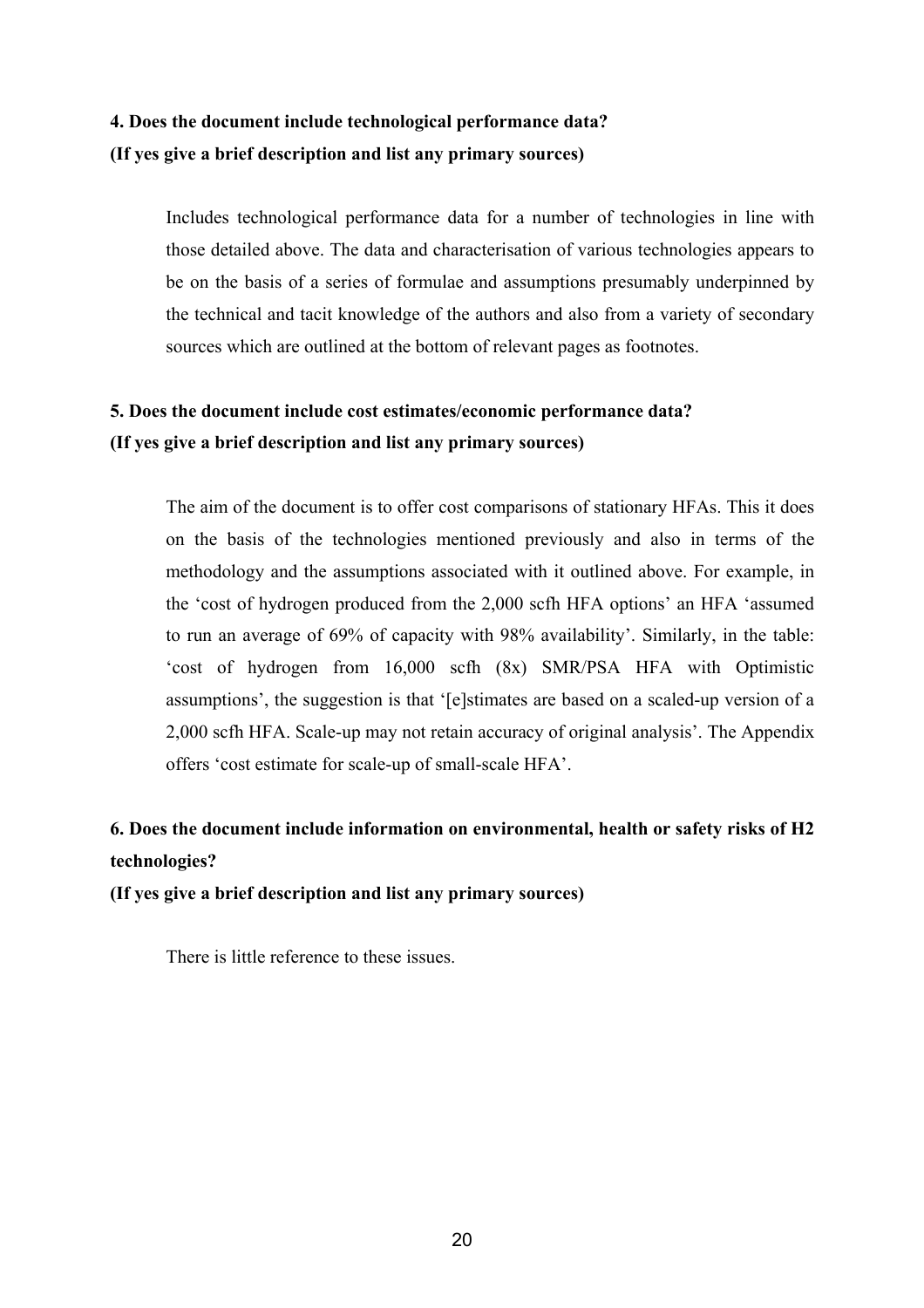### **Five.**

#### **1. Bibliographic information:**

Title: 'Global Status of Hydrogen Research'.

Author(s): J.B. Lakeman and D.J. Browning.

Date: 2001.

Source/Publisher: Contractor, Defence Evaluation and Research Agency as part of the DTI Sustainable Energy Programmes.

### **2. Summary Information:**

Type of study: Report for DERA as part of DTI Sustainable Energy Programmes. www.dti.gov.uk/energy/renewables/publications/pdfs/F0300239.pdf

Methodology (if specified): Not explicitly stated. The Appendices to this report contains tables and data pertaining to: 'properties of hydrogen'; 'energy densities of fuels'; 'efficiency of fuel cells'; and 'cost conversion rates'.

Technological scope and focus of the document/study: Focuses on a number of 'current R&D issues' including options for: hydrogen production (including: water electrolysis; photo-electrolysis; hydrogen bromide electrolysis; pyrolysis; reformation; large-scale hydrogen production; automotive reformation; micro-channel technology; plasma reformation; fuel and reformate clean-up; and biological production); hydrogen storage (conventional metal hydrides; novel metal hydrides; carbon nanoadsorbents; active carbons; nano-tubes; alkali metal doped nano-tubes; fullerenes; carbon nano-fibres; composite cylinders; liquid hydrogen; hydride hydrolysis; and glass microspheres); hydrogen transport and distribution; hydrogen utilisation technologies (ICE; turbines; fuel cells).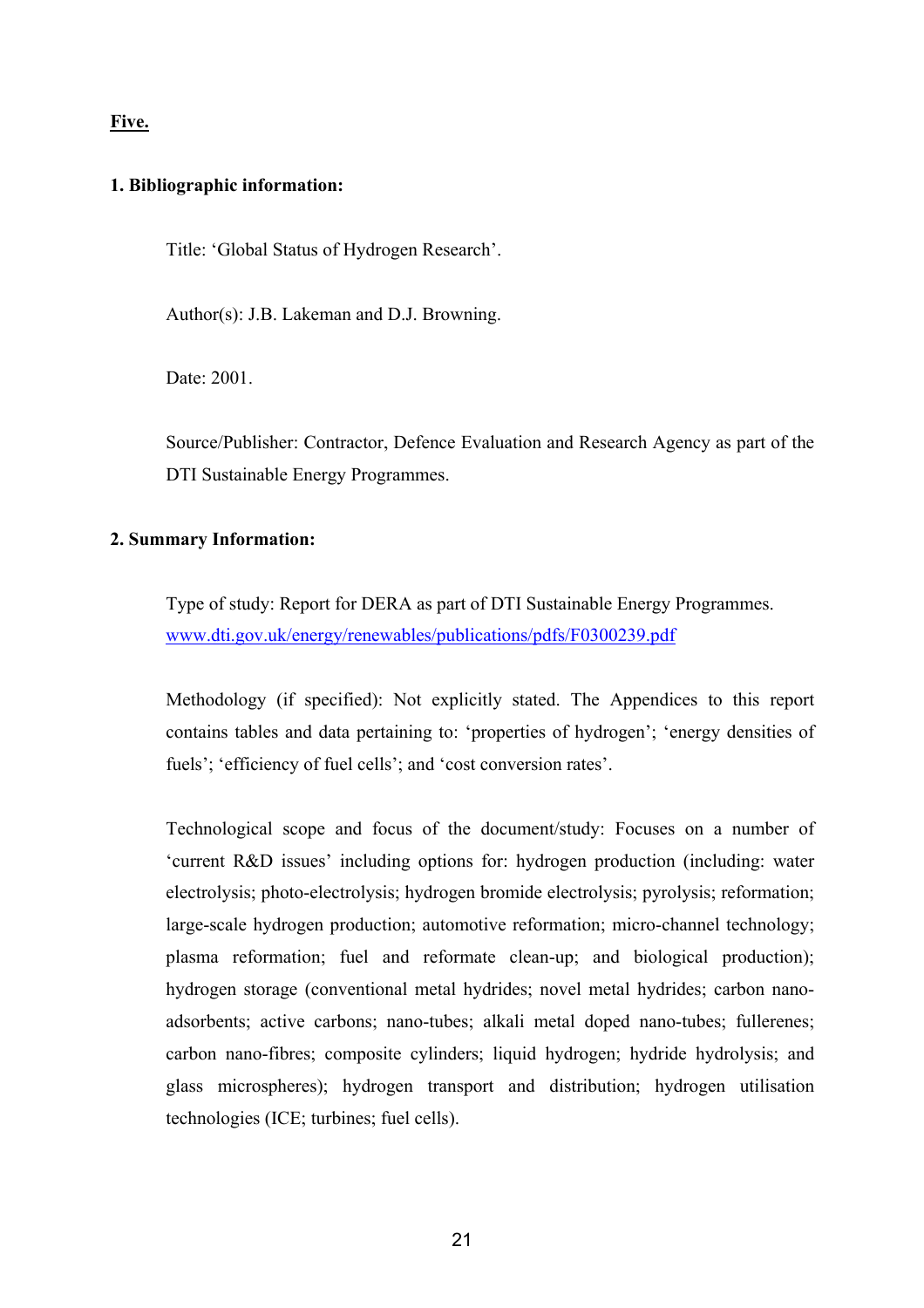Also focuses on 'future R&D needs' in terms of: production and 'related issues'; storage; transport and distribution; and utilisation.

Geographical scope and focus of the document/study: Many of the characterisations of 'current' and 'future' R&D activities are offered at a level of abstraction. This said the report is authored by two UK-based scientists, drawing on much, though not exclusively, US and UK literature. Furthermore, there is a brief discussion of hydrogen activities internationally, including national programmes in: Japan, USA, Germany, Canada, Iceland, UAE, Norway, and Italy, and also reference to programmes of the International Energy Agency, EU, Euro-Quebec Hydro-Hydrogen Pilto Project (EQHHPP), and the United Nations Agency.

Temporal scope and focus of document: 'Current' and 'future'. Report concludes that 'there will be a 30 year transition phase to the full implementation of the hydrogen economy'.

Institutional affiliations: Not stated on the report but a WWW search suggests that Lakeman is employed by DSTL (a branch of the UK Ministry of Defence, and which was previously part of DERA) and Browning by QinetiQ, a public-private partnership including much of what was previously DERA.

#### **3. Abstract or brief summary:**

The 'report surveys the global status of hydrogen research and identifies technological barriers to the implementation of a global hydrogen economy'. Though there is a brief discussion of national programmes of development towards hydrogen economies, the report largely functions at a level of abstraction. Hence the possibility of making the 'universalistic' statement 'there will be a 30 year transition phase to the full implementation of the hydrogen economy', whilst not specifying issues of place, space or context and the reference to time being reduced to 'current' and 'future'. In the interim period the suggestion is that 'hydrogen will be largely produced by the reformation of hydrocarbons, particularly methane'. From a review of the 'status of hydrogen research in the UK' the conclusion is made that there is little strategy for the adoption of the hydrogen economy in the UK and there is little co-ordinated or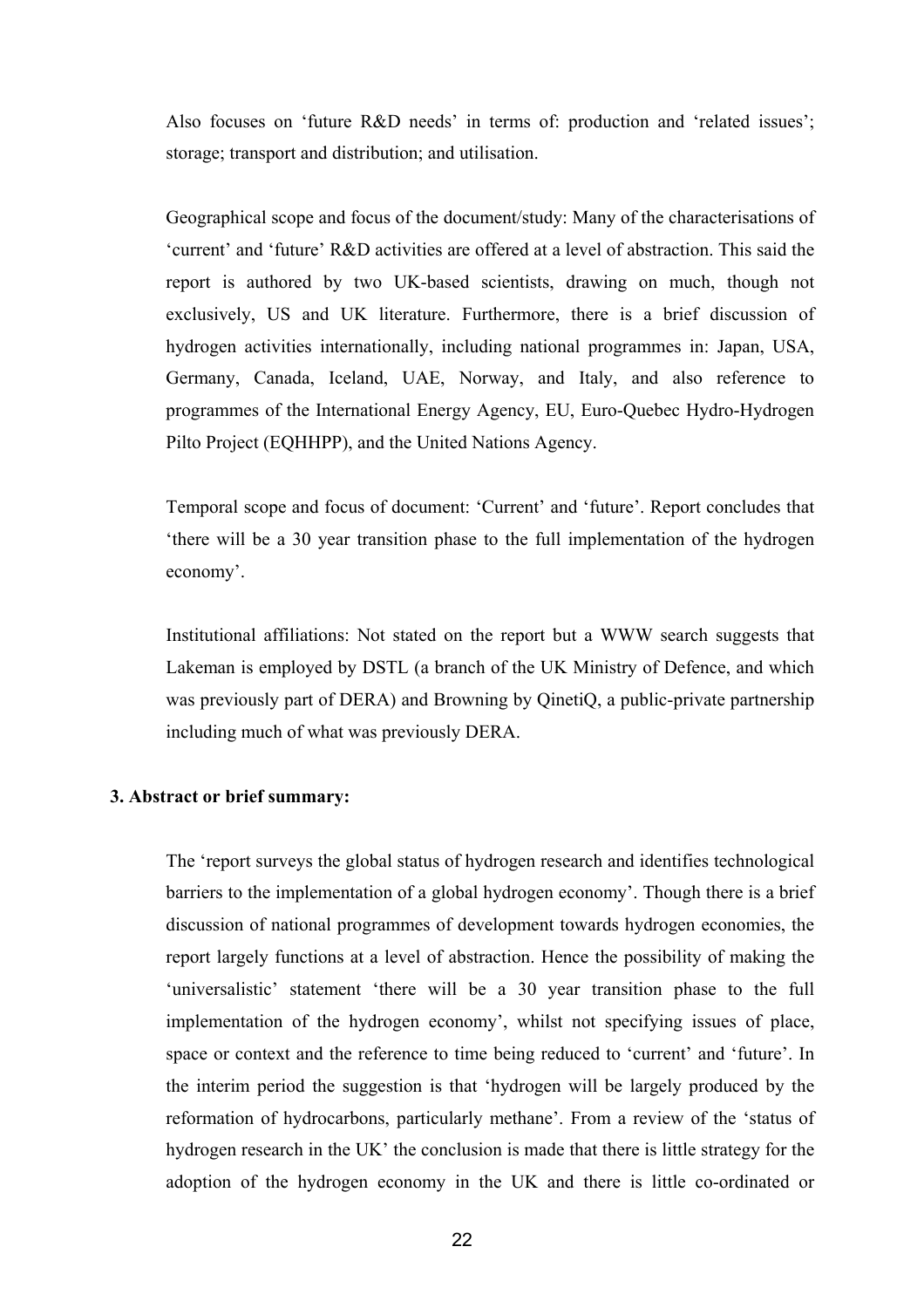coherent R&D 'addressing barriers to the hydrogen economy'. The report makes a number of suggestions which will make it 'still possible for the UK to formulate a coherent strategy and make a significant contribution to the global implementation of the hydrogen economy, as there are still unresolved technology issues'.

### **4. Does the document include technological performance data? (If yes give a brief description and list any primary sources)**

Technological performance data is included from a variety of secondary sources (see the report's bibliography) for the areas of technological focus outlined above. Much, though certainly not all, of this data is from reports produced in the US and UK contexts.

The report also acknowledges data received from Julie Foley at IPPR.

### **5. Does the document include cost estimates/economic performance data? (If yes give a brief description and list any primary sources)**

The document addresses cost estimates in respect of the technological scope of the document outlined above. Highlights some US Department of Energy (DOE) cost targets for different production routes. Offers a table of 'costs of hydrogen by different production methods' (see below), taken from A. Bauen's presentation to the IPPR's seminar ( $29<sup>th</sup>$  March 2001), 'Hydrogen – driving the future?', and entitled 'Prospects for H2 Production Using Renewable Energy Sources'.

|                                   |                    | Cost(S/GJ) |
|-----------------------------------|--------------------|------------|
| <b>Method</b>                     | Cost Pence per kWh |            |
| <b>Reformation of Natural Gas</b> | $1.23 - 2.00$      | $5 - 8$    |
| Other fossil (Oil pox, cal gas)   | 2.50-3.00          | $10 - 12$  |
| <b>Biomass Gasification</b>       | 2.25-3.25          | $9 - 13$   |
| Hydroelectric Electrolysis        | 2.50-5.00          | $10 - 20$  |
| Wind Electrolysis                 | 5.00-10.00         | 20-40      |
| Solar Thermal Electrolysis        | 10.00-15.00        | $40 - 60$  |
| Solar Photovoltaic Electrolysis   | 12.50-25.00        | 50-100     |

**Table 3: Costs of hydrogen by different production**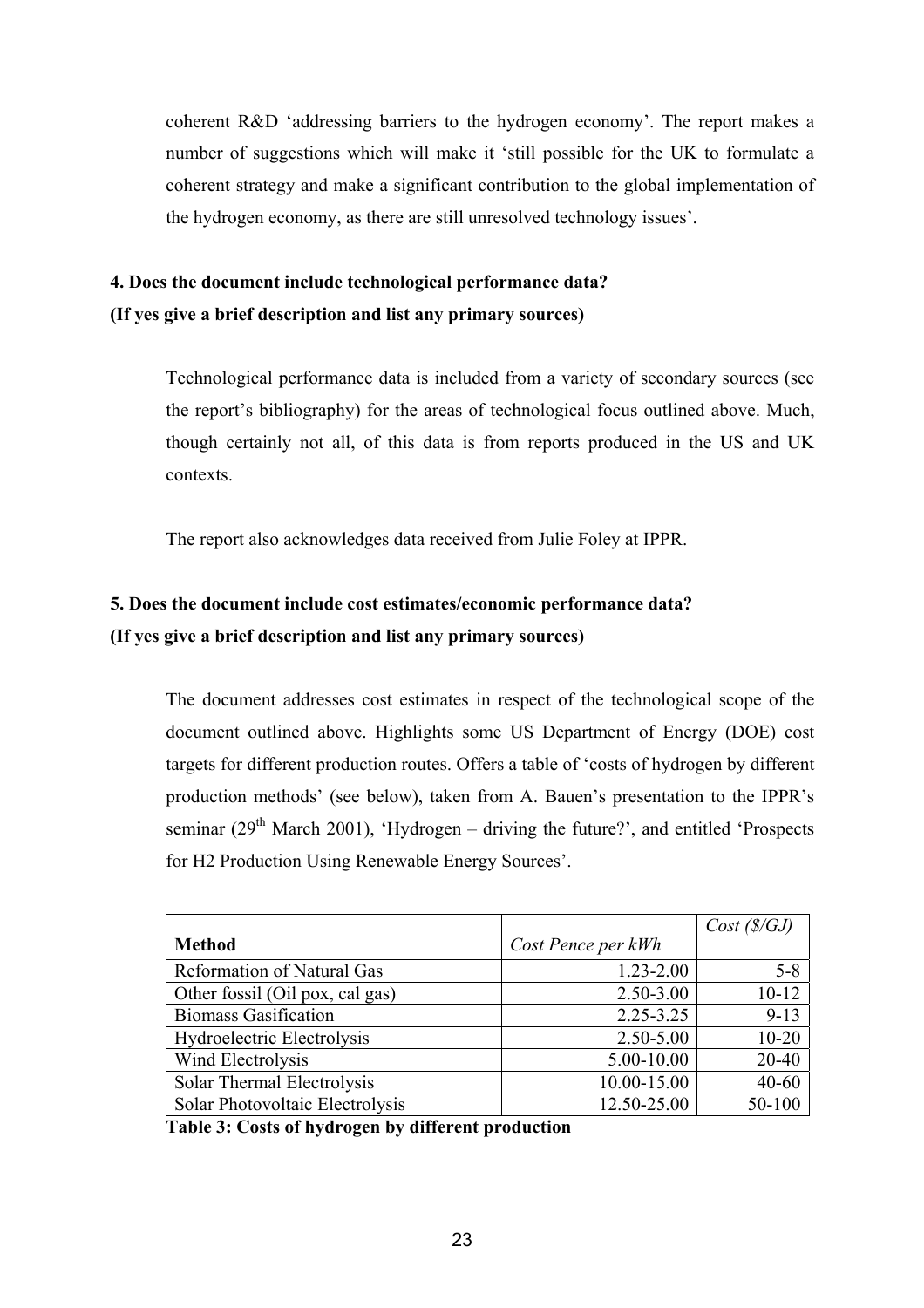Has tables for 'present and target hydrogen production costs' and 'target costs for fuel cells and electrolysers'. Both of these tables are summaries derived from the US DOE: 'A Multi year Plan for the Hydrogen R&D Programme Rationale, Structure, and Technology Roadmaps', Office of Power Delivery Office, Office of Power Technologies Energy, Efficiency and Renewable Energy, August 1999.

The report also draws on a variety of secondary literature listed in the bibliography.

### **6. Does the document include information on environmental, health or safety risks of H2 technologies?**

**(If yes give a brief description and list any primary sources)** 

Explicit mention of 'safety' is limited to two short paragraphs of comment. Similarly there is little explicit mention of environmental issues. This said weaved into the narrative of the report are characterisations of various renewable energy sources.

**Six.**

#### **1. Bibliographic information:**

Title: 'Survey of the Economics of Hydrogen Technologies'.

Author(s): C.E. Grégoire Padró and V. Putsche.

Date: September 1999.

Source/Publisher: National Renewable Energy Laboratory, a US Department of Energy Laboratory, operated by Midwest Research Institute.

#### **2. Summary Information:**

Type of study: 'Technical Report' surveying the economics of hydrogen technologies sponsored by an agency of the US government. www.eere.energy.gov/hydrogenandfuelcells/pdfs/27079.pdf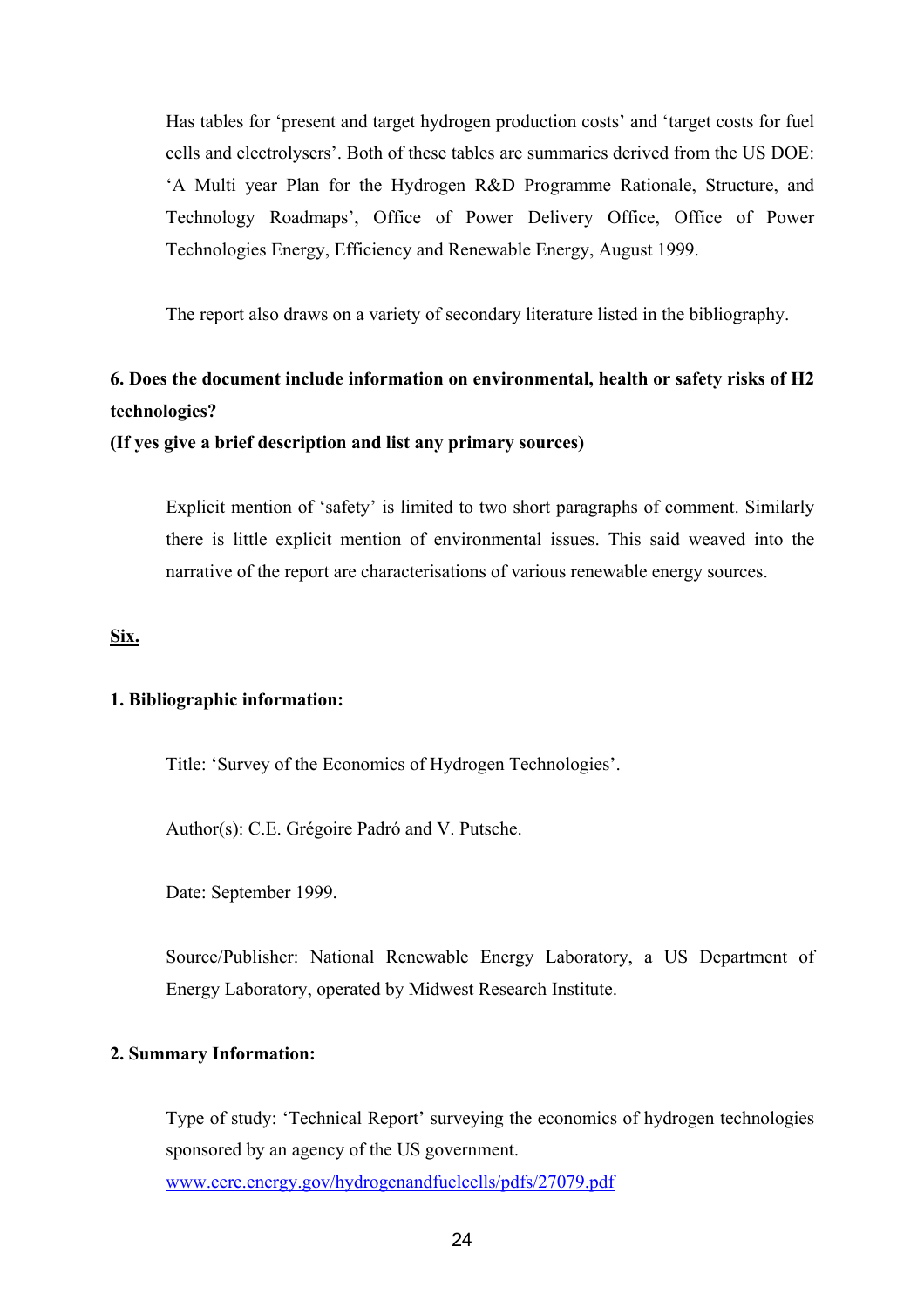Methodology (if specified): Draws on more than 100 publications 'concerning the economics of current and near-term hydrogen technologies'. The report 'briefly describes each technology, summarizes the status, and presents the results of the survey and standardization analysis'. Standardisation was undertaken to 'ensure level comparisons among the technologies, they were converted to a standard basis because each report used its own assumptions and methods'. Capital costs are shown as the total capital investment (TCI) in \$/GJ. 'Specific TCI is a measure of the capital cost of a facility for each unit of hydrogen produced, processed or stored. For hydrogen production technologies, this value is the TCI divided by the annual hydrogen production capacity. For hydrogen storage technologies, the specific TCI is the TCI divided by the annual throughput. Another important convention of the report is the energy convention. Unless otherwise specified, all energy units (e.g., GJ) are reported on a lower heating value (LHV) basis'. Importantly in terms of the sources drawn upon: 'The sources also differed in the level of detail provided. For example, some reports outlined all the technical and economic assumptions and provided a mass balance while others simply presented an overall cost (e.g., \$10.23/GJ)'. This being the case 'two methodologies, detailed and nondetailed, were used for standardization, depending on the information available in the report. 'For the nondetailed cases, the costs provided in the source were scaled to the study basis (i.e., mid-1998\$) using the appropriate Chemical Engineering Cost index' (see below) 'and all costs were converted to an LHV basis. If the energy basis was not provided in the source, to ensure conservative projections, it was assumed to be on an HHV [higher heating value] basis. Although rough, this method provides estimates that can be used for order-of-magnitude checks against the detailed estimates'.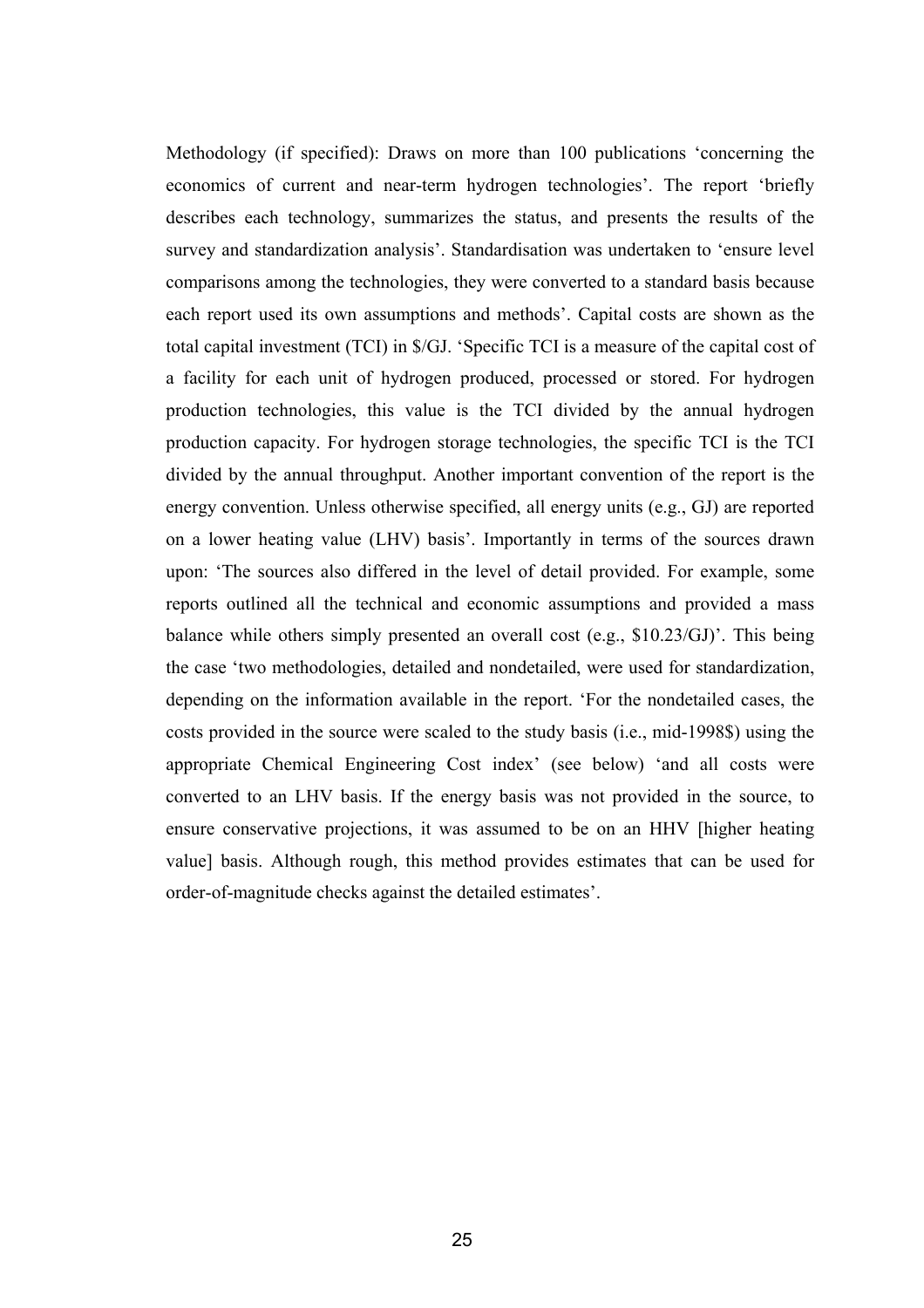#### Table A-2: Annual Cost Index

| Year     | <b>C&amp;E</b> Index |
|----------|----------------------|
| 1982     | 314.0                |
| 1983     | 316.9                |
| 1984     | 322.7                |
| 1985     | 325.3                |
| 1986     | 318.4                |
| 1987     | 323.8                |
| 1988     | 342.5                |
| 1989     | 355.4                |
| 1990     | 357.6                |
| 1991     | 361.3                |
| 1992     | 358.2                |
| 1993     | 359.2                |
| 1994     | 368.1                |
| 1995     | 381.1                |
| 1996     | 381.7                |
| 1997     | 386.5                |
| Mid-1998 | 387                  |

'Sources that contained detailed design and economic information were standardized using the following assumptions. The source of each assumption is also provided' (see below).

| <b>Table A-1: Economic Analysis Parameters</b> |                             |                           |  |  |
|------------------------------------------------|-----------------------------|---------------------------|--|--|
| Parameter                                      | Value                       | <b>Source</b>             |  |  |
| <b>General Parameters</b>                      |                             |                           |  |  |
| Heating values                                 |                             |                           |  |  |
| Hydrogen                                       |                             |                           |  |  |
| LHV                                            | $10.795$ kJ/Nm <sup>2</sup> | Foster-Wheeler 1996       |  |  |
| HHV                                            | 12.761 kJ/Nm <sup>2</sup>   | Himmelblau 1982           |  |  |
| Natural gas                                    | 40.398 kJ/Nm <sup>2</sup>   | EIA 1998                  |  |  |
| Coal                                           | 25.507 kJ/kg                | EIA 1998                  |  |  |
| <b>Biomass</b>                                 | 19,705 kJ/kg                | EIA 1998                  |  |  |
| Residual oil                                   | 41.680 kJ/L                 | EIA 1998                  |  |  |
| <b>Energy/Feedstock Costs</b>                  |                             |                           |  |  |
| Natural gas                                    | \$2,96/GJ                   | EIA 1998 - Industrial     |  |  |
| Coal                                           | \$1.46/GJ                   | EIA 1998 - Industrial     |  |  |
| <b>Biomass</b>                                 | \$46.30/dry tonne           | <b>Mann 1995a</b>         |  |  |
| Residual oil                                   | \$1.8/GJ                    | EIA 1998 - Industrial     |  |  |
| Electricity                                    | \$0.049/kWh                 | EIA 1998 - Industrial     |  |  |
| <b>Other Operating Costs</b>                   |                             |                           |  |  |
| Labor                                          | \$30,000/yr                 | Engineering judgement     |  |  |
| Solid waste disposal                           | \$20.31/tonne               | Foster-Wheeler 1996       |  |  |
| <b>Basic Economic Parameters</b>               |                             |                           |  |  |
| Discount rate                                  | 10%                         | Foster-Wheeler 1996, 1998 |  |  |
| Economic lifetime                              | 20 years                    |                           |  |  |
| Depreciation schedule                          | None                        | Will depend on location   |  |  |
| Income tax rate                                | None                        | Will depend on location   |  |  |
| Construction period                            | 3 years                     | Foster-Wheeler 1996, 1998 |  |  |
| Construction expenditures                      | $Year 1 - 10%$              | Foster-Wheeler 1996, 1998 |  |  |
|                                                | $Year 2 - 35%$              |                           |  |  |
|                                                | $Year 3 - 55%$              |                           |  |  |
| <b>Production Capacities</b>                   |                             |                           |  |  |
| Base case                                      | Variable                    | Based on reference size   |  |  |
| On-line factor                                 |                             |                           |  |  |
| Natural gas plants                             |                             |                           |  |  |
| Year 1                                         | 60%                         | Foster-Wheeler 1996, 1998 |  |  |
| $Year 2+$                                      | 90%                         |                           |  |  |
| Coal plants                                    |                             |                           |  |  |
| Year 1                                         | 45%                         | Foster-Wheeler 1996, 1998 |  |  |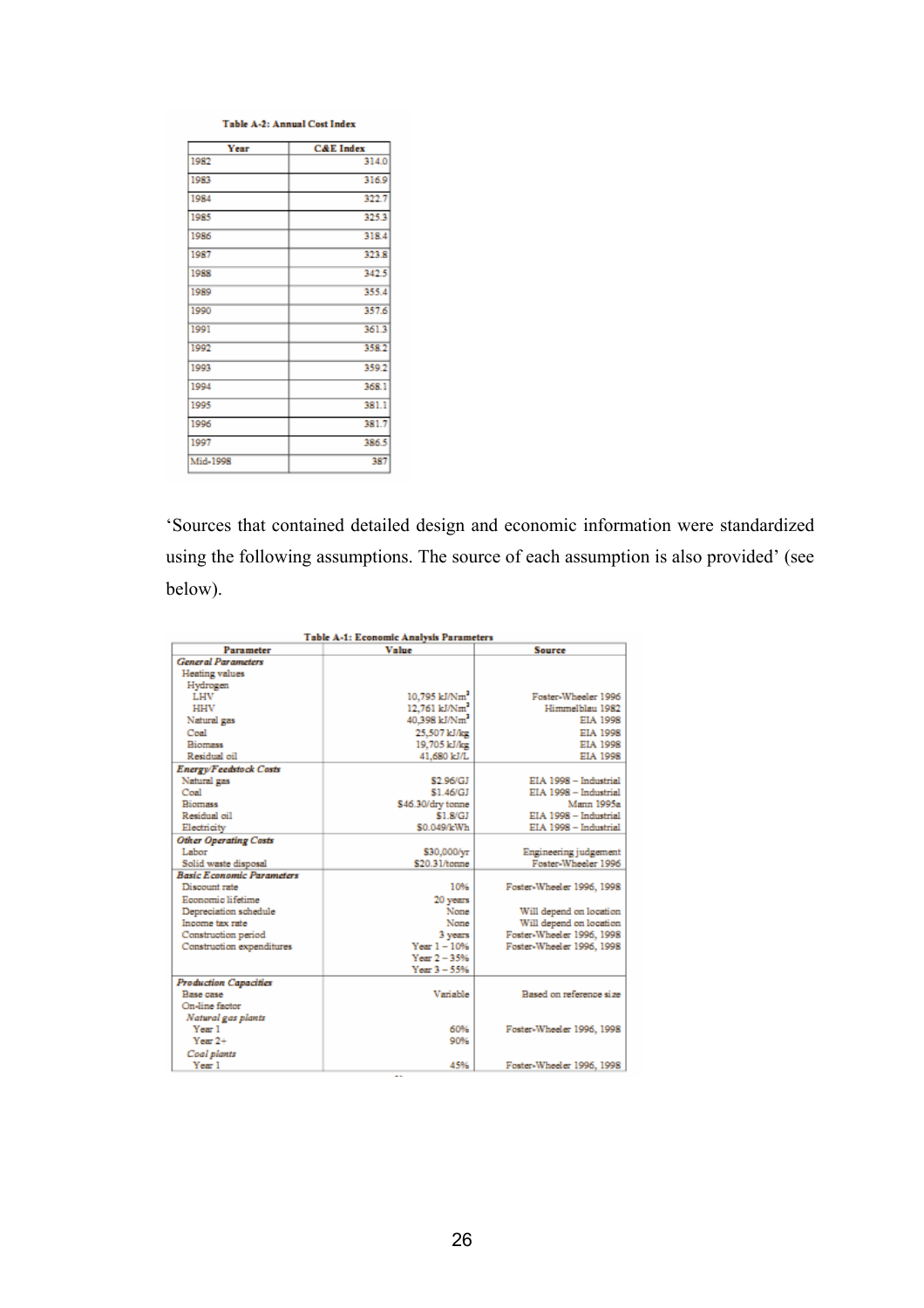| Parameter                  | Value                                                                                                                                               | <b>Source</b>             |
|----------------------------|-----------------------------------------------------------------------------------------------------------------------------------------------------|---------------------------|
| Year 2                     | 73.3%                                                                                                                                               |                           |
| Year <sub>3</sub>          | 83.3%                                                                                                                                               |                           |
| Year $4+$                  | 85%                                                                                                                                                 |                           |
| Biomass <sup>1</sup>       |                                                                                                                                                     |                           |
| Year 1                     | 45%                                                                                                                                                 | Mann 1995a                |
| $Year 2+$                  | 90%                                                                                                                                                 |                           |
| Electrolysts               |                                                                                                                                                     | Foster-Wheeler 1996, 1998 |
| Year 1                     | 60%                                                                                                                                                 |                           |
| $Year 2+$                  | 90%                                                                                                                                                 |                           |
| Storage                    |                                                                                                                                                     |                           |
| Year 1                     | 61%                                                                                                                                                 | Engineering judgement     |
| $Year 2+$                  | 98.6%                                                                                                                                               |                           |
| Transport                  |                                                                                                                                                     |                           |
| $Year1+$                   | 98.6%                                                                                                                                               | Engineering judgement     |
| Refueling                  |                                                                                                                                                     |                           |
| Fleet and larger (Year 1+) | 76%                                                                                                                                                 | Berry 1996                |
| Home (Year 1+)             | 52%                                                                                                                                                 | Berry 1996                |
| <b>Storage Parameters</b>  |                                                                                                                                                     |                           |
| Storage period             | 1 day and 30 days<br>To be concluted with other enalyses, the initial wear of \$024 readuction was socied to be \$024 of maximum annual production. | Engineering judgement     |

90% or 45%. This differs from Mann (1995a)

'Only the capital and major operating costs for each technology were standardized. Unit operating costs (e.g., fuel price) were modified to match the standard value and capital costs were scaled to mid-1998 US dollars using the Chemical Engineering C&E index of 387. If a source did not provide the dollar-year estimate, then it was assumed the same as the publication year'.

'The original methodology used to develop the costs in the source document was not changed'. 'Another major change for each analysis was the basis for the economic viability. Each source used its own methodology and determined its own level of acceptability (e.g., hurdle rate)…the standard economic methodology is based on a discounted-cash-flow-rate-of-return (DCFROR) analysis with an internal rate of 10%. Although most of the detailed analyses included the effect of depreciation and income tax, these factors were not evaluated because the laws governing them are countryspecific. The effect of inflation (or deflation) was also ignored because it may also depend on the location and it may introduce more *uncertainty* in the analysis' (emphasis added).

As many of the sources used currencies other than \$US conversion to \$US often took place based on the conversion table below. 'No attempt was made to match the dollaryear used in the publication with the currency conversion for that year. After converting costs to US dollars, the values were escalated to 1998 dollars as described earlier'.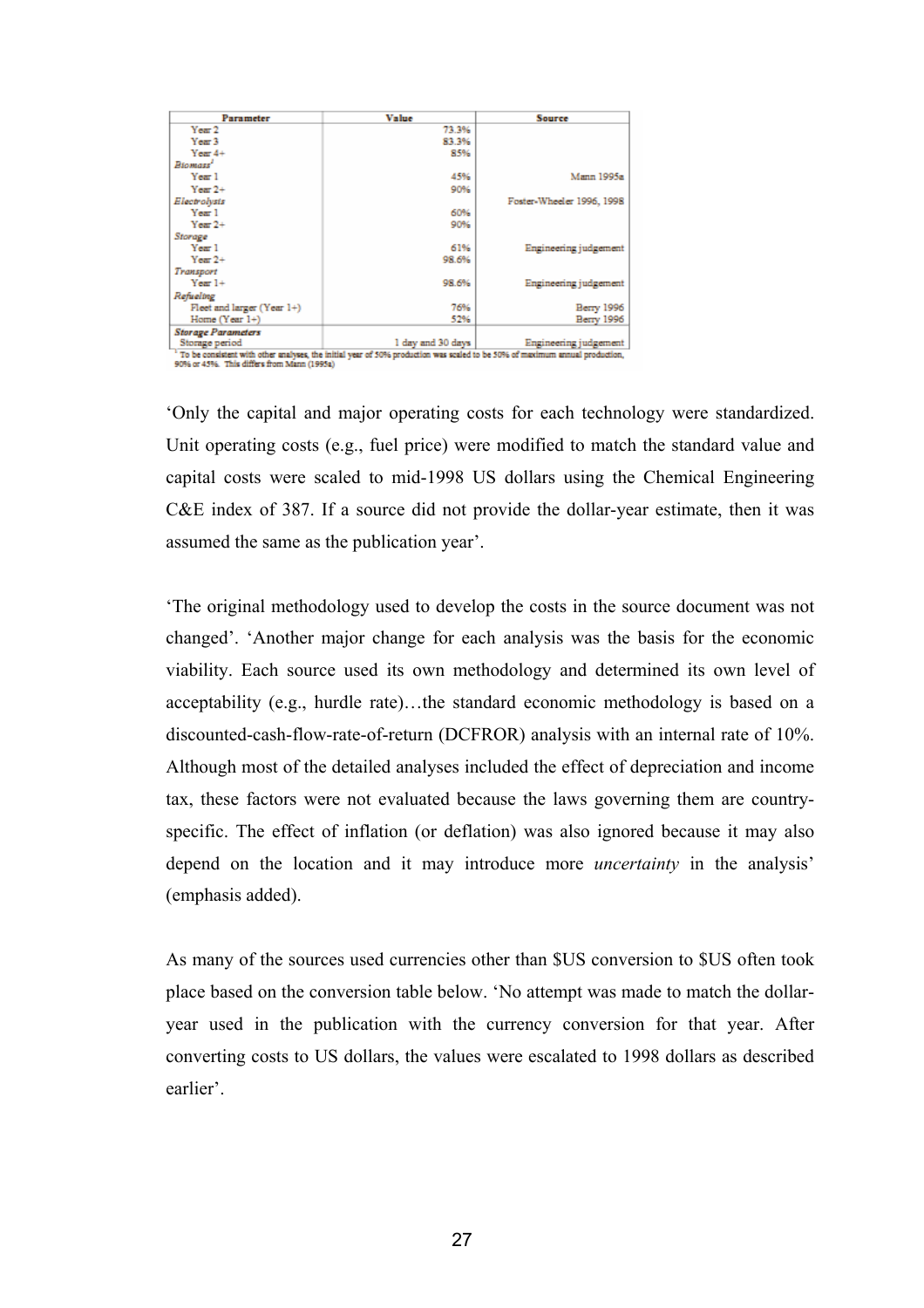| <b>Table A-3: Currency Conversions</b> |                               |  |  |  |
|----------------------------------------|-------------------------------|--|--|--|
| Currency                               | <b>U.S. Dollar Equivalent</b> |  |  |  |
| German Deutsche Mark (DM)              | \$0.61                        |  |  |  |
| Norwegian Kroner (NOK)                 | \$0.134                       |  |  |  |
| Canadian Dollar (CANS)                 | \$0.83                        |  |  |  |
| European Currency (ECU)                | \$1.20                        |  |  |  |
| Dutch Florin (f)                       | \$0.55                        |  |  |  |
| French Franc (FF)                      | \$0.18                        |  |  |  |

Technological scope and focus of the document/study: Hydrogen production (including: SMR, noncatalytic partial oxidation, coal gasification, biomass gasification, biomass pyrolysis, electrolysis); hydrogen storage (compressed gas, liquefied gas, metal hydride, carbon-based, chemical hydrides); hydrogen transport (pipelines, truck transport, rail transport, ship transport); stationary power (PEM fuel cells, PA fuel cells, SO fuel cells, MC fuel cells, alkaline fuel cells, gas turbine, stationary internal combustion engine); transportation applications (hydrogen fuel cell vehicles, hydrogen internal combustion engines, hybrid vehicles, onboard storage, onboard reforming, refuelling options).

Geographical scope and focus of the document/study: The authors are from the USbased National Renewable Energy Laboratory. The attempts to standardise the assumptions and costs pertaining to a variety of different reports from a number of different countries suggests, at least implicitly, that the authors tried to disembed the assumptions, costings and findings from various contexts and standardise them in terms of their own abstract criteria.

Temporal scope and focus of document: The 'study basis' was mid-1998. Any technologies 'more than 20 years from commercialization were not considered'.

Institutional affiliations: National Renewable Energy Laboratory, 1617 Cole Boulevard, Golden, Colorado 80401-3393.

#### **3. Abstract or brief summary:**

Drawing on more than 100 publications a survey of the economics of hydrogen production, storage, transport, and end-use technologies has been completed. The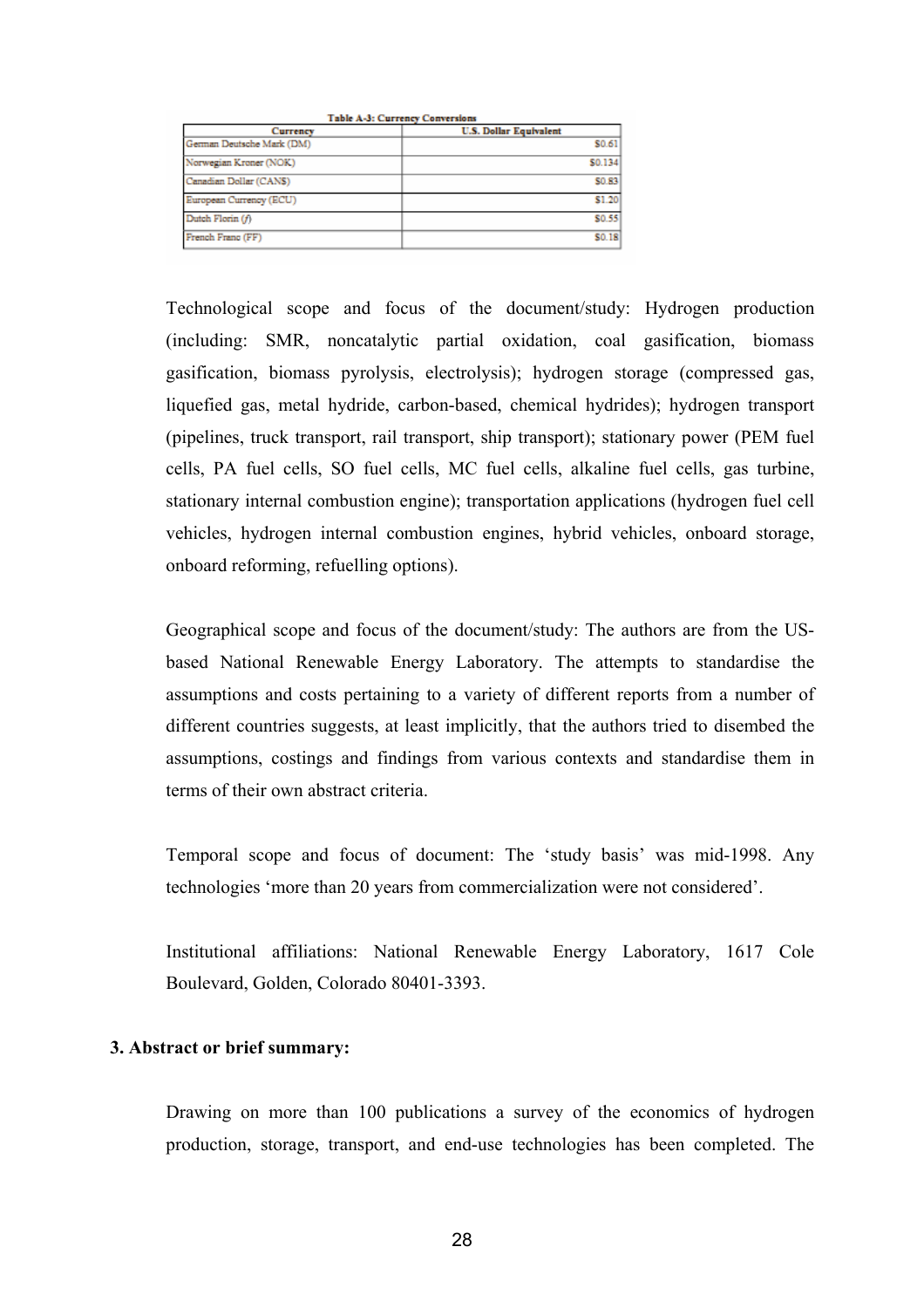study analyses the comparative costs of different hydrogen technologies no more than 20 years from commercialisation.

### **4. Does the document include technological performance data? (If yes give a brief description and list any primary sources)**

Some technological performance data were included in the report in line with the technological focus outlined above. However this report was primarily an economic survey.

### **5. Does the document include cost estimates/economic performance data? (If yes give a brief description and list any primary sources)**

Cost estimates and economic performance data were included in line with the technologies outlined above following the methodology highlighted previously. Data sources were from numerous sources outlined in the report's bibliography.

### **6. Does the document include information on environmental, health or safety risks of H2 technologies?**

**(If yes give a brief description and list any primary sources)** 

Little focus explicitly although these issues cut across a number of the report's sections.

### **Seven.**

### **1. Bibliographic information:**

Title: 'The Feasibility, Costs and Markets for Hydrogen Production'.

Author(s): Paul Watkiss and Nikolas Hill.

Date: September 2002.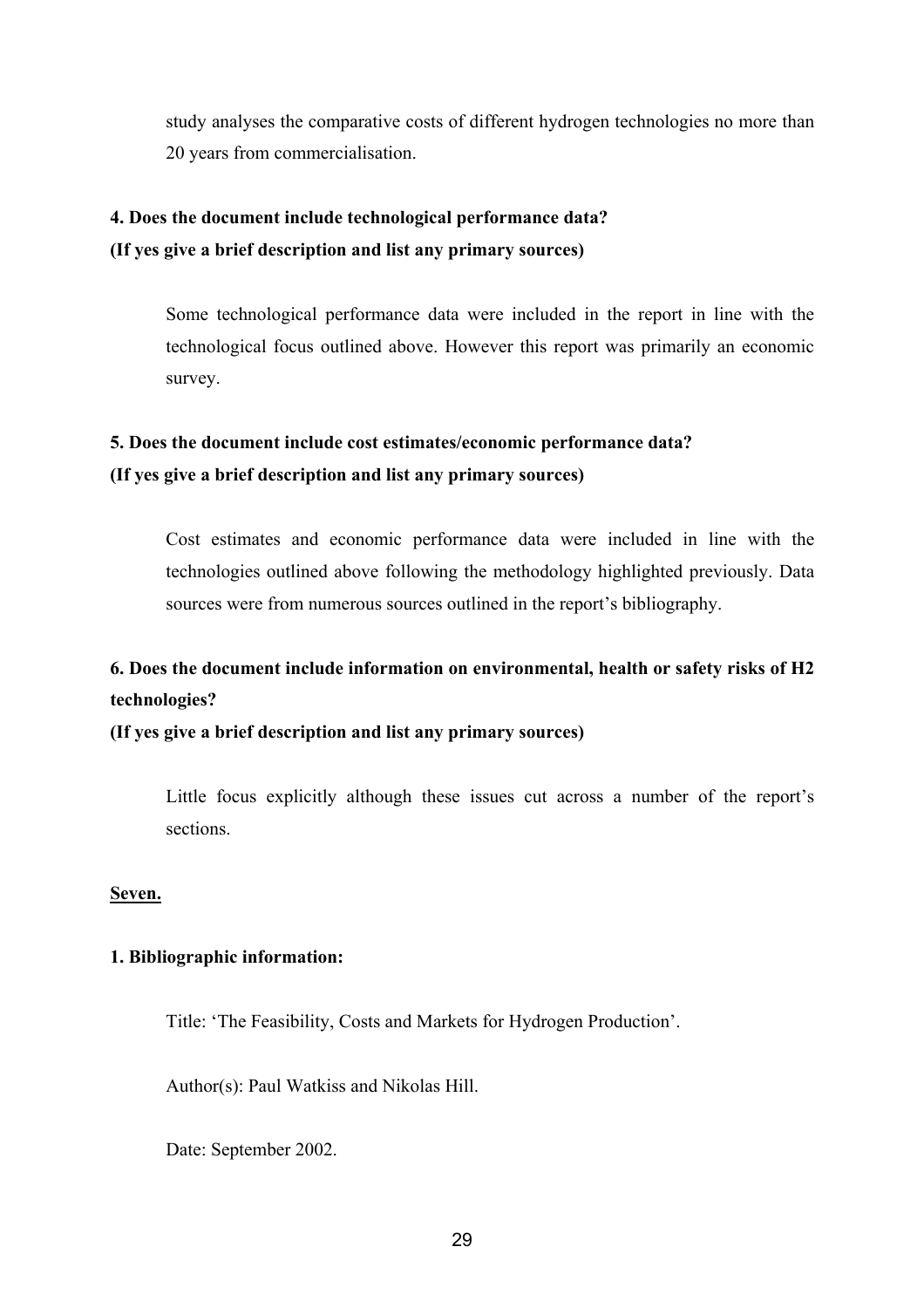Source/Publisher: AEA Technology Environment for British Energy.

### **2. Summary Information:**

Type of study: Final report by AEA Technology Environment for British Energy. www.theenergyreview.com/docs/hydrogen\_energy\_review.pdf

Methodology (if specified): Not explicitly stated but draws on a variety of assumptions (see example below for calculation of costs of hydrogen production by low pressure electrolysis) and secondary sources and thus 'evaluates current and longer-term technologies for hydrogen production and looks at their technical status, economics, constraints and carbon emissions'.

| <b>Facility</b>   | <b>Reference</b> | <b>Total Capital</b> | <b>Fuel price</b> | <b>Hydrogen Price</b> |
|-------------------|------------------|----------------------|-------------------|-----------------------|
|                   |                  | Costs (S/GJ)         |                   | (S/GJ)                |
| 6.75 Million      | Forster-Wheeler, | 31.0                 |                   | 24.5                  |
| $Nm^3/d$          | 1996             |                      |                   |                       |
|                   | FCW, 2002        |                      |                   | <b>201</b>            |
| $\sim$ 2 million  | NREL, 1999       |                      | \$0.02/kWh        | 12                    |
| $Nm^3$ /day       |                  |                      |                   |                       |
| $(125MW_{elec})$  |                  |                      |                   |                       |
|                   | NREL, 1999       |                      | \$0.04/kWh        | 24.5                  |
|                   | Andreassen 1998  | 31.9                 |                   | 28.7                  |
| <b>PV</b> based   |                  |                      |                   |                       |
| 0.195(2000)       | <b>Mann 1995</b> | 486                  |                   | 41.8                  |
| 0.209(2010)       | <b>Mann 1995</b> | 242                  |                   | 24.8                  |
| <b>Wind based</b> |                  |                      |                   |                       |
| 0.247(2000)       | <b>Mann 1995</b> | 159                  |                   | 20.2                  |
| 0.279(2010)       | <b>Mann 1995</b> | 93                   |                   | 11.0                  |

Table 4. Production Costs for Low Pressure Electrolysis.

Costs for a number of production options are collated in tables and graphs. For example, a review of the literature on production costs are summarised for SMR with or without sequestration (see below), and the 'economic costs of hydrogen production from SMR' are represented in a graph reproduced from Padro and Putsche (1999) (see below).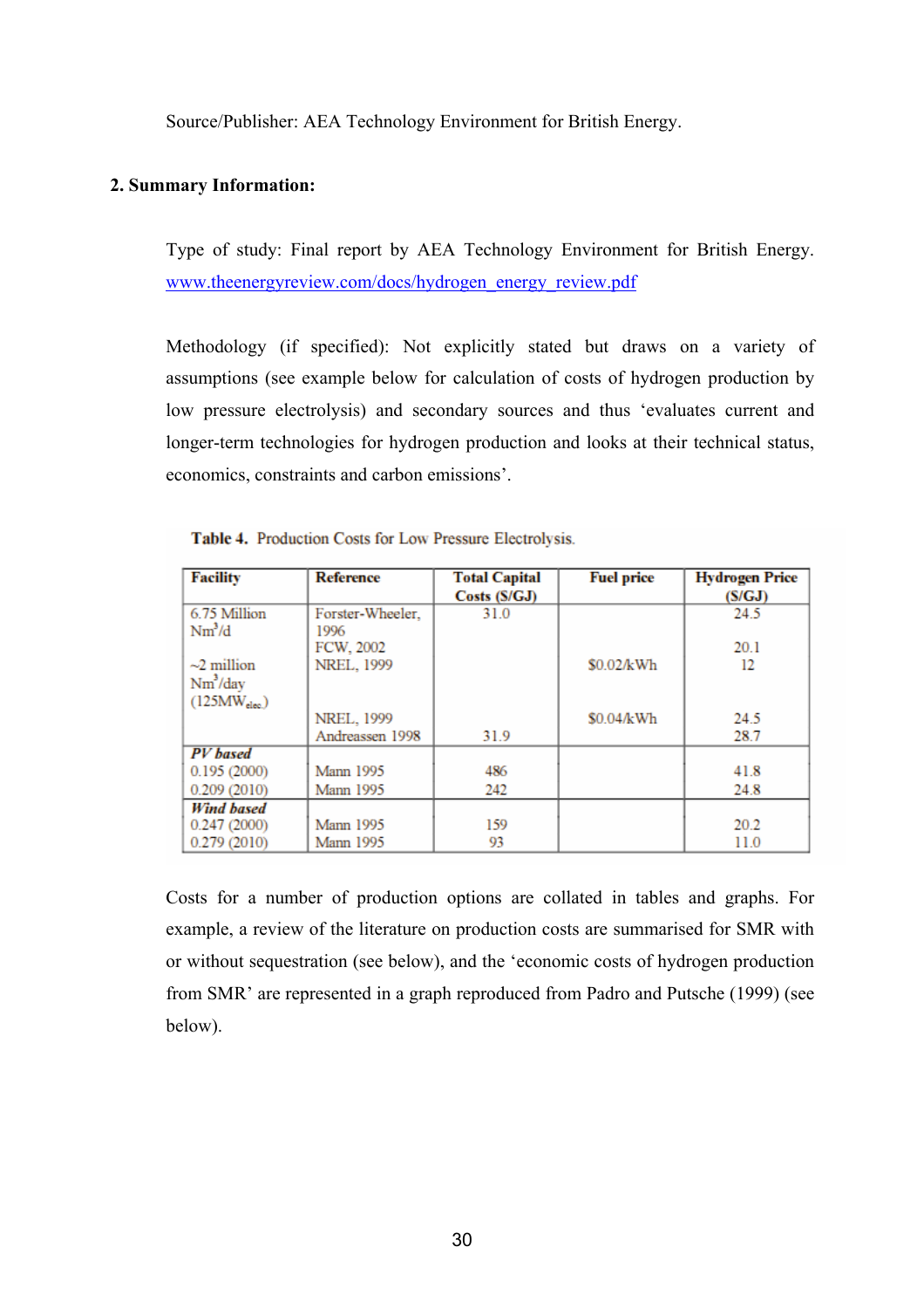| <b>Facility</b><br>(Million $Nm^3/d$ ) | <b>Reference</b>                                        | <b>Total Capital</b><br>Costs(S/GJ) | <b>Hydrogen Price</b><br>(S/GJ) |
|----------------------------------------|---------------------------------------------------------|-------------------------------------|---------------------------------|
| 6.75                                   | Forster-Wheeler 1996                                    | 10.00                               | 5.44                            |
| Plus sequestration                     | Forster-Wheeler 1996<br>Assuming capture efficiency 85% |                                     | 6.83                            |
|                                        | (amine scrubbing and ocean disposal)                    |                                     | @\$23/tCO <sub>2</sub> )        |
| 25.4                                   | Blok et al 1997                                         | 10.82                               | 5.97                            |
| Plus sequestration                     | Blok et al 1997<br>Assuming capture efficiency 70% (no  |                                     | 6.50                            |
|                                        | scrubbing and reservoir diposal)                        |                                     | (a\$13/tCO <sub>2</sub> )       |

Table 2. Production Costs for SMR with and without sequestration.



Figure 1. Economic costs of Hydrogen Production from SMR.

Reproduced from Padro and Putsche (1999).

A comparison is then made, drawing from existing literature, examining 'cost and efficiency estimates for hydrogen production' represented in a table (see below) and a bar chart (see below).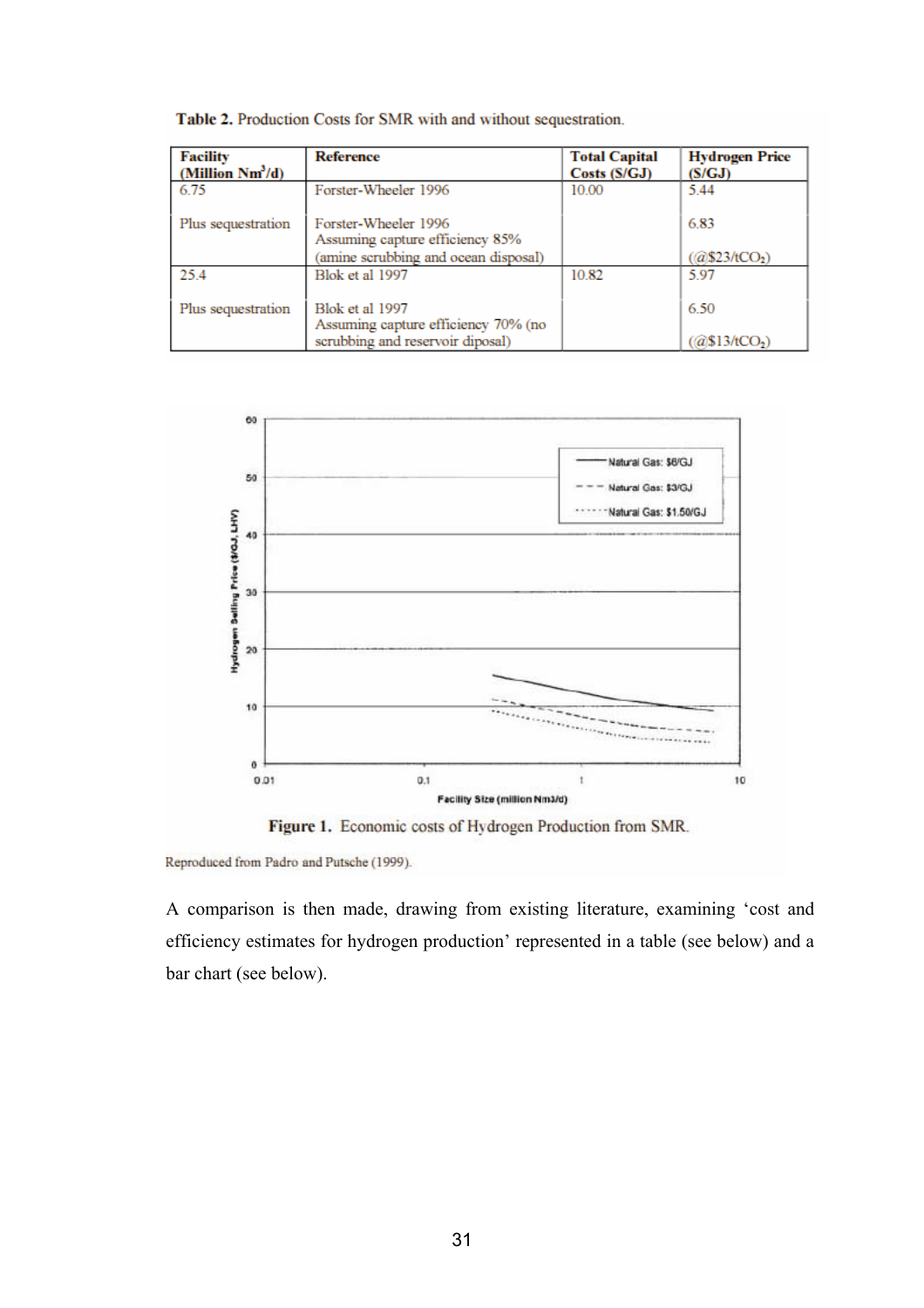| <b>Production Method</b>              | CO <sub>2</sub>          | н,             | Production |                     |           |                     |       | Carbon       |
|---------------------------------------|--------------------------|----------------|------------|---------------------|-----------|---------------------|-------|--------------|
|                                       |                          |                |            | <b>Capital Cost</b> |           | H <sub>2</sub> Cost |       |              |
|                                       | Capture                  | Efficiency (%) |            | E/GJ/a              |           | £/GJ                |       | Emissions    |
|                                       |                          | Low            | High       | Low                 | High      | Lo                  | High  |              |
|                                       |                          |                |            |                     |           | 10 <sup>o</sup>     |       |              |
| <b>Steam reforming of Natural Gas</b> | No                       | 65%            | 90%        | 9.06                |           | 3.27                | 7.31  | Significant  |
| With CO <sub>2</sub> sequestration    | Yes                      | 65%            | 90%        |                     |           | 4.41                | 9.14  | Low          |
| <b>Partial oxidation of heavy</b>     | No                       | 75%            | 86%        | 13.59               | 15.85     | 4.57                | 9.06  | Significant  |
| hydrocarbons (gasification)           |                          |                |            |                     |           |                     |       |              |
| With CO <sub>2</sub> sequestration    | Yes                      | 75%            | 86%        |                     | Not known |                     |       | Low          |
| Partial oxidation of coal             | No                       | 45%            | 50%        | 20.38               | 22.65     | 6.46                | 10.87 | Significant  |
| (gasification)                        |                          |                |            |                     |           |                     |       |              |
| With CO <sub>2</sub> sequestration    | Yes                      | 45%            | 50%        |                     | Not known |                     |       | Low          |
| Partial oxidation of biomass          | No                       | 65%            | 65%        |                     |           | 5.67                | 11.17 | Low**        |
| (gasification)                        |                          |                |            |                     |           |                     |       |              |
|                                       |                          |                |            |                     |           |                     |       |              |
| <b>Biomass pyrolysis</b>              | $\overline{\phantom{0}}$ |                |            |                     |           | 5.79                | 10.13 | Zero         |
| Methane pyrolysis                     | $\overline{\phantom{a}}$ |                |            |                     |           | 3.79                | 6.92  | Low          |
| <b>Electrolysis - conventional*</b>   | -                        | 63%            | 80%        | 7.88                | 15.76     | 6.53                | 16.00 | Significant- |
|                                       |                          |                |            |                     |           |                     |       | Zero         |

#### Table 6. Cost and Efficiency Estimates for Hydrogen Production from the Literature.

\*Does not take into account efficiency in electricity generation;

\*\* Essentially low/zero net emission, as carbon of biomass origin.



Figure 3 Costs of Hydrogen Production.

Distribution and storage issues are addressed, again drawing on secondary literature. Furthermore 'key assumptions for modelling' for a number of vehicle options are presented (see below).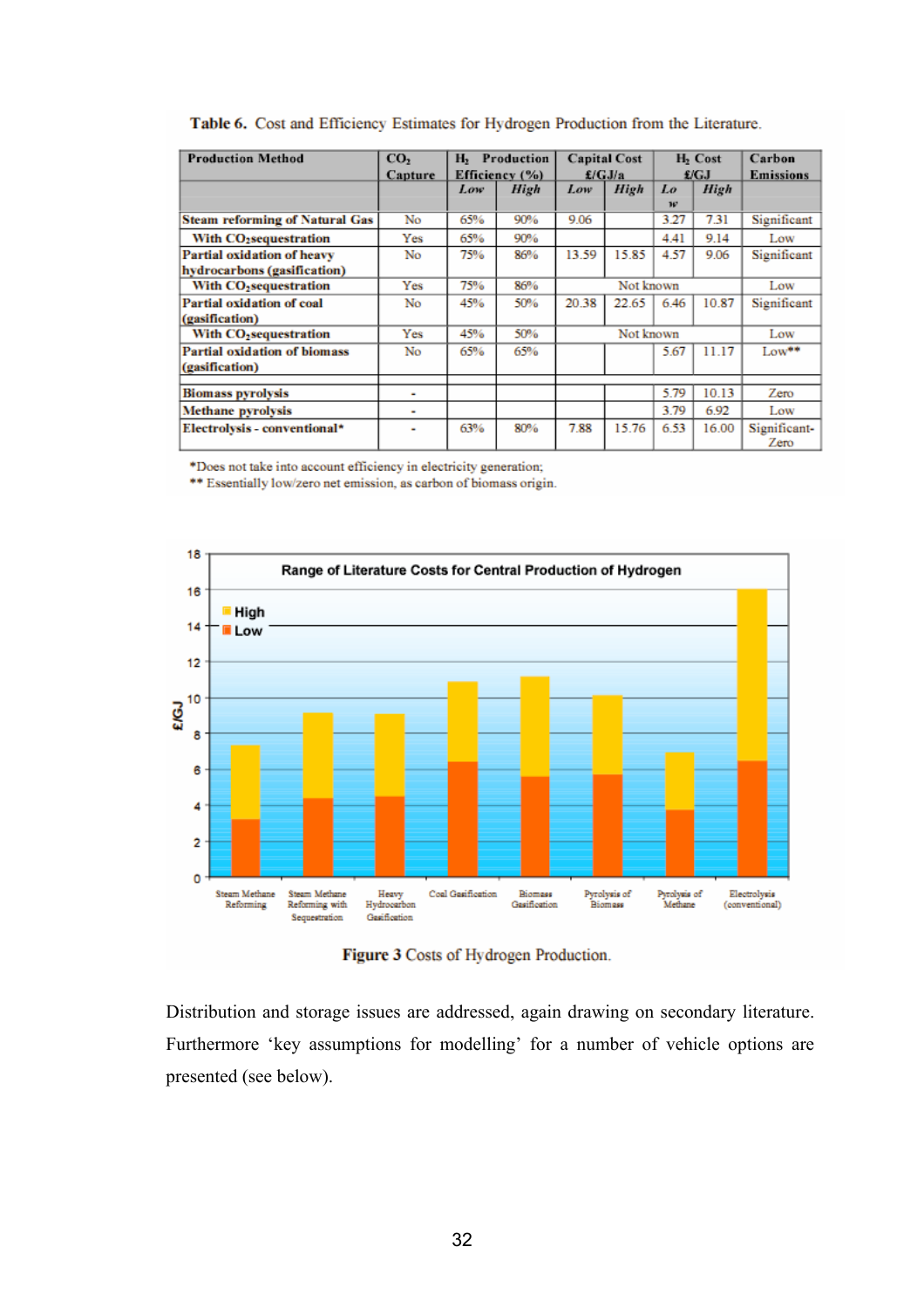| <b>Vehicle</b> | Daily distance Annual distance |         | H <sub>2</sub> consumption | H <sub>2</sub> consumption | <b>H2</b> consumption |  |
|----------------|--------------------------------|---------|----------------------------|----------------------------|-----------------------|--|
|                | (km)                           | (km)    | (kg/day)                   | (Vyr)                      | (kWh/yr)              |  |
| Urban Bus      | 200                            | 70,000  | 16.80                      | 5.88                       | 196.000               |  |
| LGV            | 150                            | 52,500  | 2.82                       | 0.987                      | 32,900                |  |
| Taxi           | 300                            | 105,000 | 2.67                       | 0.935                      | 31.167                |  |

Table 10. Vehicle key assumptions for modelling (ETSU/IC, 2000).

NB: vehicle operates 350 days/yr

Technological scope and focus of the document/study: The focus of the document is on a variety of hydrogen production options in terms of the 'current' and the 'future'. Current options addressed include: steam reforming of natural gas, partial oxidation of heavy hydrocarbons and coal, carbon emissions, electrolysis of water (low pressure), and carbon emissions. Future options include: pyrolysis, small reformers, production from biomass, carbon emissions, advanced electrolysis, hydrogen from nuclear heat.

Also addresses distribution and storage issues with particular emphasis on hydrogen transport and delivery.

Geographical scope and focus of the document/study: The study 'assesses the possible rate of future demand for hydrogen in the UK'. This said, there is little explicit reference to place. There is also a significant use of secondary material drafted in both the UK and the US context.

Temporal scope and focus of document: A variety of timescales are interweaved into the document in different ways. Thus the focus of the document at different times is on the 'short-term', the 'medium-term', '2010', '2020', '2050', '5 years', and '10 years'. The report's self-stated scope is on 'current and longer-term technologies'.

Institutional affiliations: AEA Technology Environment.

#### **3. Abstract or brief summary:**

The 'paper evaluates current and longer-term technologies for hydrogen production and looks at their technical status, economics, constraints and carbon emissions'. The report offers a series of findings in terms of a variety of hydrogen production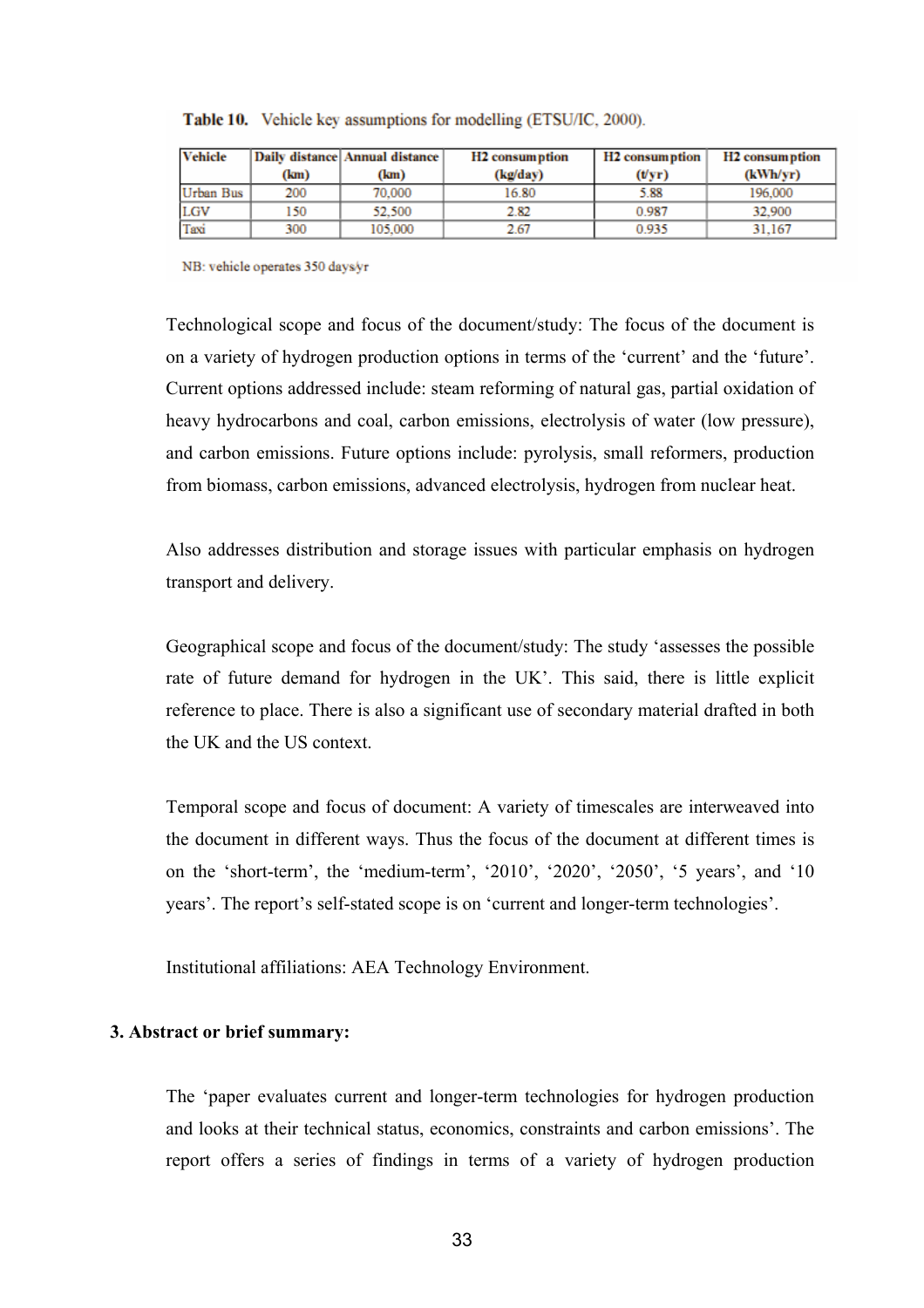technologies. It also focuses on the 'potential demand for hydrogen in the UK including the industrial sector, transport, domestic energy supply and electricity storage (e.g. for intermittent renewables)'. The report suggests that in 'the short-term, gas reforming is likely to offer the least cost option for producing a hydrogen product. However, with increasing concerns over climate change, and the growth in demand towards 2020, other options are likely to emerge. The choice of infrastructure for hydrogen transportation will also influence the choice of technology as demand increases, especially in the transport sector. A number of other factors will also influence distribution systems, including: 'CO2 concerns and reduction targets', 'costs of a hydrogen infrastructure network', 'costs of small-scale electrolysis units for distributed production', the 'availability of low cost, low carbon electricity, for hydrogen, especially given the challenging targets for renewables in power production', the 'longer term availability and costs of natural gas'. 'An analysis of these issues leads us to conclude that nuclear generation has a major role to play in a zero carbon hydrogen economy'.

### **4. Does the document include technological performance data? (If yes give a brief description and list any primary sources)**

Technological performance data is included in the report in line with the technological focus of the document. The data is largely from secondary sources outlined in the text and referenced in the bibliography.

### **5. Does the document include cost estimates/economic performance data? (If yes give a brief description and list any primary sources)**

Economic performance data is included on the basis of individual technologies and also in terms of comparison between technologies. Again data is largely from secondary sources and is derived from sources and presented in a way which has already been highlighted previously in the Methodology section of this report.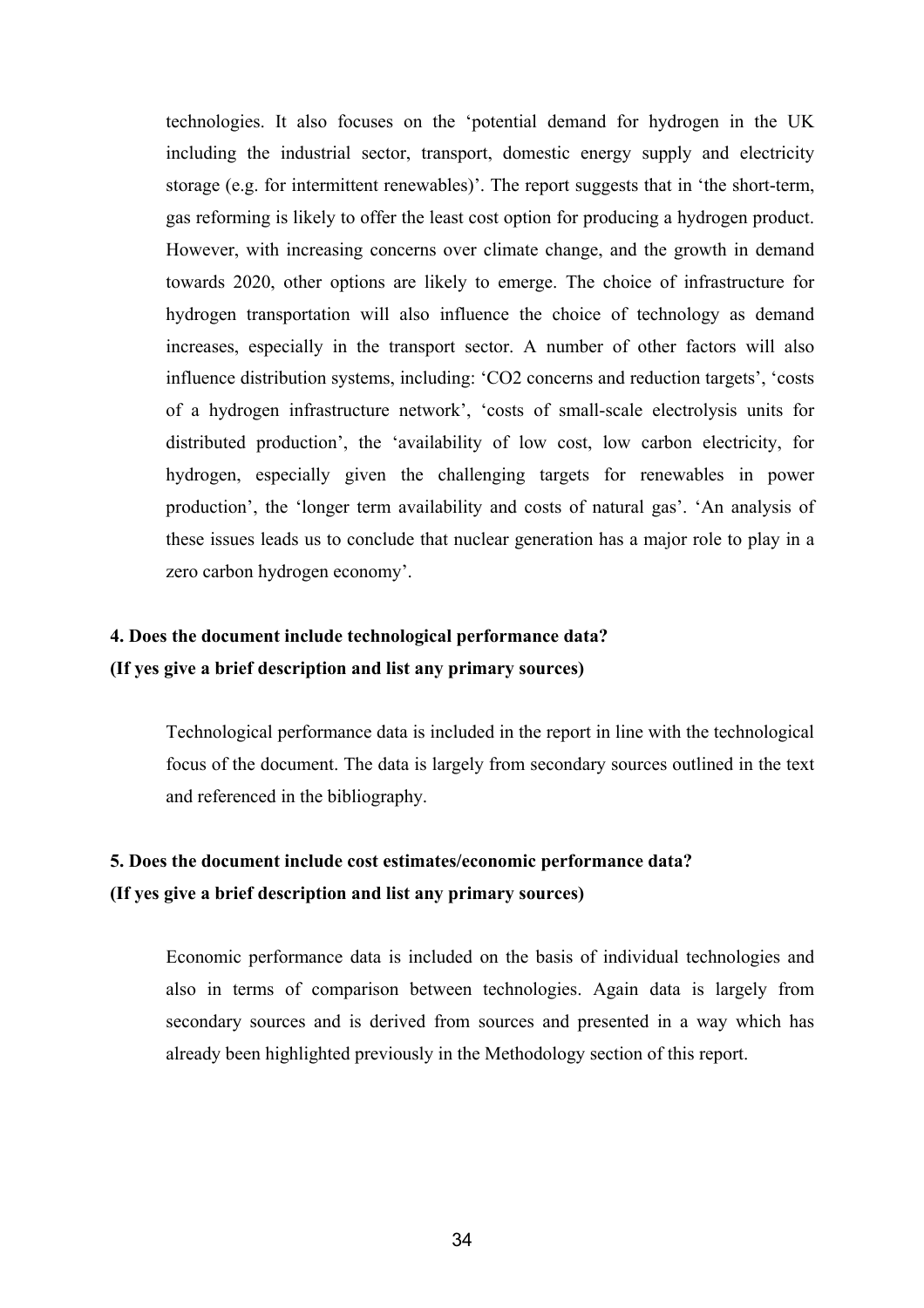### **6. Does the document include information on environmental, health or safety risks of H2 technologies?**

**(If yes give a brief description and list any primary sources)** 

Issues of addressing carbon emissions are largely in terms of the 'costs of production'. Again this analysis is largely in terms of secondary data. An important conclusion that is reached from the analysis is that whilst electrolysis is very expensive 'the technology offers carbon-free hydrogen when produced by nuclear or renewable energy'. 'Interestingly, whilst most of the literature on a carbon free hydrogen economy has focused on electrolysis powered by renewables, the analysis here has shown that a more favourable low cost option would be to use nuclear power'.

#### **Eight.**

#### **1. Bibliographic information:**

Title: 'An introduction to fuel cell technology and economics'.

Author(s): Nigel Brandon and David Hart.

Date: July 1999.

Source/Publisher: Imperial College Centre for Energy Policy and Technology, Occasional Paper 1.

#### **2. Summary Information:**

Type of study: Occasional Paper from an academic research centre. www.iccept.ic.ac.uk/pdfs/fuelcell.pdf

Methodology (if specified): Not explicit, but mentions, and provides formulae for, 'Carnot efficiency', 'fuel cell efficiency', and looks at 'fuel cell system costs – now and predicted' (see below). The paper also examines the 'relative theoretical efficiency change with temperature of a fuel cell and heat engine'.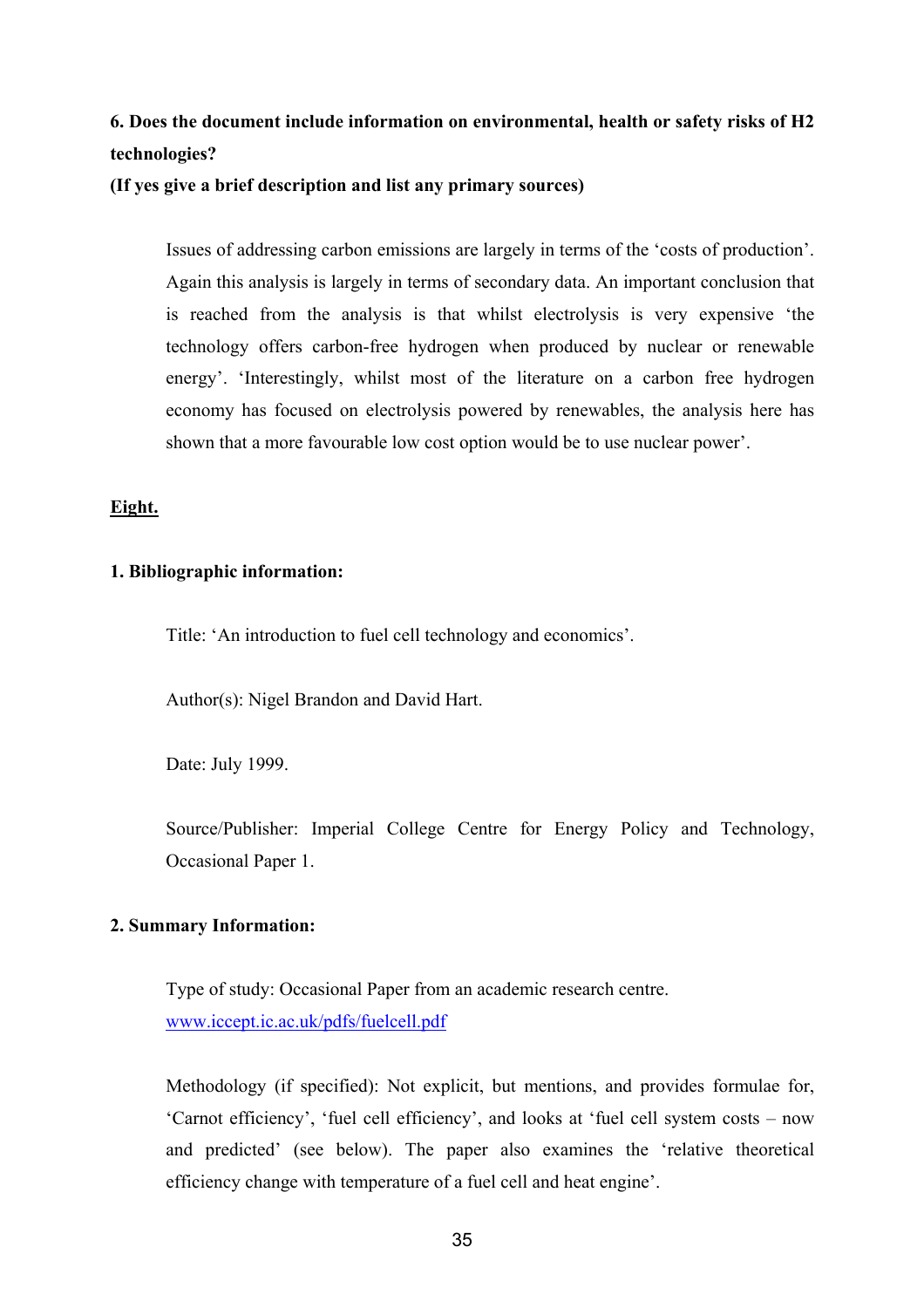|                                            | <b>Technology</b> |                                       |           |              |             |               |
|--------------------------------------------|-------------------|---------------------------------------|-----------|--------------|-------------|---------------|
| Costs (\$/kW) AFC                          |                   | SPFC - SPFC -<br>stationary transport |           | <b>PAFC</b>  | <b>MCFC</b> | SOFC          |
| Cost in 1999 2000<br>Predicted cost 50-100 |                   | 8000<br>300                           | 550<br>30 | 3000<br>1000 | 5000<br>600 | 10,000<br>600 |

Table 4: Fuel cell system costs - now and predicted

Technological scope and focus of the document/study: The paper addresses a number of technological issues. These include: 'what is a fuel cell'? 'What are the different types of fuel cell'? 'What fuel do they run on'? 'Applications' ('stationary power generation', 'transport', 'battery "replacement"'), 'specific fuel cells for specific markets'. The paper also contains a table of 'fuel cell types' (see below) and a diagram of a 'possible vehicle fuel cell system in schematic' (see below).

| Fuel cell type  | Alkaline   | Solid<br>Polymer | Phosphoric<br>Acid | <b>Molten</b><br>Carbonate | <b>Solid Oxide</b> |
|-----------------|------------|------------------|--------------------|----------------------------|--------------------|
| Acronym         | AFC        | <b>SPFC</b>      | PAFC               | MCFC                       | SOFC               |
| Operating temp. | $60-90$ °C | 80-100°C         | $200^{\circ}$ C    | $650^{\circ}$ C            | 800-1000°C         |



Table 1: Fuel cell types

Figure 5: Possible vehicle fuel cell system in schematic

Geographical scope and focus of the document/study: Not specified but the paper is written by two UK-based academics. However, in looking at 'national funding' the paper outlines 'approximate public fuel cell funding in three key countries' (USA, Japan and Germany).

Temporal scope and focus of document: Not particularly explicit although timescales for specific technologies are mentioned at various points of the paper (see the Abstract below, for example).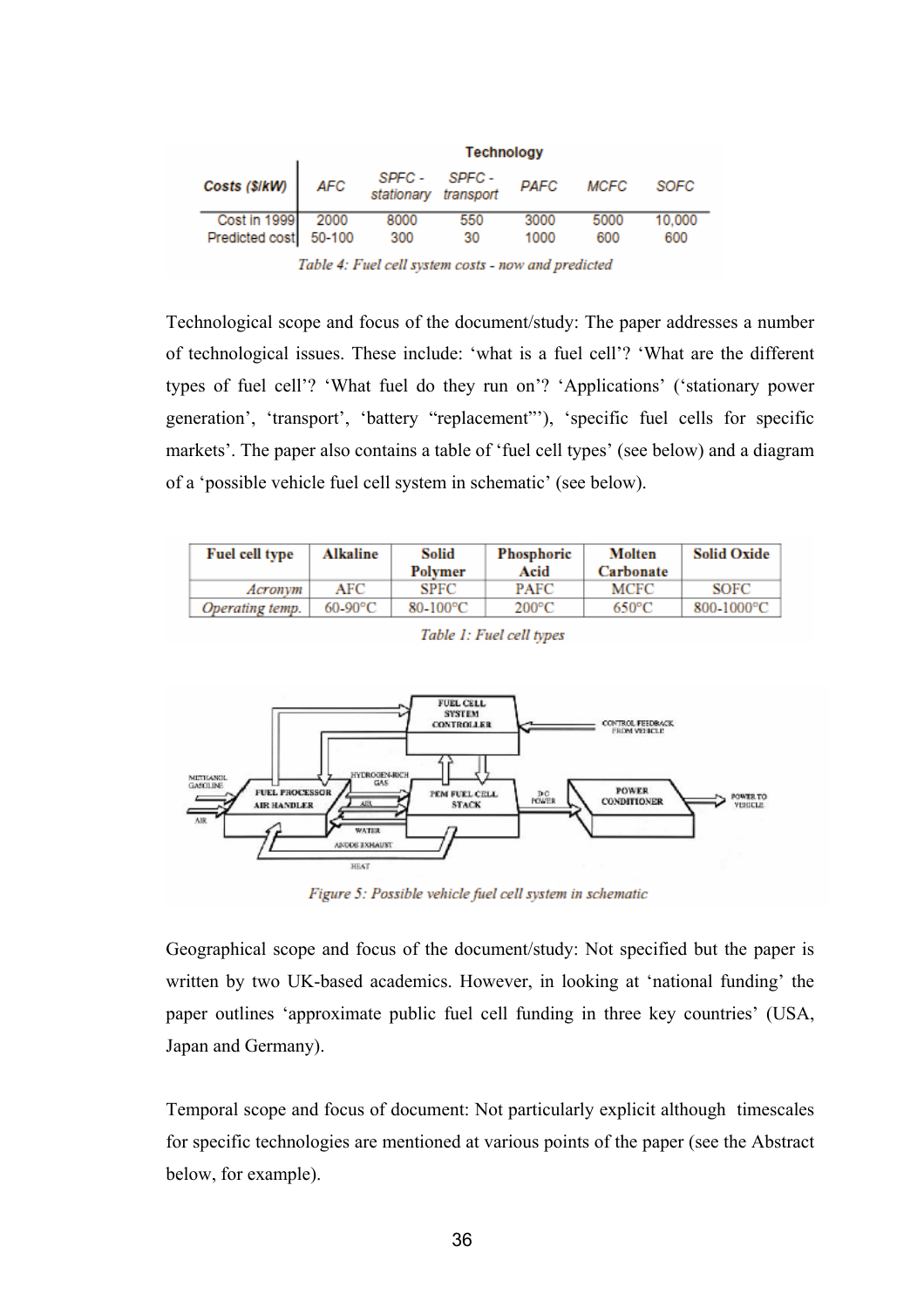Institutional affiliations: Imperial College Centre for Energy Policy and Technology (ICCEPT).

#### **3. Abstract or brief summary:**

The 'paper seeks to act as a first introduction to fuel cell technology, and to discuss in an objective manner the pros and cons of different fuel cell types, and their suitability for different applications. Further, the paper looks to introduce both the technical and economic issues facing the introduction of this technology'. Suggests that although fuel cells are already commercially available, 'albeit at high cost, for applications such as portable power sources and small-scale power generation' the expectation is that 'commercial devices for battery replacement will be commercially available around 2001', whilst 'manufacturers are evenly divided between 2003 and 2004 for the first commercial car release'. Furthermore, 'the larger-scale stationary fuel cell systems are inevitably the furthest from commercialisation'. The paper suggests that not only 'does more investment have to be put into the development and systems integration, but long-term tests are required and, like automotive fuel cell production, large manufacturing facilities. It is likely to be 2005-2010 before these systems are available on the market'. The paper also suggests 'suitable applications' for different types of fuel cells (see below).

|             |                         |                       | <b>Suitable applications</b> |             |              |           |             |
|-------------|-------------------------|-----------------------|------------------------------|-------------|--------------|-----------|-------------|
|             | Fuel cell   Module size | Waste heat   Domestic |                              | Small-scale | Large-scale  | Transport | Battery     |
| type        | range (kW)              | output (°C)           | power                        | power       | cogeneration |           | replacement |
| AFC         | $1 - 200$               | <60                   | v                            | v           |              |           |             |
| <b>SPFC</b> | $1 - 500$               | <80                   |                              | v           |              |           |             |
| <b>PAFC</b> | 5-500                   | $200$                 |                              |             |              |           |             |
| <b>MCFC</b> | 250-5000                | $-600$                |                              |             |              |           |             |
| <b>SOFC</b> | 5-5000                  | $-850$                |                              |             |              |           |             |

Table 2: Applications for different fuel cell types

### **4. Does the document include technological performance data?**

### **(If yes give a brief description and list any primary sources)**

Technological performance data is provided for a variety of fuel cell types in relation to issues outlined above in the Methodology and Abstract sections. It isn't particularly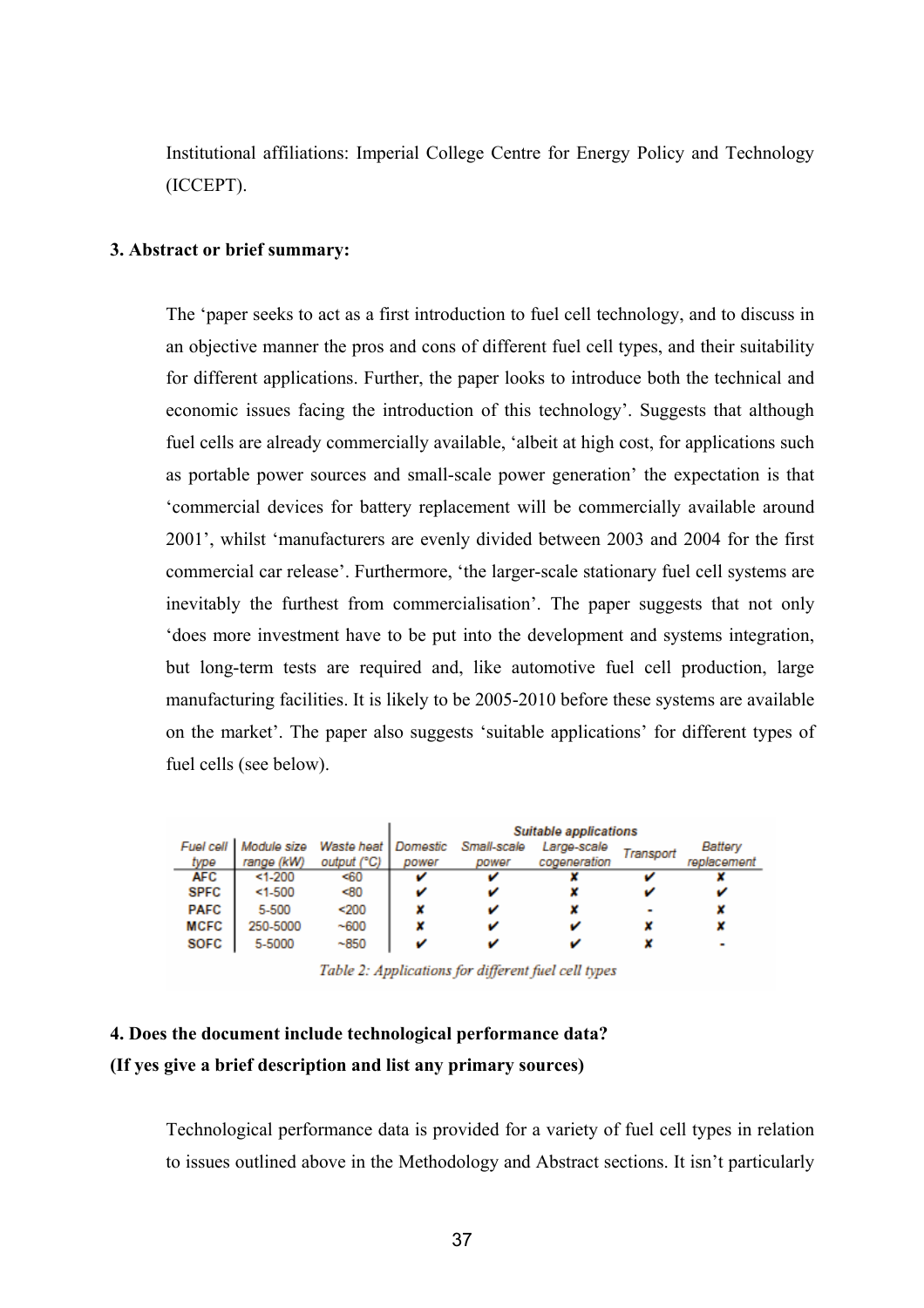explicit as to the sources of this data although there is a short bibliography and further reading section at the end of the paper.

### **5. Does the document include cost estimates/economic performance data? (If yes give a brief description and list any primary sources)**

The paper contains a table outlining 'fuel cell system costs – now and predicted'. It is unclear from reading the paper how these figures are arrived at. Again there is a short bibliography and further reading section at the end of the paper.

### **6. Does the document include information on environmental, health or safety risks of H2 technologies?**

### **(If yes give a brief description and list any primary sources)**

The paper contains a half page section which is entitled 'Environment'. It is unclear from reading the paper as to how the small number of estimates in this section are arrived at. For example, the suggestion is that: 'Estimates suggest that a fuel cell power plant could produce 20-30% less CO2 than traditional power plants, and that vehicles powered by fuel cells could provide similar benefits'.

### **Nine.**

### **1. Bibliographic information:**

Title: 'Economic Analysis of Hydrogen Energy Station Concepts: Are 'H2E-Stations' a Key Link to a Hydrogen Fuel Cell Vehicle Infrastructure'?

Author(s): Timothy E. Lipman, Jennifer L. Edwards, Daniel M. Kammen.

Date: November 2002.

Source/Publisher: Renewable and Appropriate Energy Laboratory, Energy and Resources Group, University of California, Berkeley, CA 94720.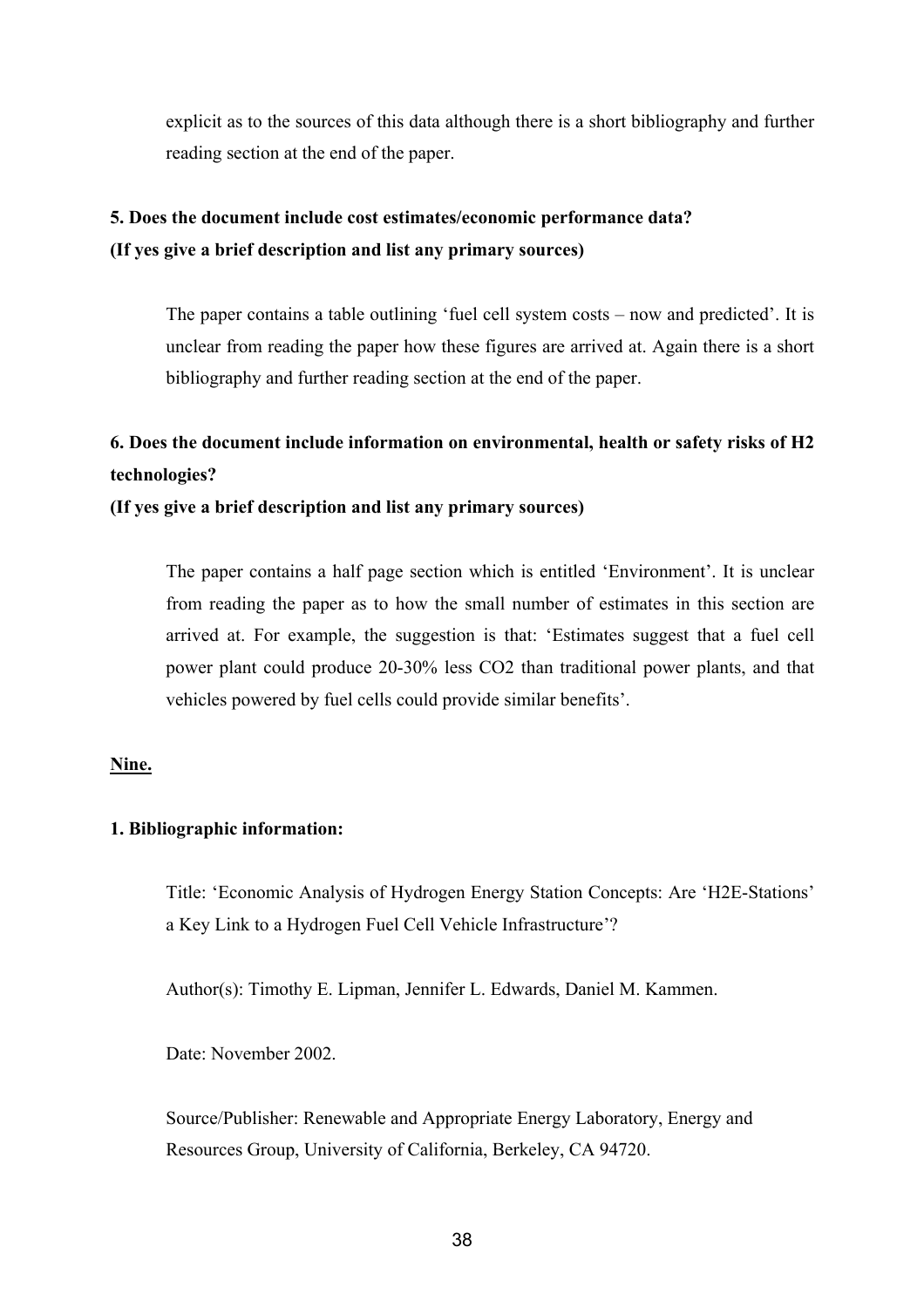### **2. Summary Information:**

Type of study: Final Report by the Renewable and Appropriate Energy Laboratory for BP and DaimlerChrysler.

http://ist-socrates.berkeley.edu/~rael/EStation\_Final\_Report.pdf

Methodology (if specified): This report conducts an analysis of H2E stations ('hydrogen energy stations'). The paper follows up earlier preliminary analysis using 'an integrated Excel/MATLAB/Simulink fuel cell system cost and performance model called CETEEM'. The report offers an overview of the CETEEM approach. This approach, according to the report's authors, permits analysis to adopt the following focus:

- 'Inclusion of several energy station designs based on different sizes of fuel cell systems and hydrogen storage and delivery systems for service station and office building settings';
- Characterization of a typical year of operation based on seasonally varying electrical load profiles for office building H2E-Station cases, rather than a single daily load profile';
- 'More careful specification of input variables, including 'high' and 'low' cost future cases and hydrogen sale prices of \$10/GJ, \$15/GJ, and \$20/GJ';
- 'Sensitivity analysis of key variables including natural gas prices, fuel cell costs, reformer system costs, and other capital and operating costs'; and
- 'Examination of greater numbers of FCVs per day supported, up to 75 per day, and examination of additional cases with station design and operational variations. This expanded analysis allows for a more complete feasibility analysis of the H2E-Station concept'.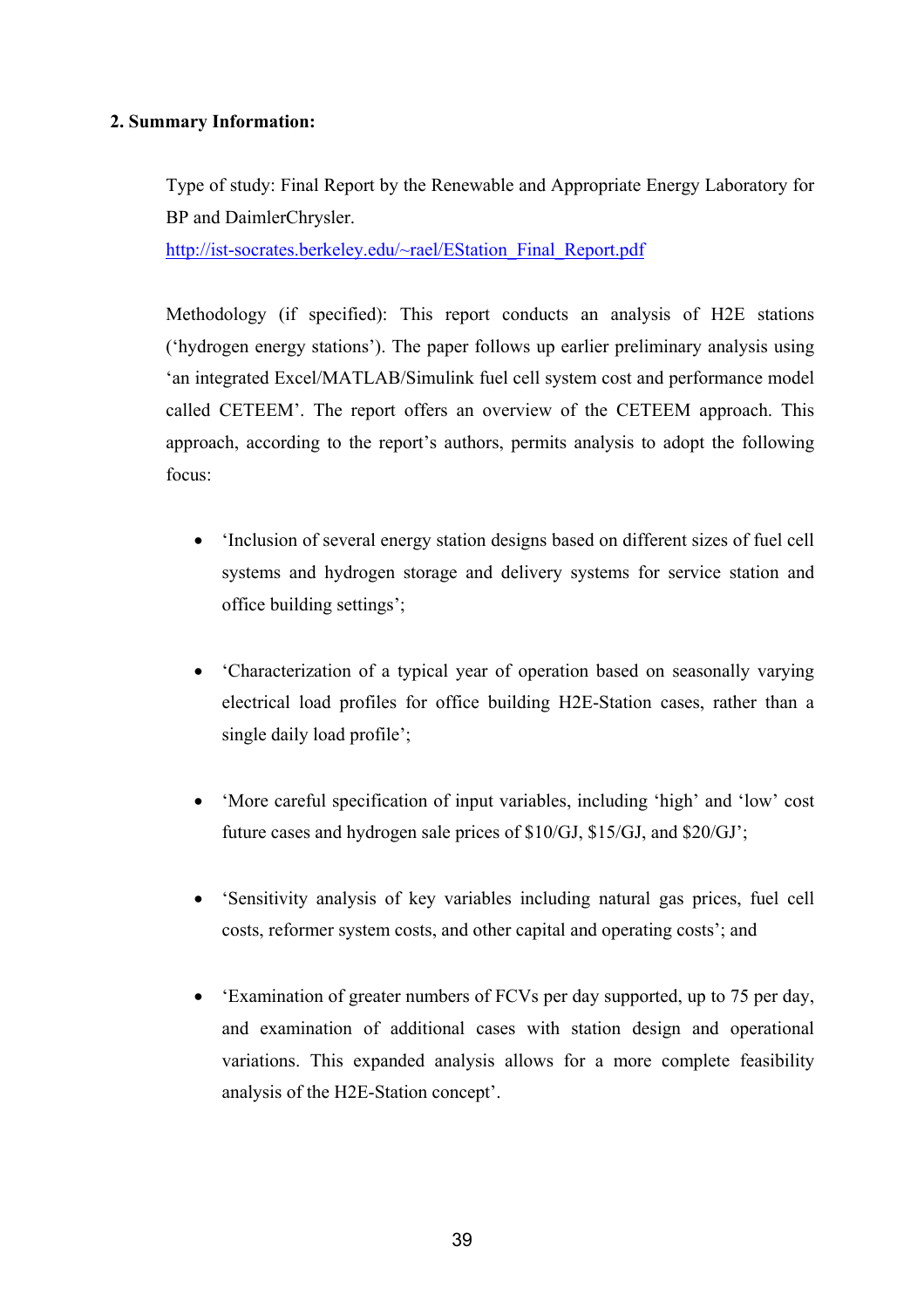'There are, however, many more energy station design concepts that are possible, and additional facets of this concept that will be explored in future analysis'.

The analysis rests on numerous assumptions. It also includes and excludes a number of issues (see table below).

| <b>Costs and Revenues Included in the</b>                                        | <b>Costs and Revenues Not Included in</b>                                             |  |  |  |
|----------------------------------------------------------------------------------|---------------------------------------------------------------------------------------|--|--|--|
| <b>Analysis</b>                                                                  | the Analysis                                                                          |  |  |  |
| · Fuel cell system capital costs                                                 | • Equipment installation costs                                                        |  |  |  |
| • Natural gas reformer capital costs                                             | · Safety equipment costs                                                              |  |  |  |
| • Capital costs for FCV refueling<br>equipment, including H2 compressor,         | • Costs of any required construction<br>permits or regulatory permits                 |  |  |  |
| H2 storage, and H2 dispensing pump                                               |                                                                                       |  |  |  |
| • Natural gas fuel costs for electricity<br>and hydrogen production              | • Costs associated with any property that<br>is devoted to FCV refueling              |  |  |  |
| • Fuel cell system annual maintenance<br>and periodic stack refurbishment        | • Utility 'standby charges' for providing<br>backup for electricity self-generation   |  |  |  |
| • Reformer maintenance                                                           | • Costs of any labor associated with<br>energy station operation or<br>administration |  |  |  |
| · Purchased electricity, including fixed                                         | · Federal, state, and local taxes on                                                  |  |  |  |
| monthly charges, energy charges, and<br>demand charges                           | corporate income, including tax credits<br>for equipment depreciation, etc.           |  |  |  |
| • Revenues from hydrogen sales to                                                | • Revenues from government incentives                                                 |  |  |  |
| <b>FCVs</b>                                                                      | for fuel cell installation/operation or<br>hydrogen dispensing                        |  |  |  |
| • Avoided electricity costs due to self-                                         |                                                                                       |  |  |  |
| generation                                                                       |                                                                                       |  |  |  |
| • Avoided natural gas costs due to co-<br>generation of hot water with fuel cell |                                                                                       |  |  |  |
| system waste heat                                                                |                                                                                       |  |  |  |

**Table 1: Costs and Revenues Included and Not Included in the Analysis** 

Technological scope and focus of the document/study: Fuel cell vehicles and hydrogen refuelling infrastructures.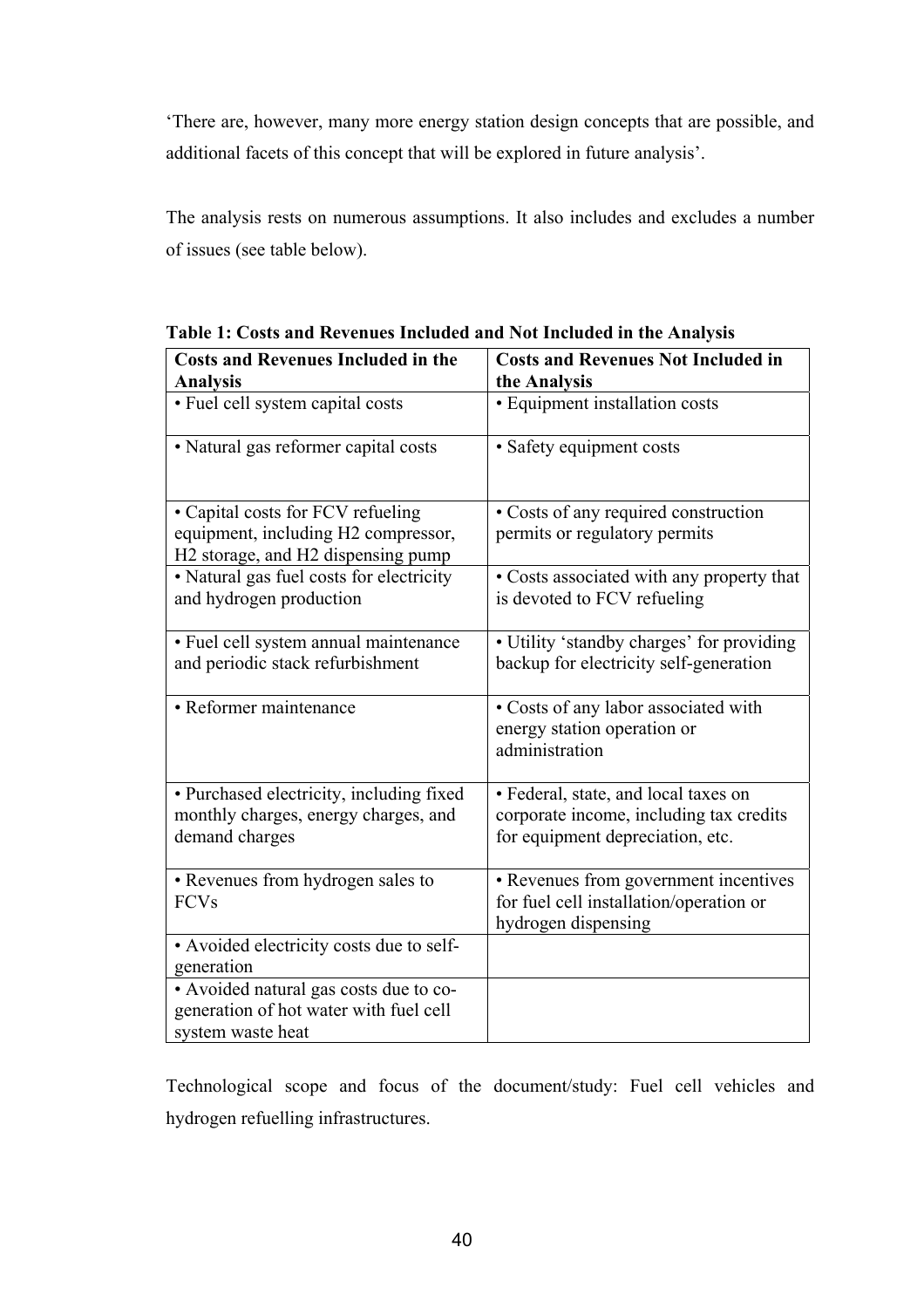Geographical scope and focus of the document/study: Focuses on a 'southern California location'.

Temporal scope and focus of document: Addresses 'medium term' cases (5-7 years) and 'future' high and low cost cases.

Institutional affiliations: Renewable and Appropriate Energy Laboratory, Energy and Resources Group, University of California, Berkeley, CA 94720.

#### **3. Abstract or brief summary:**

This paper suggests that in 'principle, many different H2E-Station concepts and designs are possible'. These include: 'service station' 'type designs that are primarily intended to produce H2 for FCV refueling'; 'office building' 'based designs that primarily provide electricity and waste heat to the building but also include a small off-shoot for FCV refueling'; and 'distributed generation' facilities that are primarily intended to supply excess electricity to the power grid, but that also include some provision for FCV refueling'. It concludes that in 'general, and particularly in the lowcost future cases, the H2E-Station design that appears to be the most economically attractive is the office building setting where relatively large fuel cells in the 100-250 kW size displace significant electricity purchases in the form of electricity energy and demand charges. These avoided electricity costs help to cover the costs of producing hydrogen for FCVs, and the economics of these stations tend to look better than those of H2E-Stations based at gasoline service stations. However, even these H2E-Stations at gasoline stations are more attractive than simply adding hydrogen dispensing infrastructure to a gasoline station without co-producing electricity, and this generally reinforces the potential attractiveness of the hydrogen energy station scheme in both office building and service station locations'.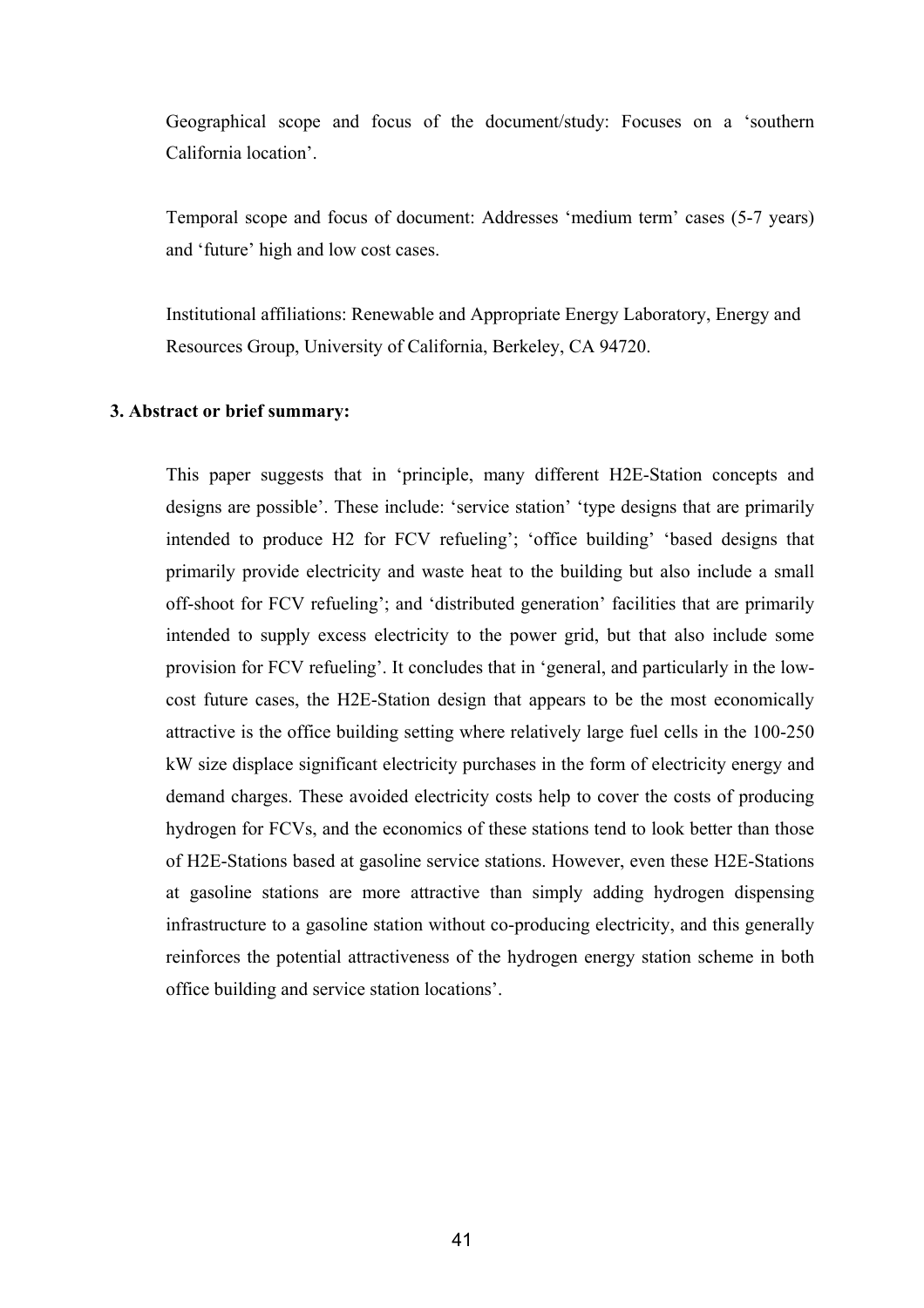### **4. Does the document include technological performance data? (If yes give a brief description and list any primary sources)**

This is largely an economic analysis, however the paper draws on technological performance data in line with the focus of the report outlined above. Focuses on different sizes of fuel cell systems in relation to refuelling infrastructures.

### **5. Does the document include cost estimates/economic performance data? (If yes give a brief description and list any primary sources)**

Draws on economic performance data in line with the focus of the report outlined above. In doing so use is made of various assumptions and estimates. The report's bibliography contains three sources and it is one of these by researchers at Directed Technologies Inc. (DTI) to which most reference is made:

Thomas, C. E., J. P. Barbour, B. D. James, and F. D. Lomax (2000). "Analysis of Utility Hydrogen Systems and Hydrogen Airport Ground Support Equipment," Proceedings of the 1999 U.S. DOE Hydrogen Program Review, NREL/CP-570- 26938.

### **6. Does the document include information on environmental, health or safety risks of H2 technologies?**

**(If yes give a brief description and list any primary sources)** 

Little apparent focus on these issues. Indeed one of the costs excluded from the analysis specifically was 'safety equipment costs'.

### **Ten.**

#### **1. Bibliographic information:**

Title: 'Economics' (Chapter 11 of 'Hydrogen 2003').

Author(s) (whole report): Maddy, J., Cherryman, S., Hawkes, F., Hawkes, D., Dinsdale, R., Guwy, A., Premier, G., and Cole, S.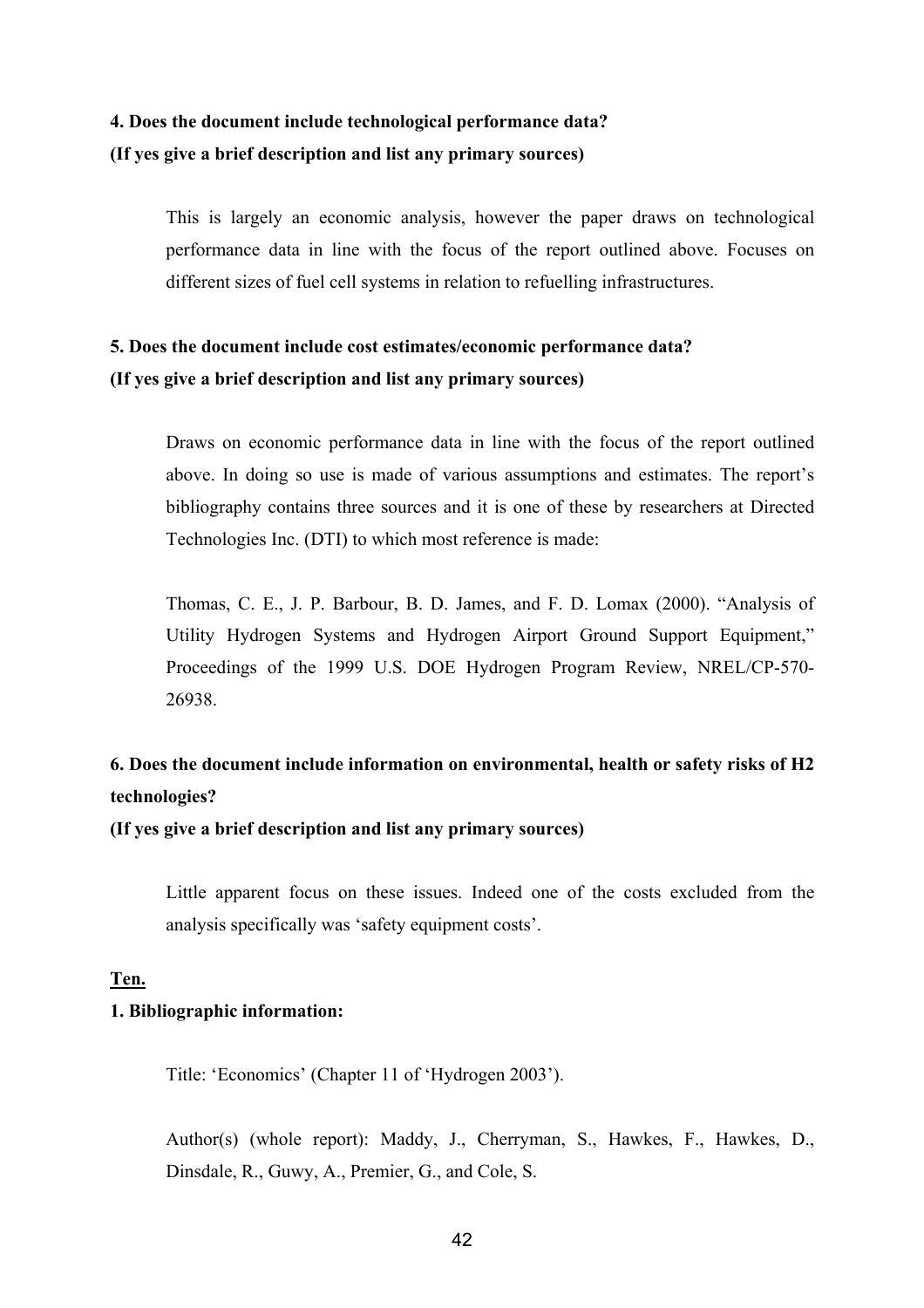#### Date: 2003.

Source/Publisher: Hydrogen 2003 Report Number 1 ERDF part-funded project entitled: 'A Sustainable Energy Supply for Wales: Towards the Hydrogen Economy', University of Glamorgan, Hydrogen Research Unit.

#### **2. Summary Information:**

Type of study: Academic study, from Hydrogen Research Unit. http://www.h2wales.org.uk/Assets/Documents/Chap%2011%20(3.9MB).pdf

Methodology (if specified): This chapter offers a broad-ranging focus on the 'economics of hydrogen energy' largely through drawing on a range of secondary sources. 'The information is based on recently published information, and is presented in a standardised form wherever possible. All costs have been converted to a lower heating value (LHV) basis for hydrogen. Currency used is pounds sterling for a UK/Wales audience. However, absolute values must be used with some caution. Dates of the cost estimates are given with each reference, so the impact of inflation must be considered. Conversely, greater experience levels would tend to reduce the costs'.

'Whilst references include authors from several parts of the world, the majority of the cost survey work referred to is US based. This may have a tendency to under estimate the cost if applied in the UK, particularly in the case of larger plant installations, due to additional impact of, for example, UK health and safety legislation on project cost.

Alternatively, it may be fair to assume that costs are generic and not based on competitive quotations from suppliers. The market approach of competitive tendering would tend to reduce the costs, again for the larger plant installations'.

'Despite these potential discrepancies, the costs are intended as an indication of the state-of-the-art or the current prediction of future cost'.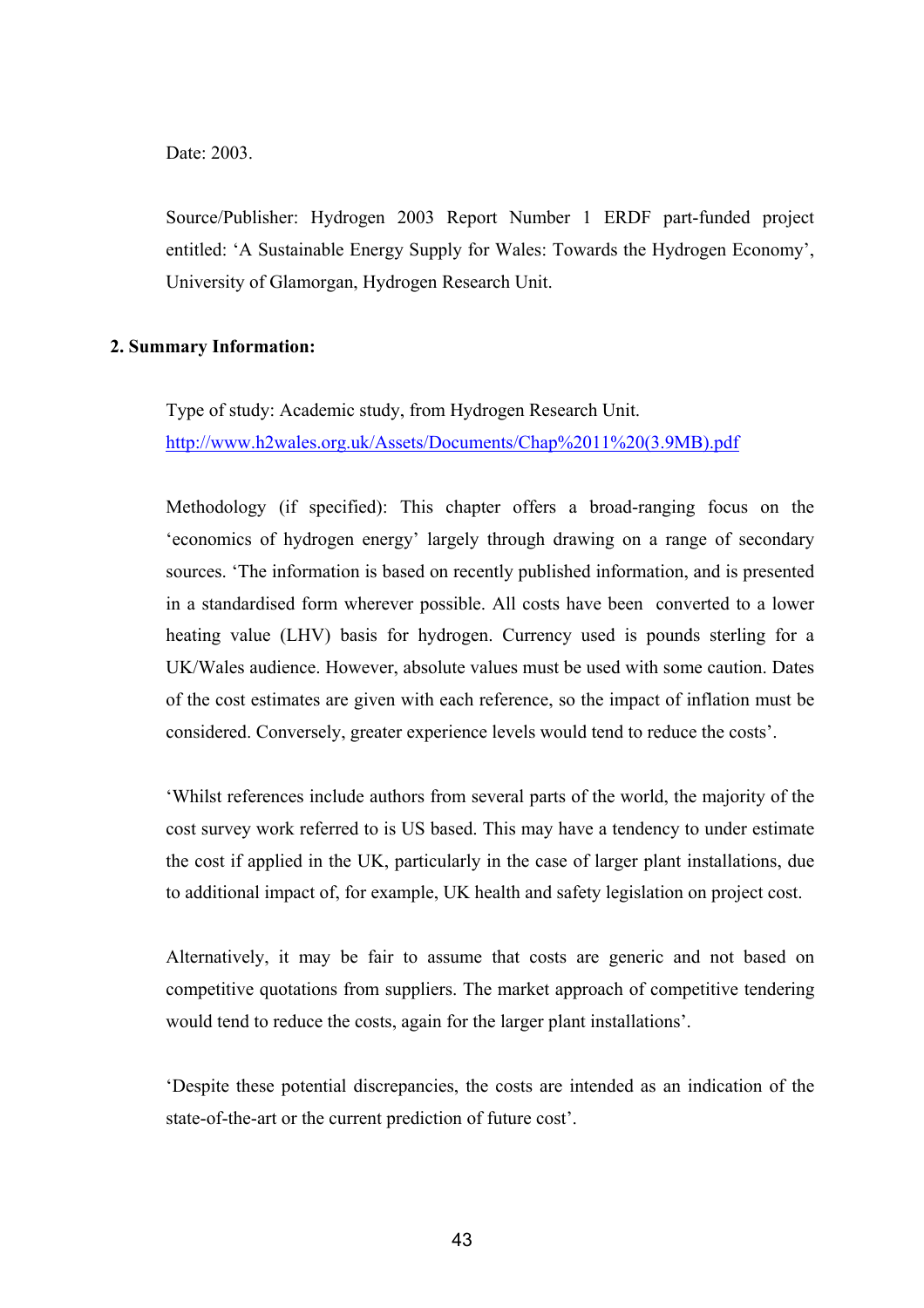The focus of the chapter is in moves from outlining 'a comparison of costs for various energy sources, demonstrating the variation in cost of hydrogen based on current production technologies'. The suggestion is that 'the current costs do not give the whole picture'. A series of 'externalities' need to be 'internalised' in that an 'adequate comparison of the cost of energy technologies also needs to assess the environmental and social costs'. The difficulty with this is that: 'Clearly, many externalities such as costs of abatement can only be approximated, whilst social cost or climate change are difficult if not impossible to fully calculate. In the absence of broadly accepted norms for external costs, any comparison of technologies will understandably depend on whether high or low estimates for the externalities are used'.

A series of 'supply-side factors' are analysed through secondary literature. 'Production economics' draws on surveys conducted by Padro and Putsche (1999), Adamson and Pearson (2000), Dutton (2002), and Simbeck and Chang (2002), and addresses: steam methane reforming, partial oxidation of oil, coal gasification, hydrocarbon pyrolysis, biomass gasification, biomass pyrolysis, electrolysis, wind/electrolysis, solar electrolysis solar photovoltaic, concentrated solar energy, high temperature electrolysis, biological production and by-product hydrogen. 'Hydrogen storage economics' addresses: hydrogen storage costs, underground hydrogen storage, liquid hydrogen storage, metal hydride, carbon based systems, chemical hydrides and vehicle hydrogen storage. Whilst 'distribution economics' looks at: compressed hydrogen trailer distribution, liquid hydrogen distribution, pipeline distribution, pipeline transmission cost, transport in metal hydrides, 'other means' of hydrogen distribution and 'chemical intermediates'. 'End use economics' encapsulates issues of: fuel cells (a variety of types), fuel cells for vehicles, internal combustion engines and gas turbines.

Technological scope and focus of the document/study: A series of 'supply-side factors' are analysed through secondary literature including: 'production economics' (steam methane reforming, partial oxidation of oil, coal gasification, hydrocarbon pyrolysis, biomass gasification, biomass pyrolysis, electrolysis, wind/electrolysis, solar electrolysis solar photovoltaic, concentrated solar energy, high temperature electrolysis, biological production and by-product hydrogen); 'hydrogen storage economics' (hydrogen storage costs, underground hydrogen storage, liquid hydrogen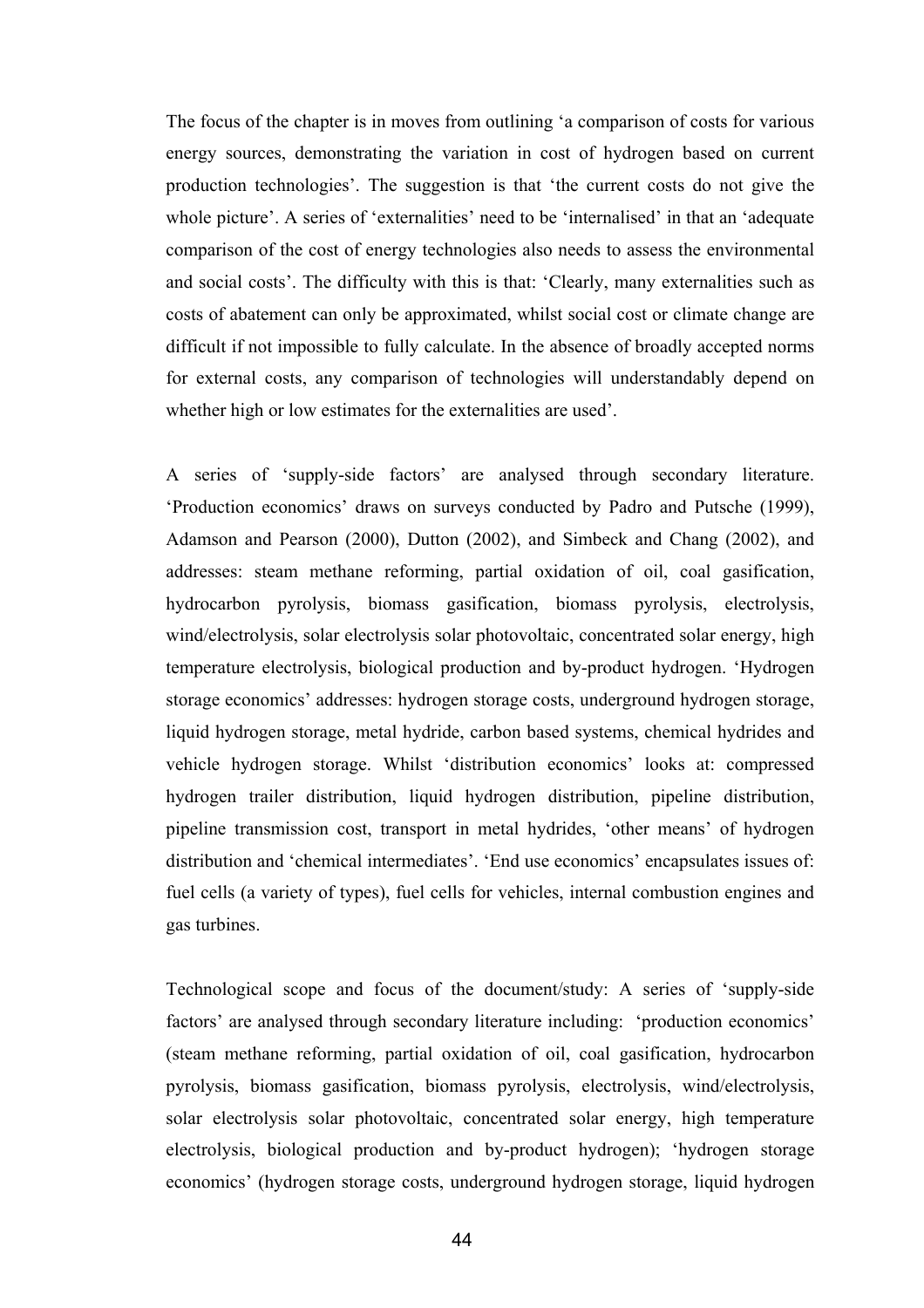storage, metal hydride, carbon based systems, chemical hydrides and vehicle hydrogen storage); 'distribution economics' (compressed hydrogen trailer distribution, liquid hydrogen distribution, pipeline distribution, pipeline transmission cost, transport in metal hydrides, 'other means' of hydrogen distribution and 'chemical intermediates'); 'end use economics' (fuel cells (a variety of types), fuel cells for vehicles, internal combustion engines and gas turbines).

Geographical scope and focus of the document/study: Wales/UK, although much of the literature is derived from the US context.

Temporal scope and focus of document: Not entirely clear although the study does draw on numerous secondary documents already highlighted (e.g. Padro and Putsch).

Institutional affiliations: Hydrogen Research Unit, University of Glamorgan.

#### **3. Abstract or brief summary:**

The wider report of which this chapter is part aims to 'provide a resource to enable the reader to understand the current state of hydrogen development. It is a summary of the state-of-the-art as seen by the authors and is the first stage in a project to examine the social, economic and technical implications of a move towards the hydrogen economy for Wales'. This is as a prelude to 'later identify[ing] the most viable demonstration projects for a second stage, including possible sources of funding'. The importance of this is that as 'the necessary technical, economic and social information will have been put in place by the project, it should be possible to implement these projects rapidly'. Furthermore: 'The project will also provide a framework of information to support decision-making by those responsible for developing a sustainable energy policy in Wales. It is hoped that this project may be of assistance to other regions which are also considering this transition'. This specific chapter (chapter 11) focuses on the 'economics' of hydrogen technologies in terms of the issues and scope highlighted above and below.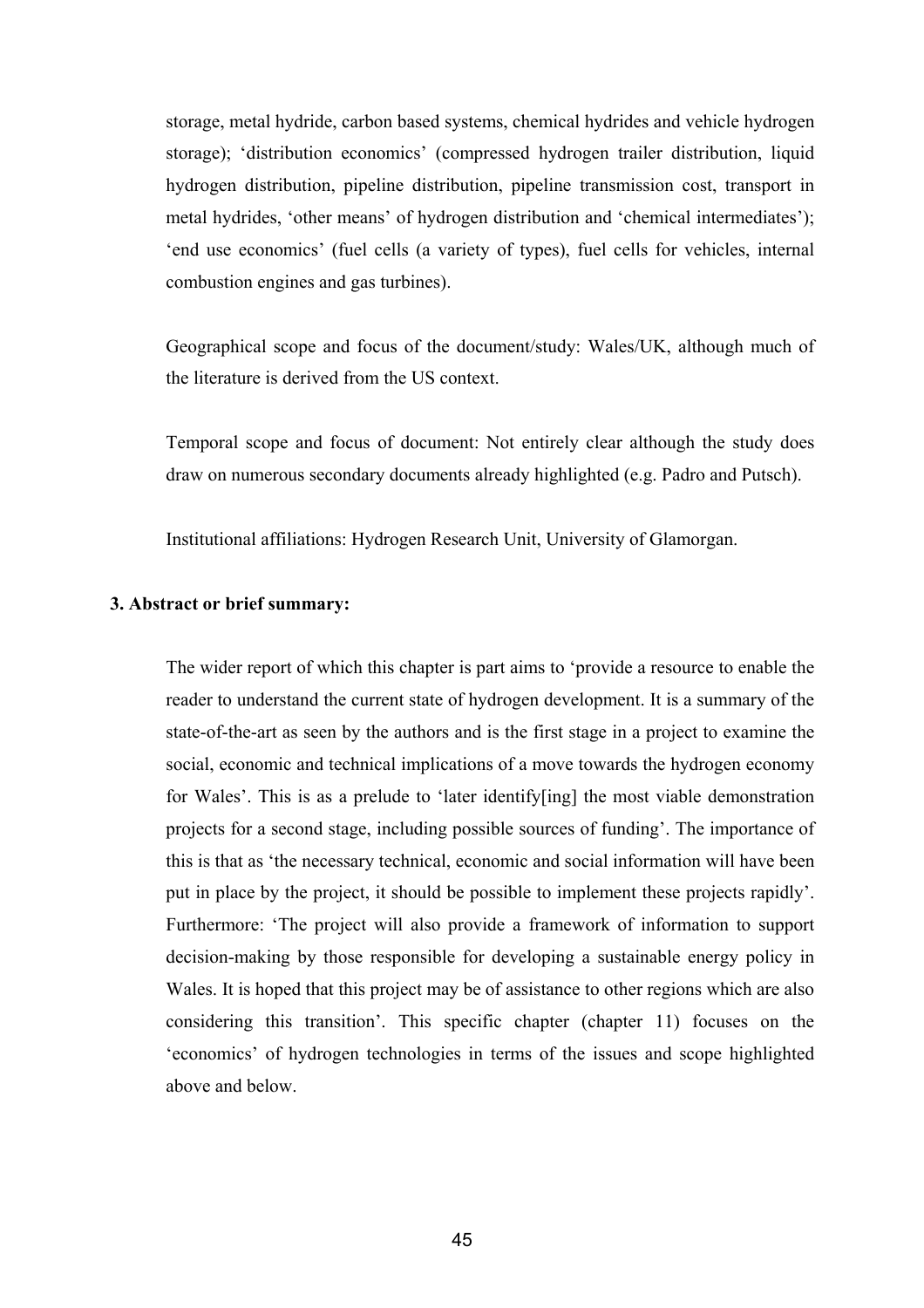### **4. Does the document include technological performance data? (If yes give a brief description and list any primary sources)**

Yes in relation to the range of technologies highlighted above, but from secondary sources.

### **5. Does the document include cost estimates/economic performance data? (If yes give a brief description and list any primary sources)**

Yes in relation to the range of technologies highlighted above, but from secondary sources.

### **6. Does the document include information on environmental, health or safety risks of H2 technologies?**

**(If yes give a brief description and list any primary sources)**

Health and safety issues are addressed in a separate chapter (chapter 9) of the overall document 'Hydrogen 2003'. This focuses on: 'health hazards', 'safety procedures', 'industrial safety codes' and 'component safety standards and compatibility'.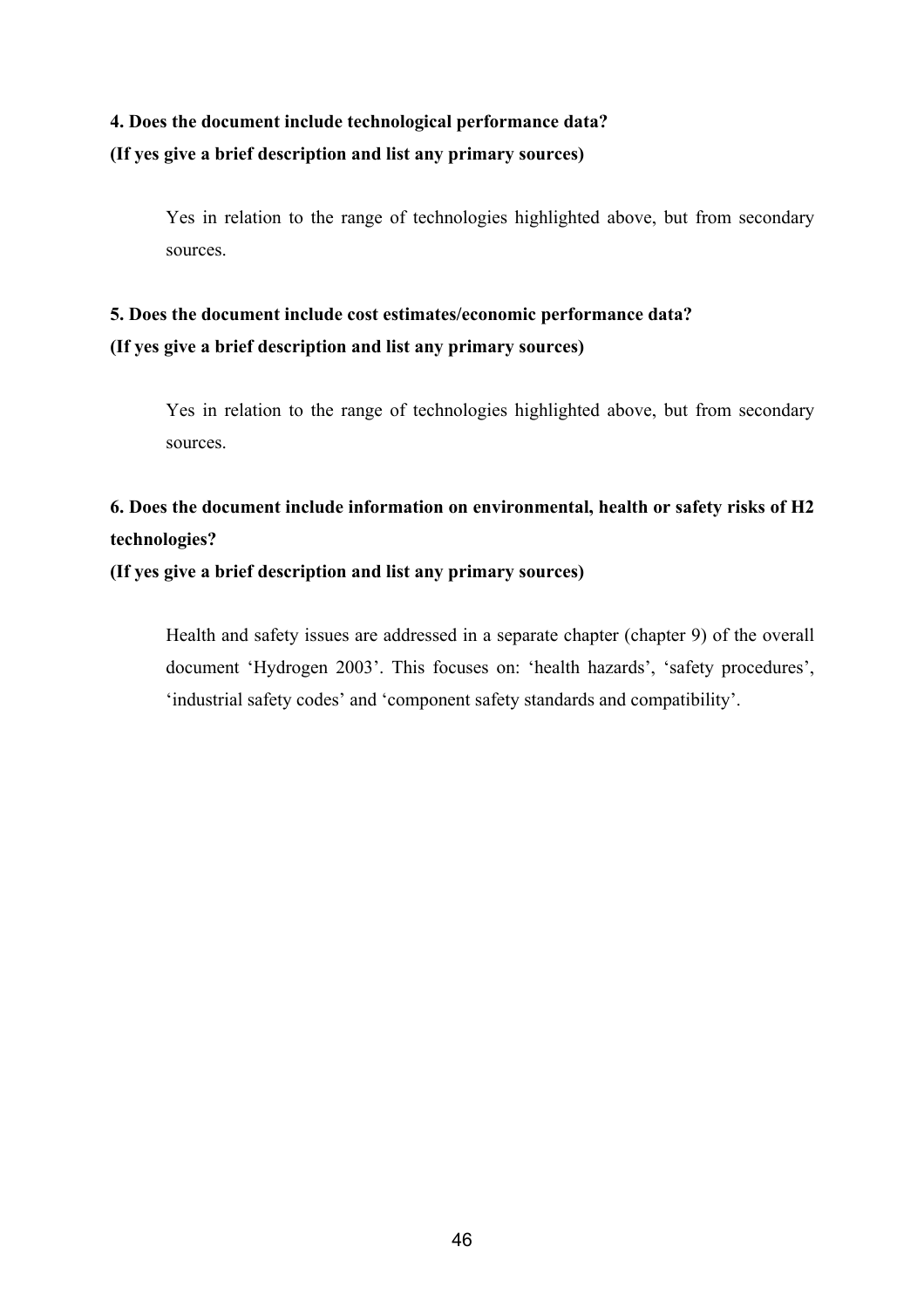### **Acknowledgements**

We would like to thank colleagues at Salford and the Policy Studies Institute for general discussions around some of the ideas presented here. We also acknowledge the financial support of the UK Sustainable Hydrogen Energy Consortium.

### **Annex A**

### **1. Bibliographic information:**

Title:

Author(s):

Date:

Source/Publisher:

### **2. Summary Information:**

Type of study:

Methodology (if specified):

Technological scope and focus of the document/study:

Geographical scope and focus of the document/study:

Temporal scope and focus of document:

Institutional affiliations:

### **3. Abstract or brief summary:**

**4. Does the document include technological performance data? (If yes give a brief description and list any primary sources)** 

**5. Does the document include cost estimates/economic performance data? (If yes give a brief description and list any primary sources)** 

**6. Does the document include information on environmental, health or safety risks of H2 technologies? (If yes give a brief description and list any primary sources)**